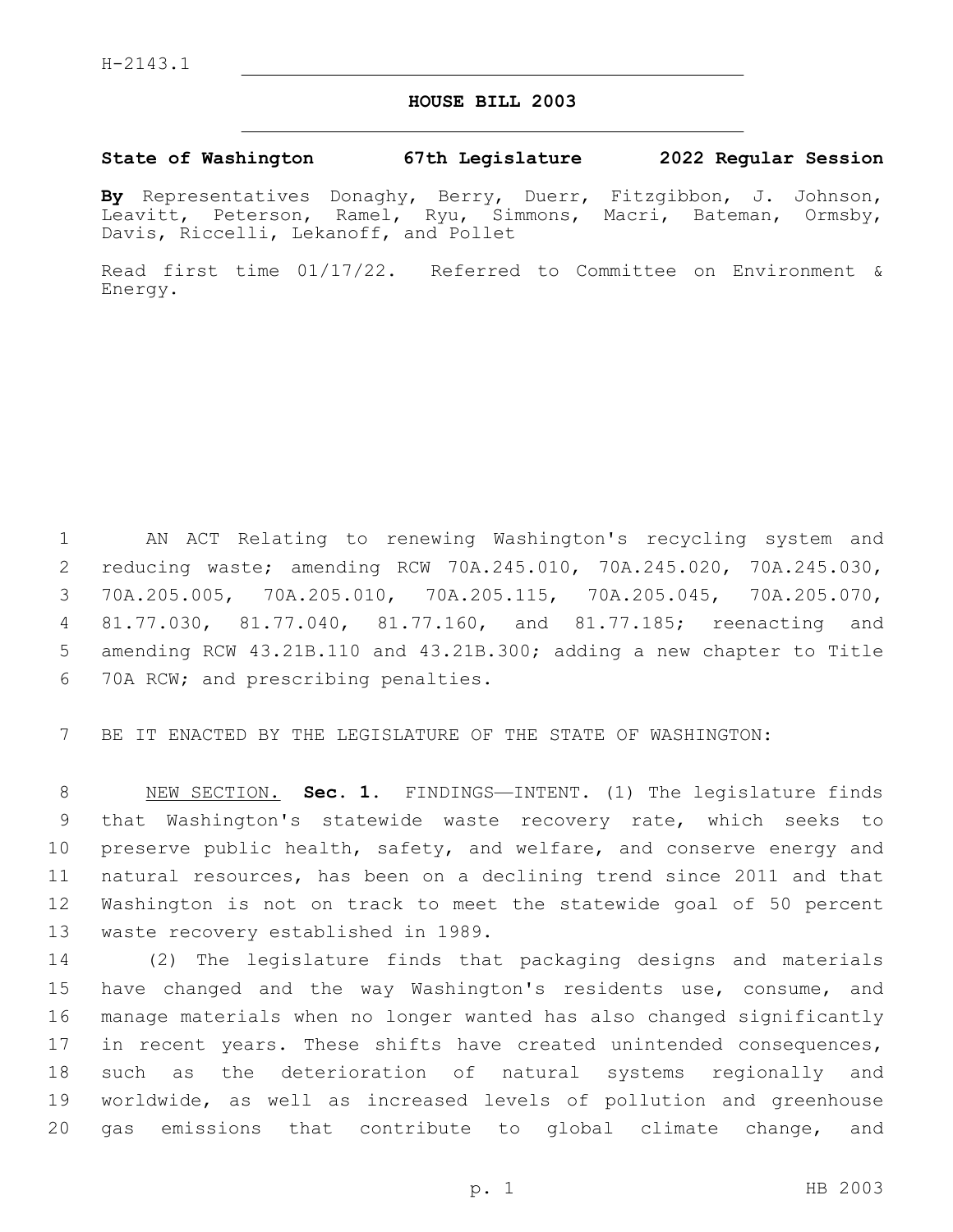reductions in human well-being, especially for the most vulnerable 2 populations.

 (3) The legislature finds that convenient and environmentally sound extended producer responsibility programs that include collecting, transporting, reusing, and recycling, or the proper end- of-life management of unwanted products help protect Washington's environment and the health of state residents. Unwanted products should be managed in a manner where a priority is placed on prevention, waste reduction, source reduction, reuse, and recycling 10 over energy recovery and landfill disposal.

 (4) The legislature also finds that the department of ecology was directed, through an independent consultant, to study how plastic packaging is managed in the state, assess various policy options, and that the study recommendations included establishing an extended producer responsibility policy for all consumer packaging and paper products with a framework that makes producers responsible for achieving specific management and environmental outcomes for the packaging and paper products they supply into Washington state.

 (5) In addition, the legislature finds extended producer responsibility policies designed to cover all material types collected through the state's existing recycling system offers the potential for greater economies of scale and operational efficiencies than could be achieved under a policy applied only to a subset of 24 materials collected through that system.

 (6) It is the intent of the legislature that extended producer responsibility programs, including targets, are implemented by and for producers of consumer packaging and paper products in a manner that involves producers from design concept to end-of-life management, and incentivizes innovation and research to minimize environmental impacts of the packaging and paper products.

 (7) It is also intended that these programs be responsibly managed, so that covered products are handled from the point of collection through the final destination in a way that benefits the environment and minimizes risks to public health and worker health 35 and safety.

 (8) Finally, it is further the intent of the legislature that, through design and innovation, industry shall reduce the use of consumer packaging and paper products, increase the use of postconsumer recycled content and make all packaging reusable, recyclable, or compostable. The legislature intends that the policy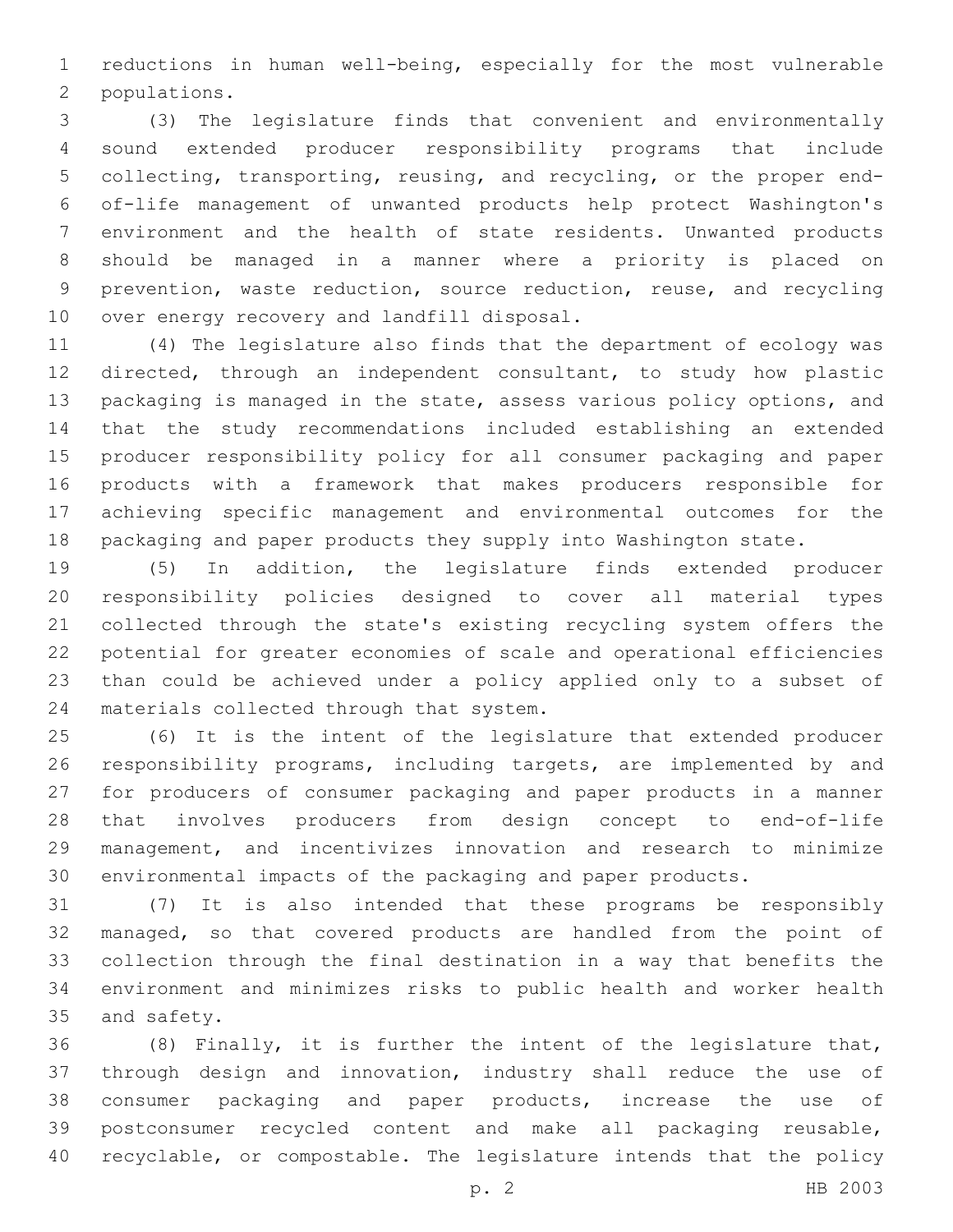of the state is to ensure that by 2040 an overall recycling and reuse rate of 90 percent is achieved for consumer packaging and paper 3 products.

 NEW SECTION. **Sec. 2.** DEFINITIONS. The definitions in this section apply throughout this chapter unless the context clearly requires otherwise.

 (1) "Aluminum" means a covered product made of the chemical element aluminum that forms a silvery white to dull gray, nonmagnetic 9 metal.

 (2) "Brand" means a name, symbol, word, or mark that identifies a product and attributes the product and its components, including 12 packaging, to the brand holder of the product as the producer.

 (3) "Brand holder" means a person who owns or licenses a brand or who otherwise has rights to market a product under the brand, whether 15 or not the brand trademark is registered.

 (4) "Compostable" means a covered product that is capable of undergoing aerobic biological decomposition in a system meeting the requirements of chapter 70A.205 RCW, that results in the material being broken down primarily into carbon dioxide, water, inorganic 20 compounds, and biomass.

 (5) "Consumer" means a person who purchases or receives a covered product and is the intended end user or recipient of the covered 23 product for personal use.

24 (6) "Contamination" means:

 (a) The presence of materials in a given collected material stream that are not on the list of materials designated for 27 collection in that material stream; or

 (b) The presence of materials in a given recycled material delivered as a feedstock or commodity that are not specified or accepted as a component of the feedstock or commodity.

 (7) "Covered product" means packaging and paper products sold or 32 supplied to consumers.

(8) "Department" means the department of ecology.

 (9) "Designated for collection" means the covered products that are included in the material categories listed in a producer responsibility organization's plan to be collected for reuse or 37 recycling.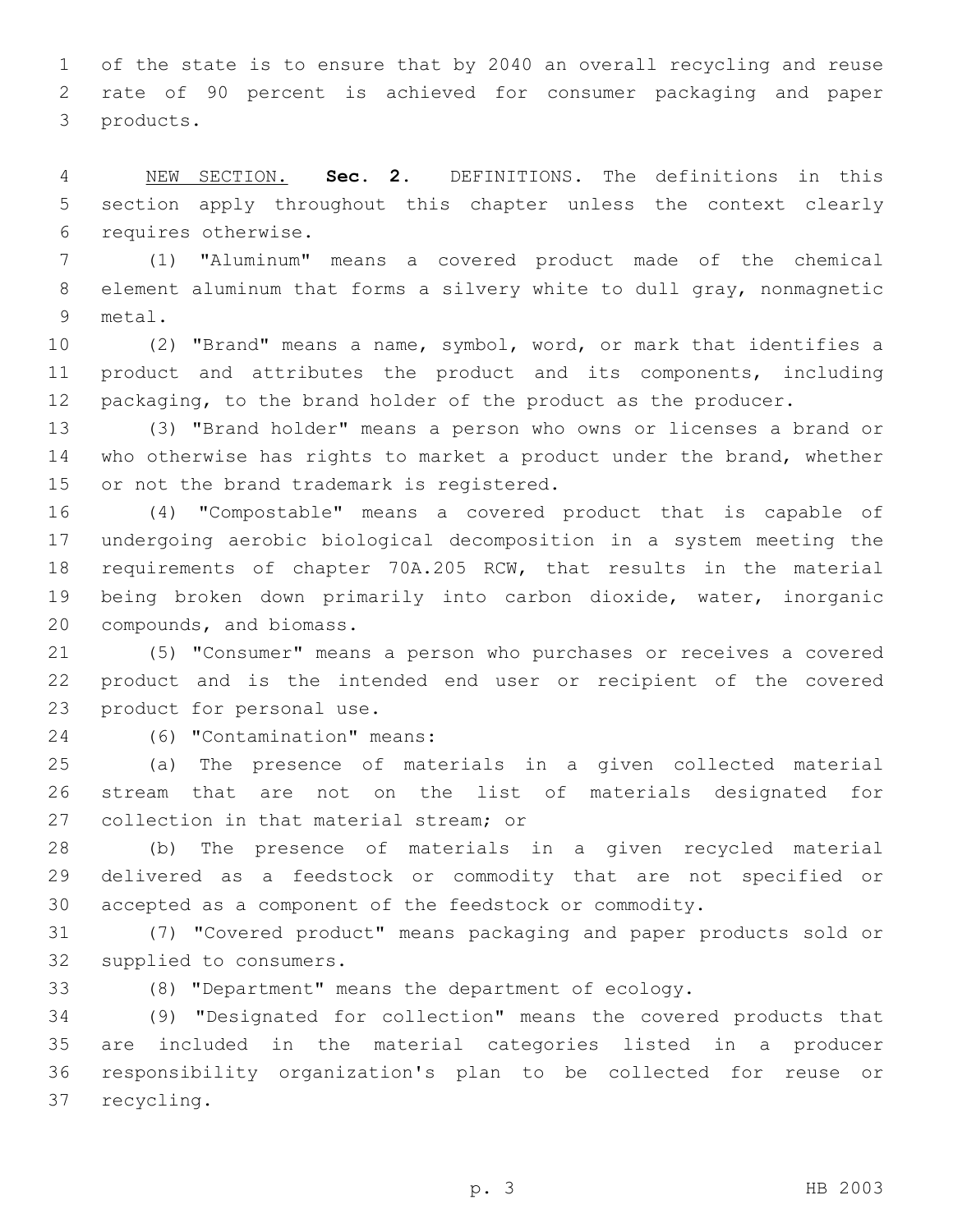1 (10) "Flexible plastic" means any covered product made of 2 polymers that is flexible in form, including films and multilayer laminates.3 4 (11) "Glass" means a covered product made of soda lime glass. 5 (12) "Government agency" means any: 6 (a) County, city, town, or other local government agency, 7 including any municipal corporation, quasi-municipal corporation, or 8 special purpose district, or any office, department, division, 9 bureau, board, commission, or agency thereof, or other local public 10 agency; 11 (b) State office, department, division, bureau, board, 12 commission, or other state agency; 13 (c) Federally recognized Indian tribe whose traditional lands and 14 territories include parts of Washington; or 15 (d) Federal office, department, division, bureau, board, 16 commission, or other federal agency. 17 (13) "Material category" means a group of covered products 18 defined by the producer responsibility organization that have similar 19 properties such as chemical composition, shape, or other 20 characteristics including, but not limited to: 21 (a) Rigid plastic; 22 (b) Flexible plastic; 23 (c) Paper; (d) Aluminum;24 25 (e) Steel; and 26 (f) Glass. 27 (14)(a) "Packaging" means a material, substance, or object that is:28 29 (i) Used to protect, contain, transport, or serve a product; 30 (ii) Sold or supplied to consumers expressly for the purpose of 31 protecting, containing, transporting, or serving products; 32 (iii) Attached to a product or its container for the purpose of 33 marketing or communicating information about the product; 34 (iv) Supplied at the point of sale to facilitate the delivery of 35 the product; or 36 (v) Supplied to or purchased by consumers expressly for the 37 purpose of facilitating food or beverage consumption that is 38 ordinarily disposed of after a single use or short-term use, whether 39 or not it could be reused.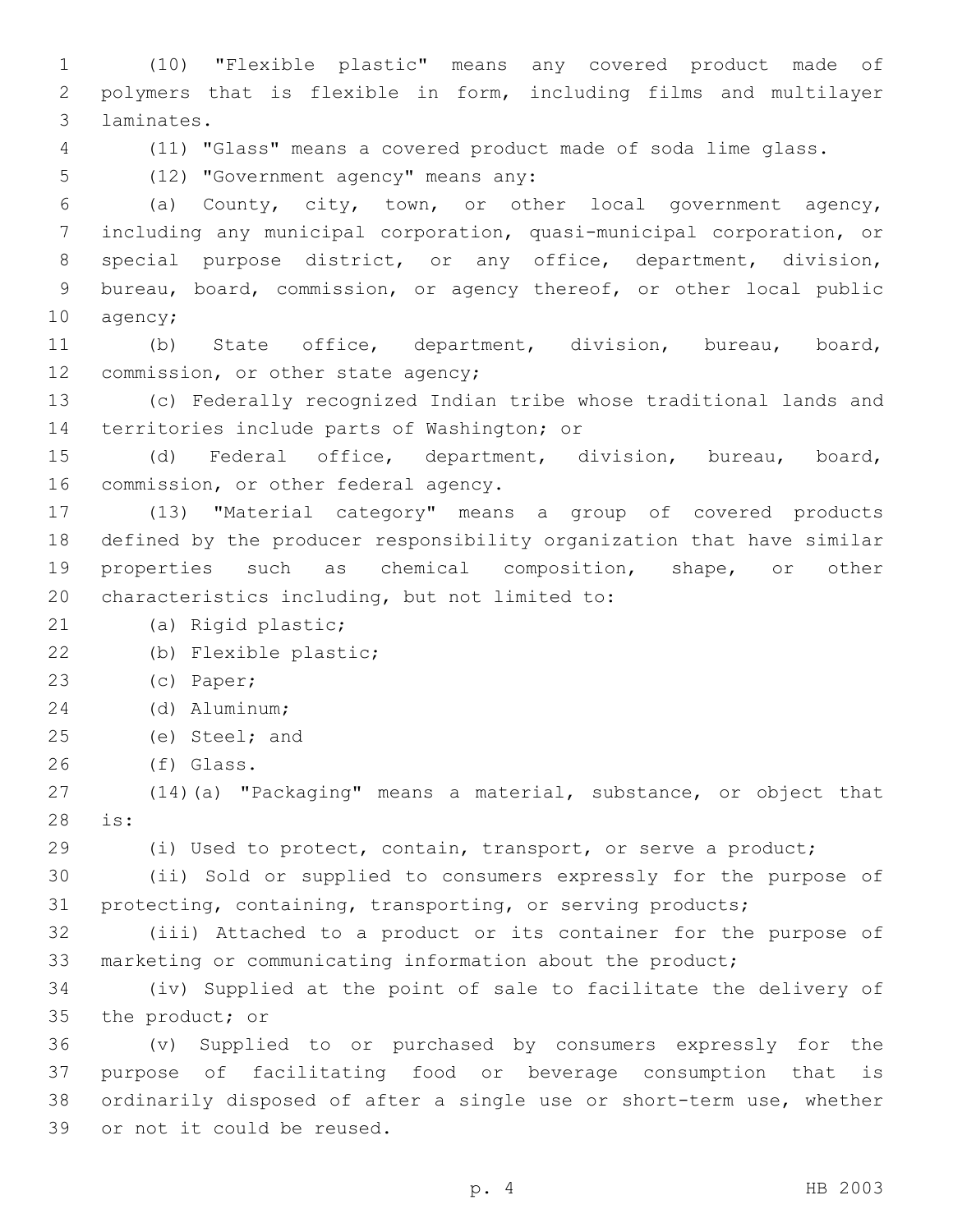(b) "Packaging" does not include material intended to be used for the long-term storage or protection of a durable product and that is intended to transport, protect, or store the product on an ongoing basis.4

 (15) "Paper" means a covered product made of paper fiber, regardless of its cellulosic fiber source, which may include, but is not limited to: Wood, wheat, rice, cotton, bananas, eucalyptus, 8 bamboo, hemp, and sugar cane or bagasse.

 (16) "Paper product" means paper sold and supplied including, but not limited to, flyers, brochures, booklets, catalogs, newspapers, magazines, copy paper, printing paper, and all other paper materials except for: (a) Bound books; and (b) paper products that, by their 13 use, could become unsafe or unsanitary to handle.

 (17) "Plan" means description of the approach and activities developed by a producer responsibility organization to fulfill the requirements and to carry out the responsibilities of producers under 17 this chapter.

 (18) "Postconsumer recycled content" means the content of a covered product made of recycled materials derived specifically from recycled material generated by households or by commercial, industrial, and institutional facilities in their role as end users of a product that can no longer be used for its intended purpose. "Postconsumer recycled content" includes returns of material from the 24 distribution chain.

 (19)(a) "Producer" means the following person responsible for compliance with requirements under this chapter for a covered product sold, offered for sale, or distributed in or into this state:

 (i) If the covered product is sold under the manufacturer's own brand or lacks identification of a brand, the producer is the person 30 who manufactures the covered product;

 (ii) If the covered product is manufactured by a person other than the brand holder, the producer is the person who is the licensee of a brand or trademark under which a covered product is sold, offered for sale, or distributed in or into this state, whether or not the trademark is registered in this state, unless the manufacturer or brand holder of the covered product has agreed to 37 accept responsibility under this chapter; or

 (iii) If there is no person described in (a)(i) and (ii) of this subsection over whom the state can constitutionally exercise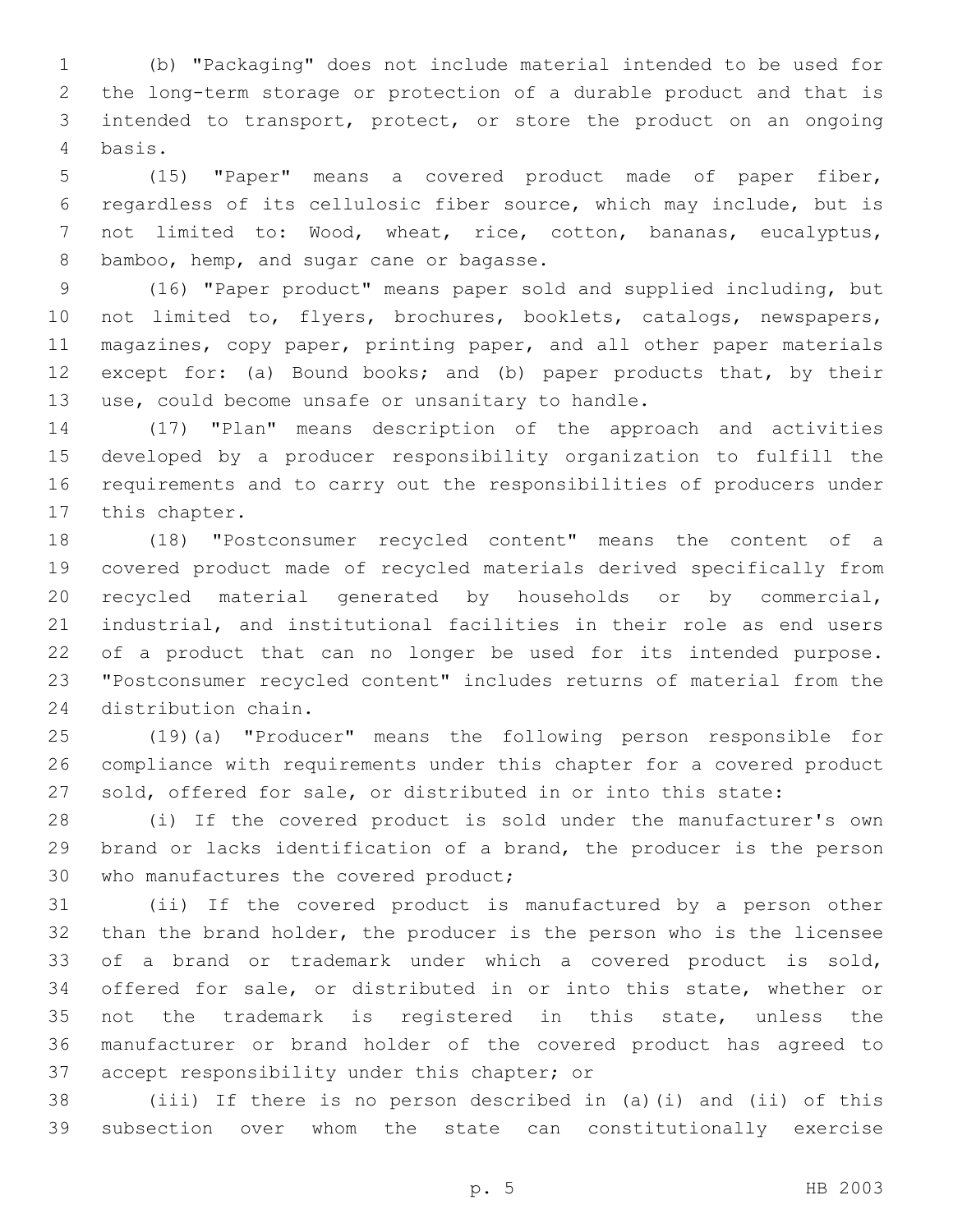jurisdiction, the producer is the person who imports or distributes 2 the covered product in or into this state.

(b) "Producer" does not include:3

 (i) Government agencies, municipalities, or other political 5 subdivisions of the state;

 (ii) Registered 501(c)(3) charitable organizations and 501(c)(4) 7 social welfare organizations; or

 (iii) De minimis producers that annually sell, offer for sale, distribute, or import in or into the country for sale in Washington:

 (A) Less than one ton of a single category of covered products 11 each year; or

 (B) A single category of a covered product that in aggregate generates less than \$1,000,000 each year in revenue.

(20) "Producer responsibility organization" means:

 (a) A nonprofit organization that qualifies for a tax exemption under 26 U.S.C. Sec. 501(c)(3) of the federal internal revenue code and is designated by a producer or group of producers to develop and 18 carry out the activities required of producers by this chapter;

 (b) Until January 15, 2025, an organization that has applied for a tax exemption under 26 U.S.C. Sec. 501(c)(3) of the federal internal revenue code and is designated by a producer or group of producers to develop and carry out the activities required of 23 producers by this chapter; or

(c) An organization as defined by the department.

 (21) "Program" means the activities conducted to implement an approved producer responsibility organization plan.

 (22)(a) "Public place" is an indoor or outdoor location open to and generally used by the public and to which the public is permitted to have unrestricted access including, but not limited to, streets, sidewalks, plazas, town squares, public parks, beaches, forests, or other public land open for recreation or other uses, and transportation facilities such as bus and train stations, airports, 33 and ferry terminals.

 (b) "Public place" does not include industrial, commercial, or 35 privately owned property.

 (23) "Recyclable" means a covered product that is regularly collected, separated, and reprocessed into a recycled material, and that does not contain harmful chemical, physical, biological, or radiological substances that will pose a threat to human health or the environment for its intended or likely manner of use.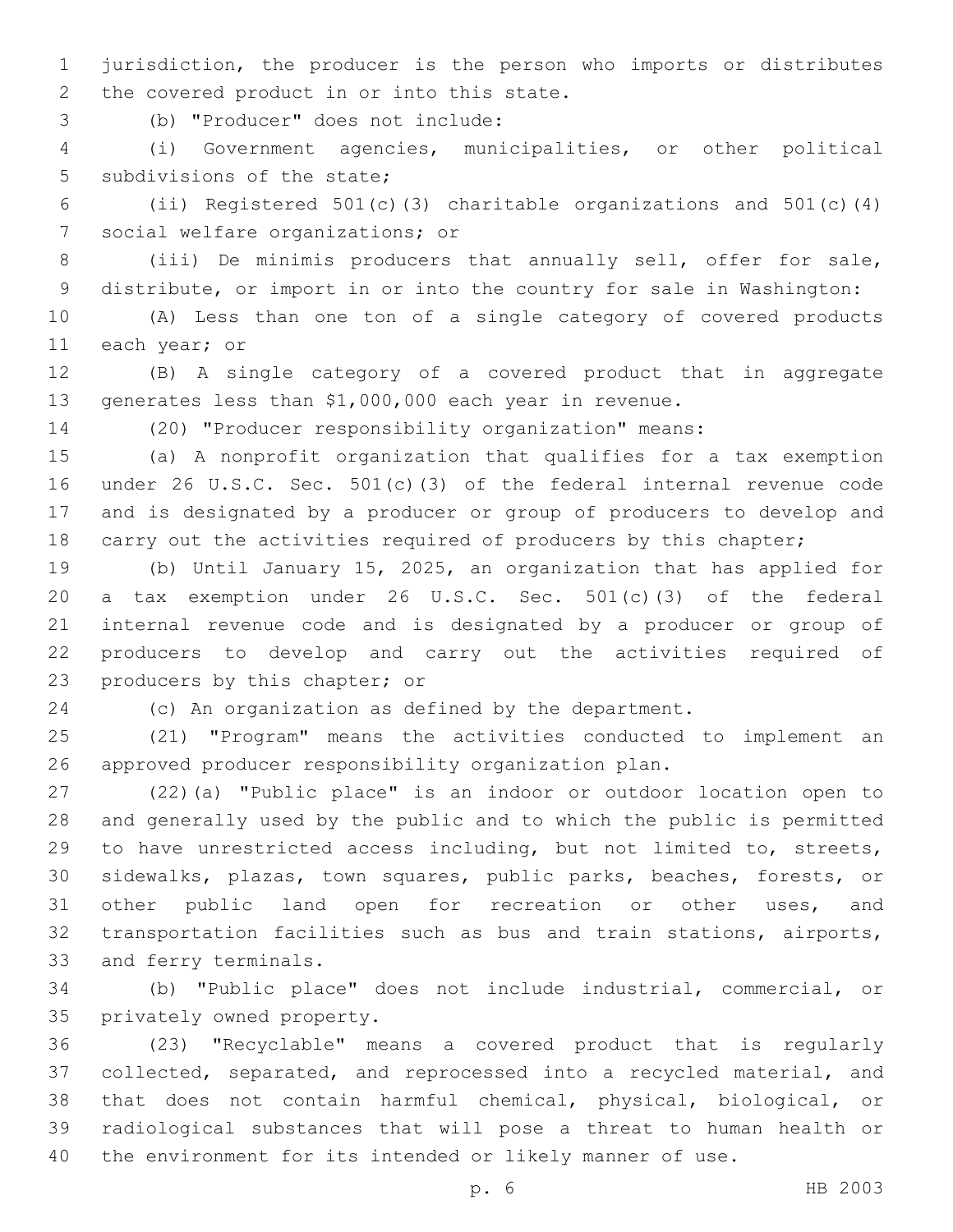(24)(a) "Recycled material" means material derived from covered products that is reprocessed into products or delivered as feedstocks or commodities for use in the production of new products whether for 4 the original or another purpose.

 (b) "Recycled material" does not include energy recovery and the reprocessing of materials that are to be used as fuels or landfill 7 cover.

 (25) "Responsible management" means the handling, tracking, and disposition of covered products from the point of collection through the final destination of the collected material in a way that benefits the environment and minimizes risks to public health and 12 worker health and safety.

 (26) "Reusable" means a covered product that is sufficiently durable for multiple rotations of its original or similar purpose or function in a system of reuse, and that does not contain harmful chemical, physical, biological, or radiological substances that will pose a threat to human health or the environment for its intended or 18 likely manner of use.

 (27) "Reused material" means material that is collected after use and reused for its original or similar purpose or function.

 (28) "Rigid plastic" means any covered product made of polymers that is rigid or semirigid in form, including foams.

(29) "Socially just management" means practices that:

 (a) Provide equitable access to and benefits from services, 25 regardless of race, income, socioeconomic status, health, and other population vulnerability or sensitivity characteristics;

(b) Prevent or reduce environmental harms or risks; and

 (c) Prevent or mitigate impacts to overburdened communities or vulnerable populations as defined in RCW 70A.02.010.

 (30) "Steel" means any covered product made of a ferrous metal 31 substance.

 (31) "Toxic substance" includes chemicals or classes of chemicals 33 restricted in:

 (a) Children's products under chapter 70A.430 RCW and high priority chemicals of high concern for children in chapter 173-334 36 WAC;

 (b) Persistent bioaccumulative toxins listed in chapter 173-333 38 WAC; or

 (c) Consumer products under chapter 70A.222, 70A.230, 70A.335, 70A.340, 70A.350, 70A.400, or 70A.405 RCW.40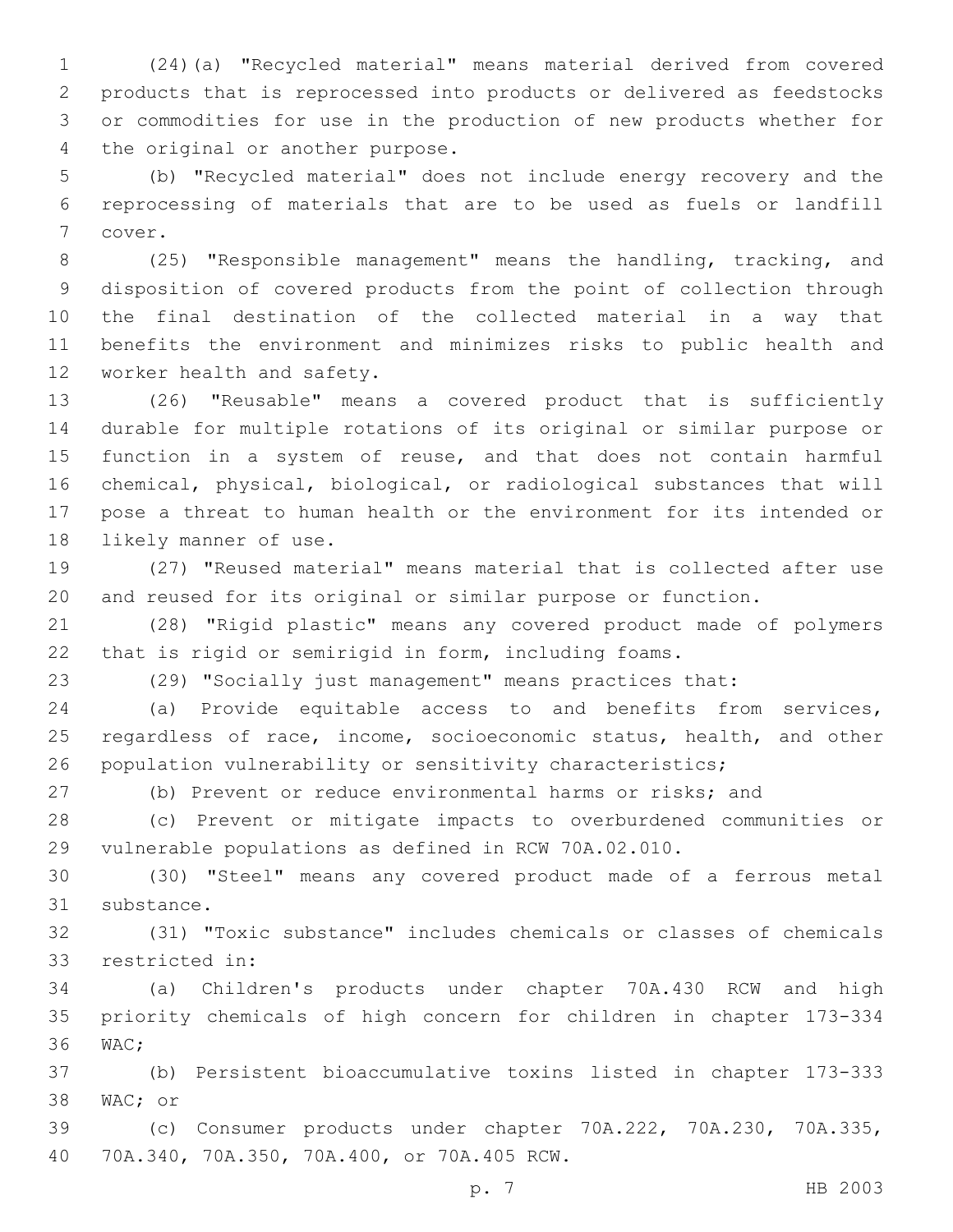NEW SECTION. **Sec. 3.** PRODUCER RESPONSIBILITY ORGANIZATION DUTIES. (1) Beginning January 15, 2023, each producer that offers for sale, sells, or distributes in or into Washington covered products must join a producer responsibility organization that is registered with the department. Producers that have not joined a producer responsibility organization may not sell or supply covered products in or into Washington.

 (2) A producer responsibility organization that meets the definition under section 2(20) (a) or (b) of this act may not include 10 on its board of directors, or otherwise be governed by, representatives or affiliates of any public or private entities that submit bids to perform work for the producer responsibility organization or that contract with the producer responsibility 14 organization.

 (3) By January 15, 2023, and each January 15th thereafter, producer responsibility organizations must register with the department and submit with their registration the following:

 (a)(i) A list of all their member producers and their brands of covered products, and members of the board of directors;

 (ii) If there are changes to the list of member producers and brands or members of the board of directors by the end of a given quarter, a producer responsibility organization must submit an updated list to the department within 30 days of the end of that 24 quarter;

 (b) Until a producer responsibility organization begins to submit annual reports, as specified under section 17 of this act, the following data for the prior calendar year: The weight, by material category, of covered products supplied into the state to consumers, accompanied by a description of how the producer responsibility organization has distinguished and apportioned the quantities of packaging and paper products sold or supplied to consumers, which are considered covered products under this chapter, from quantities of packaging and paper products sold or supplied for other uses that are not considered covered products under this chapter. A producer responsibility organization may rely on member reporting for this 36 description;

 (c) A producer responsibility organization may submit national data allocated on a per capita basis for Washington to approximate the information required in this subsection if state-level data is 40 not available or feasible to generate.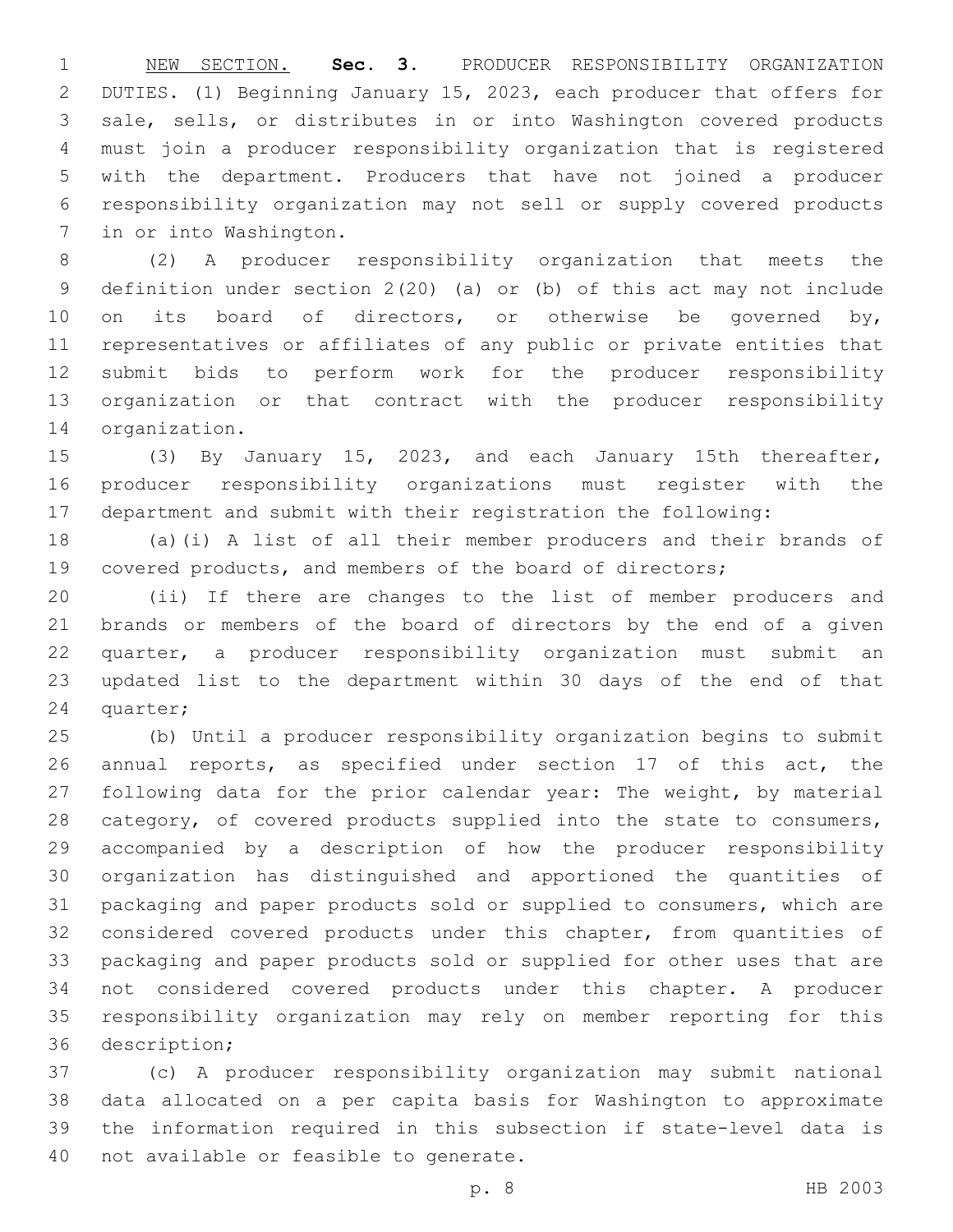(4) By June 30, 2023, and every June 30th thereafter, every registered producer responsibility organization must submit an annual payment for the following fiscal year, as determined by the department in section 4 of this act, to fund the:4

 (a) Costs to implement, administer, and enforce this chapter, including rule making;6

 (b) Statewide needs assessment established in section 5 of this 8 act; and

 (c) Support and facilitation of the renew advisory council 10 created in section 19 of this act.

 (5) Beginning July 1, 2025, or within six months of the first 12 adoption of rules relating to this chapter, whichever is later, every registered producer responsibility organization must submit a plan to the department for approval consistent with the requirements of this 15 chapter.

 (a) A producer responsibility organization registered with the 17 department as of January 15, 2025, must:

 (i) Implement its plan approved by the department by July 1, 2026, or within six months of plan approval, whichever is later; and

 (ii) Submit an annual report for the prior calendar year to the 21 department consistent with section 17 of this act by July 1, 2027, 22 and each July 1st thereafter.

 (b) A producer responsibility organization registering with the 24 department after January 15, 2025, must:

 (i) Submit the list of producers, brands, board members, data, and department payment as required in subsections (3) and (4) of this 27 section;

 (ii) Submit a plan, informed by a stakeholder consultation 29 process, within one year of registration;

 (iii) Implement its plan approved by the department within six 31 months of approval; and

 (iv) Submit an annual report for the prior calendar year to the department consistent with section 17 of this act by July 1st, beginning the first year after plan implementation.

 (6) A producer responsibility organization that submits information or records to the department under this chapter may request that the information or records be made available only for the confidential use of the department, the director, or the appropriate division of the department. The director of the department must give consideration to the request and if this action

p. 9 HB 2003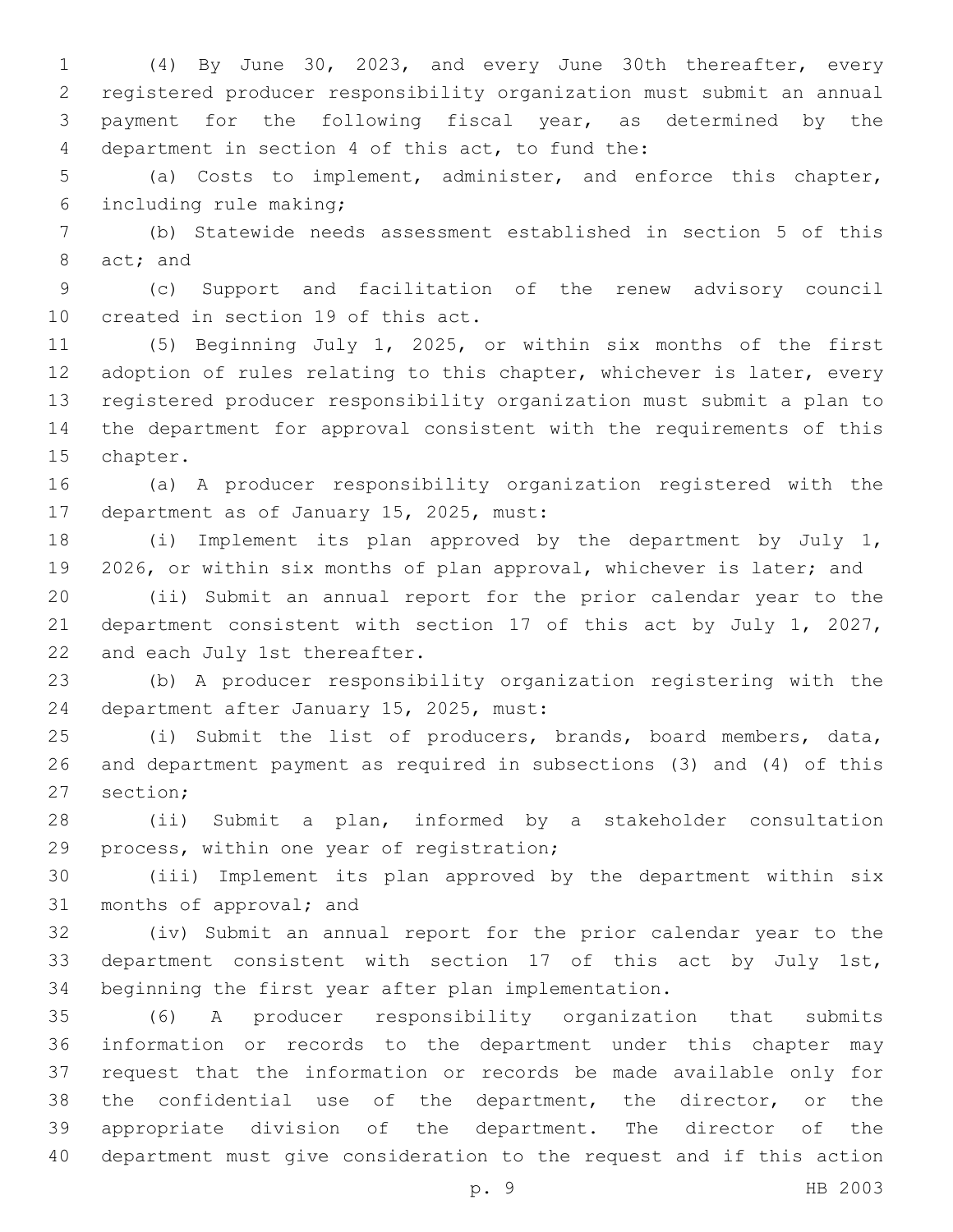is not detrimental to the public interest and is otherwise in accordance with the policies and purposes of chapter 43.21A RCW, the director must grant the request for the information to remain confidential as authorized in RCW 43.21A.160.4

 (7) Any funds directly collected by the producer responsibility organization for the purposes of this chapter may not be used for costs associated with litigation against the state.

 NEW SECTION. **Sec. 4.** DEPARTMENT'S DUTIES. (1) The department must implement, administer, and enforce this chapter.

 (2)(a) By April 1, 2023, and every April 1st thereafter, the 11 department must:

 (i) Identify the annual costs to implement, administer, and 13 enforce this chapter, including rule making, in the next fiscal year;

 (ii) Determine a total annual fee payment to be paid by each producer responsibility organization that is adequate to cover, but not exceed, the costs identified in (a)(i) of this subsection and the 17 costs of the:

 (A) Statewide needs assessment established in section 5 of this 19 act; and

 (B) Support and facilitation of the renew advisory council 21 created in section 19 of this act;

 (iii) Until rules are adopted under (a)(iv) of this subsection, issue a general order to all registered producer responsibility organizations. The department must equitably determine fee amounts 25 for producer responsibility organizations;

 (iv) By 2025, adopt rules to equitably determine annual fee payments by producer responsibility organizations. Once these rules are adopted, the general order issued under (a)(iii) of this 29 subsection is no longer effective; and

 (v) Send notice to producer responsibility organizations of fee amounts due consistent with either the general order issued under (a)(iii) of this subsection or rules adopted under (a)(iv) of this 33 subsection.

34 (b) The department must:

 (i) Apply any remaining annual payment funds from the current year to the annual payment for the coming fiscal year, if the collected annual payment exceeds the costs identified under (a)(ii) 38 of this subsection for a given year; and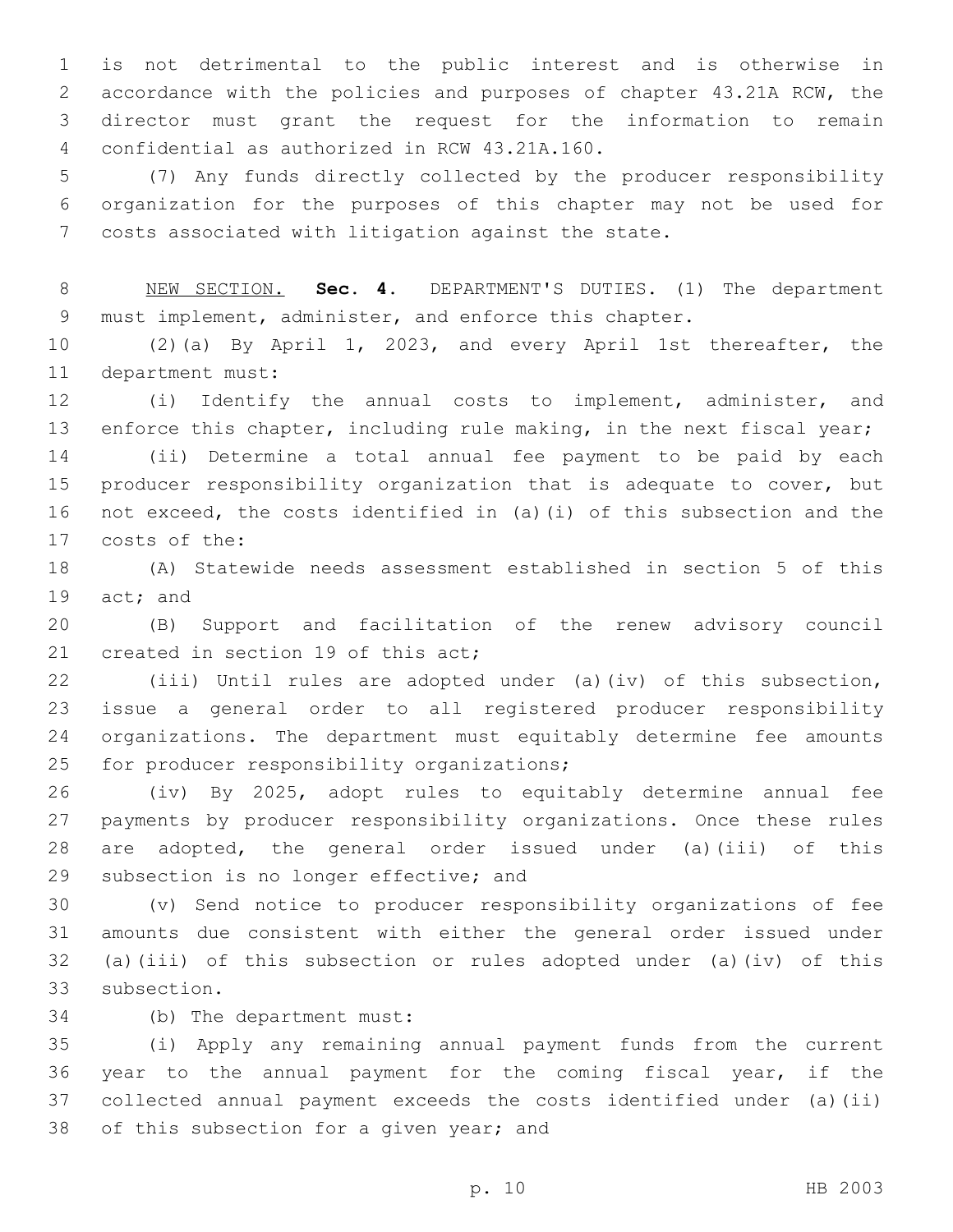(ii) Increase annual payments for the coming fiscal year to cover the costs identified under (a)(ii) of this subsection, if the collected annual payment was less than the amount required to cover 4 those costs for a given year.

 (3)(a) The department must review new, updated, and revised plans submitted by producer responsibility organizations as required in 7 section 18 of this act. The department must:

 (i) Make new, updated, and revised plans available for public 9 review and comment for at least 30 days;

 (ii) Review new, updated, and revised producer responsibility 11 organization plans within 120 days of receipt of a complete plan;

 (iii) Make a determination as to whether or not to approve a 13 plan, plan update, or plan revision and notify the producer 14 responsibility organization of the:

 (A) Determination of approval if a plan provides for a program 16 that meets the requirements of this chapter, taking into consideration comments received under (a)(i) of this subsection; or

 (B) Reasons for not approving a plan. The producer responsibility organization must submit a new or revised plan within 60 days after 20 receipt of the letter of disapproval.

 (b) The approval of a plan by the department does not relieve producers participating in the plan from responsibility for 23 fulfilling the requirements of this chapter.

 (4) The department must review annual reports submitted by producer responsibility organizations as required in section 17 of 26 this act. The department must:

 (a) Make annual reports available for public review and comment 28 for at least 30 days;

 (b) Review within 120 days of receipt of a complete annual 30 report;

 (c) Make a determination as to whether or not an annual report meets the requirements of section 17 of this act and notify the 33 producer responsibility organization of the:

(i) Determination of approval of the annual report; or

 (ii) Reasons for not approving the annual report. The producer responsibility organization must submit a revised annual report within 60 days after receipt of the letter of disapproval;

 (d) Notify a producer responsibility organization if the annual report demonstrates that the program and activities to implement the plan fail to achieve the reuse and recycling performance requirements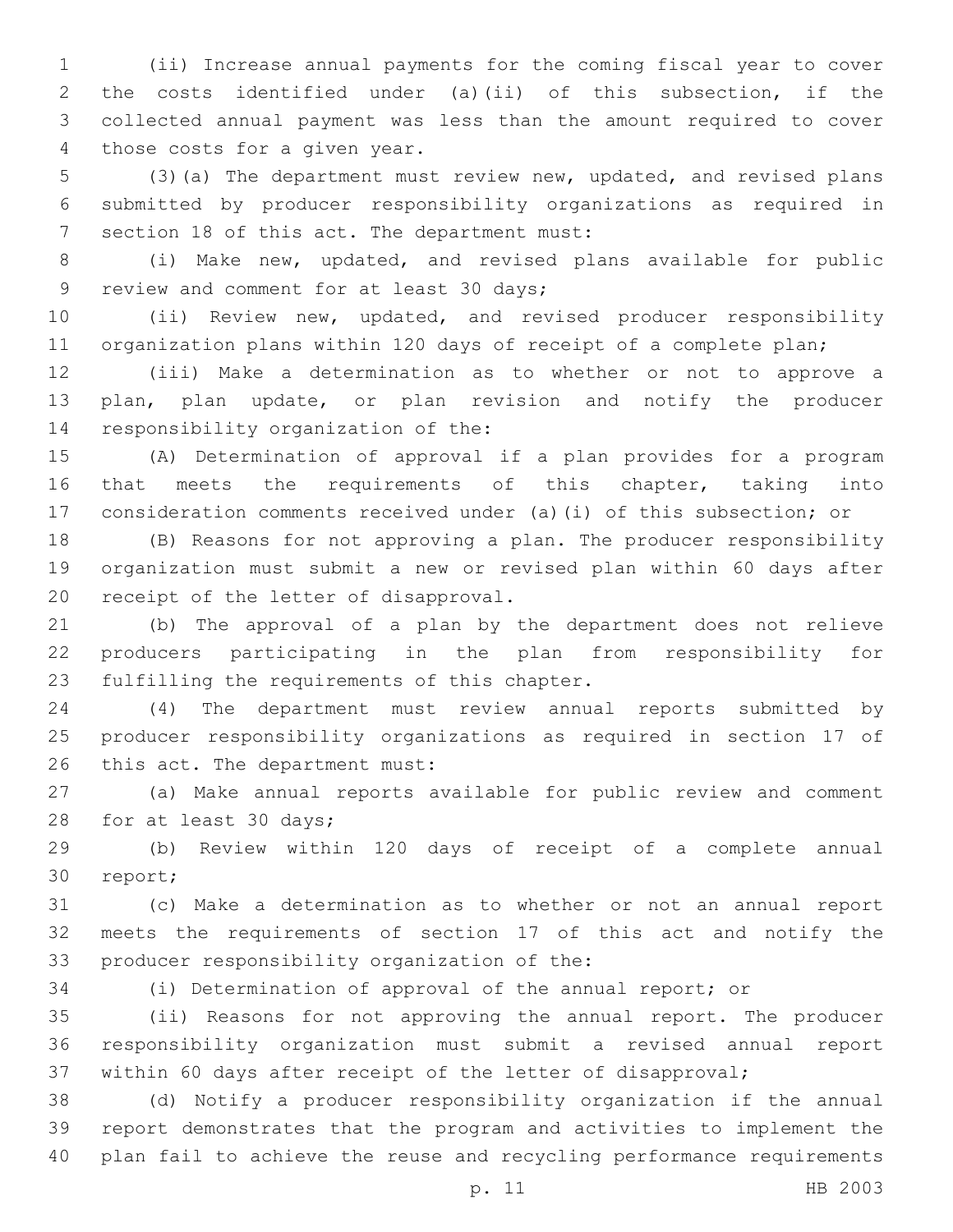established in section 9 of this act or otherwise fail to achieve 2 significant requirements under this chapter.

 (5) Beginning January 1, 2023, the department may develop criteria to determine whether the covered products are reusable, recyclable, or compostable. When developing the criteria, the department must, at minimum, consider whether covered product materials: Are or may be collected, separated, and processed in sufficient quantity and quality into a marketable feedstock that can 9 be used in the production of new products; contain toxic substances; or are designed in a way that is problematic for reuse, recycling, or 11 composting.

 (6) The department may adopt rules as necessary to implement, administer, and enforce this chapter including, but not limited to:

 (a) Establishing the requirements an organization other than a nonprofit organization that qualifies for a tax exemption under 26 U.S.C. Sec. 501(c)(3) of the federal internal revenue code must meet to submit a plan and implement a program as a producer responsibility 18 organization;

 (b) Establishing an equitable formula for determining each producer responsibility organization's share of the annual payment necessary to cover the costs identified under subsection (2)(a)(ii) 22 of this section:

 (c) Establishing additional plan content in addition to the requirements established under section 7 of this act, as necessary to 25 fulfill the intent of this chapter;

 (d) Establishing elements to be included as annual reporting requirements, in section 17 of this act, necessary to determine the program's compliance with the requirements of this chapter including, but not limited to, any reused or reusable covered products determined to be necessary to be reported by number of units;

 (e) Establishing third-party audit and verification requirements; 32 or

 (f) Establishing processes for new, updated, and revised plan 34 approvals as required in section 18 of this act.

 (7)(a) Beginning January 1, 2028, and no more frequently than 36 every five years, the department may by rule:

 (i) Require producer responsibility organizations to ensure convenient collection services are available for recycling of covered products designated for collection from additional locations or entities determined to be significant sources of covered product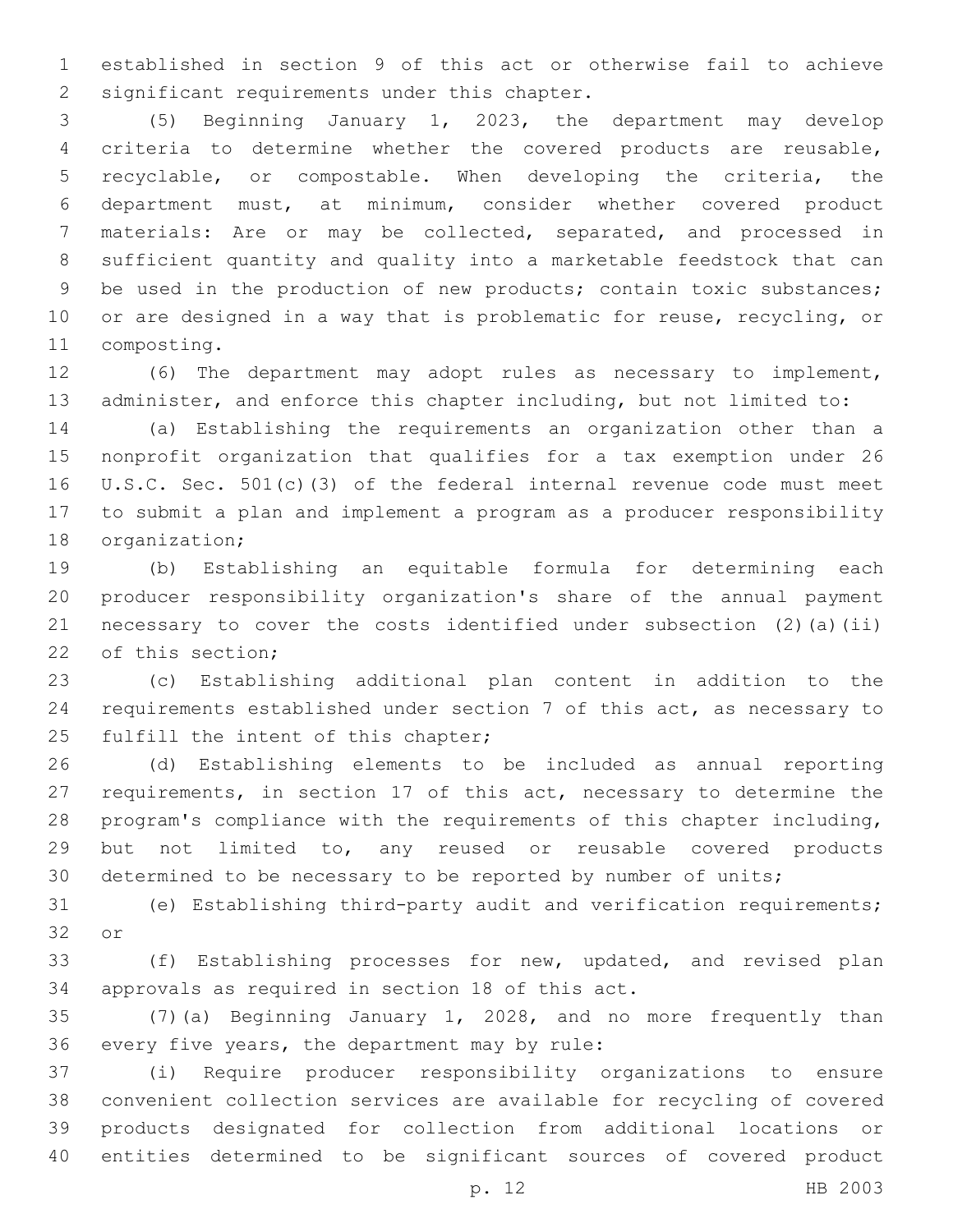waste including, but not limited to, public places and official 2 gatherings;

 (ii) Establish reuse and recycling performance requirements for years not specified in section 9(2) of this act;4

 (iii) Add reuse and recycling performance requirements for material categories not specified in section 9(2) of this act; and

 (iv) Adjust the reuse and recycling performance requirements established in section 9(2) of this act. In making a determination to adjust the reuse and recycling performance requirements, the 10 department may consider the following:

 (A) Changes in market conditions, including supply and demand for recycled materials, collection rates, and availability;

(B) The capacity of sorting or processing infrastructure; and

 (C) The carbon footprint and other social justice and environmental impacts of the production and transportation of the 16 recycled material.

 (b) If the department determines that a minimum reuse and recycling performance requirement should be adjusted, the adjusted requirement must be in effect until a new determination is made or upon the expiration of the minimum reuse and recycling performance requirement's effective period, whichever occurs first. The department may not adjust the overall minimum reuse and recycling performance requirements for all covered products below the requirements established under section 9(2) of this act for the years 25 specified.

 (c) The department may by rule add or amend material categories in section 9(2) of this act to be included in the reuse and recycling rate calculations as required in section 9(3)(g) of this act.

 (d) A producer or producer responsibility organization may appeal adjustments to the minimum reuse and recycling performance requirement to the pollution control hearings board within 30 days of 32 the department's determination.

 (8) Beginning July 1, 2027, the department may determine that a producer responsibility organization that achieves the reuse and recycling rate requirements established for each material category of covered products supplied into the state as provided in section 9(2)(c) of this act and achieves the minimum reuse rates as established in section 9(2) (a) and (b) of this act is considered to achieve the overall reuse and recycling performance requirements for 40 all covered products.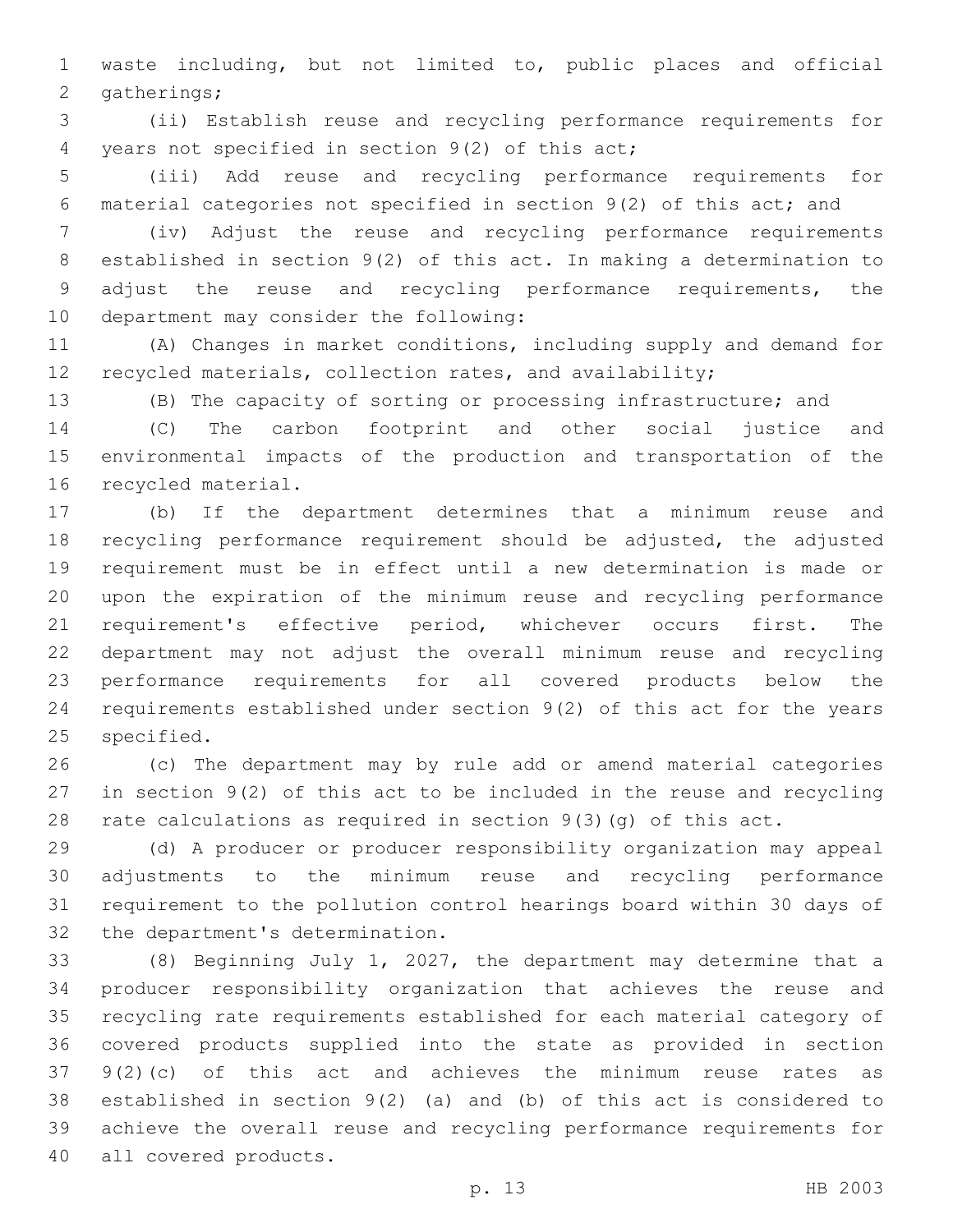(9) The department must maintain a public website that:

 (a) Lists each registered producer responsibility organization along with its member producers and their covered products that are included under the producer responsibility organization's plan; and

 (b) Makes available each plan and annual report received by the 6 department under this chapter.

 (10) The department must conduct the statewide needs assessment 8 established under section 5 of this act.

 (11)(a) The department must establish the renew advisory council 10 under section 19 of this act.

 (b) The department may select an impartial, third-party facilitator to convene and provide administrative support to the 13 renew advisory council.

 (c) The department must solicit comments and recommendations from the renew advisory council on program implementation activities.

 (d) The department must respond to the council's written comments 17 and recommendations within 60 days of receipt.

 (12)(a) The department may administratively impose a civil penalty of up to \$1,000 per violation per day on any person who violates this chapter and up to \$10,000 per violation per day for the 21 second and each subsequent violation.

 (b) Any person who incurs a penalty under this section may appeal the penalty to the pollution control hearings board established in 24 chapter 43.21B RCW.

 (c) Penalties levied under this subsection must be deposited in the responsible packaging management account created in section 26 of 27 this act.

 NEW SECTION. **Sec. 5.** STATEWIDE NEEDS ASSESSMENT. (1) The department must conduct a statewide needs assessment, to be completed within two years of the effective date of this section, subject to the following requirements:

 (a) The final scope of the statewide needs assessment must be determined based on comments and recommendations from the renew advisory council established in section 19 of this act, the utilities and transportation commission, and any producer responsibility 36 organization registered by January 15, 2023; and

 (b) The utilities and transportation commission, renew advisory council, and registered producer responsibility organizations must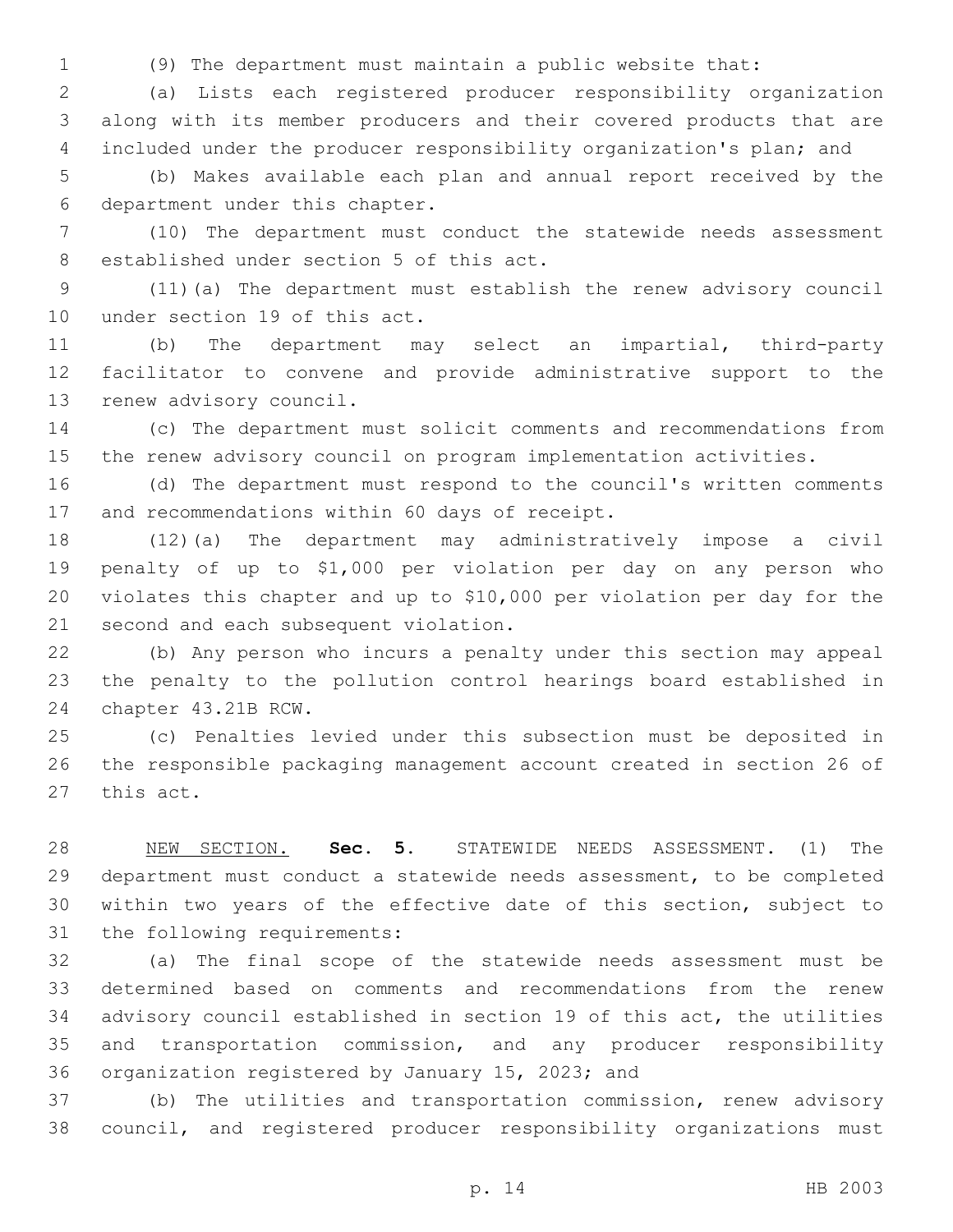have the opportunity to review and comment on a draft statewide needs 2 assessment prior to its completion.

(2) The statewide needs assessment must be:3

 (a) Carried out by a third-party consultant selected by the 5 department; and

 (b) Funded through payments collected from producer 7 responsibility organizations.

(3) The statewide needs assessment must:8

 (a) Evaluate the capacity, costs, gaps, and needs for the 10 following factors:

 (i) Availability of recycling services for covered products relative to the convenience standards specified in section 11 of this 13 act;

 (ii) Education and outreach activities relative to the standards 15 specified in section 16 of this act;

 (iii) Availability of collection, transport, and processing capacity and infrastructure relative to the management standards specified in section 8 of this act and the recycling and reuse rate requirements specified in section 9 of this act; and

 (iv) Necessary capital investments to existing reuse and 21 recycling infrastructure;

 (b) Compile information related to costs for recycling services and other information relevant to the funding requirements for producer responsibility organizations in accordance with section 10 25 of this  $act;$ 

 (c) Identify cost factors and other variables to be considered in the development of an objective method for establishing reimbursement rates to government agencies that reflects system costs, with consideration of all costs and revenues received for recycled materials, as described in section 10 of this act, including:

 (i) Parameters for reimbursement based on documented costs and 32 revenues; and

 (ii) The formula to be used for reimbursement if documented costs and revenues are not provided by the government agency;

 (d) Identify key terms and conditions and other issues to be considered in the development of a service agreement for services provided by government agencies in accordance with sections 10 and 12 38 of this act;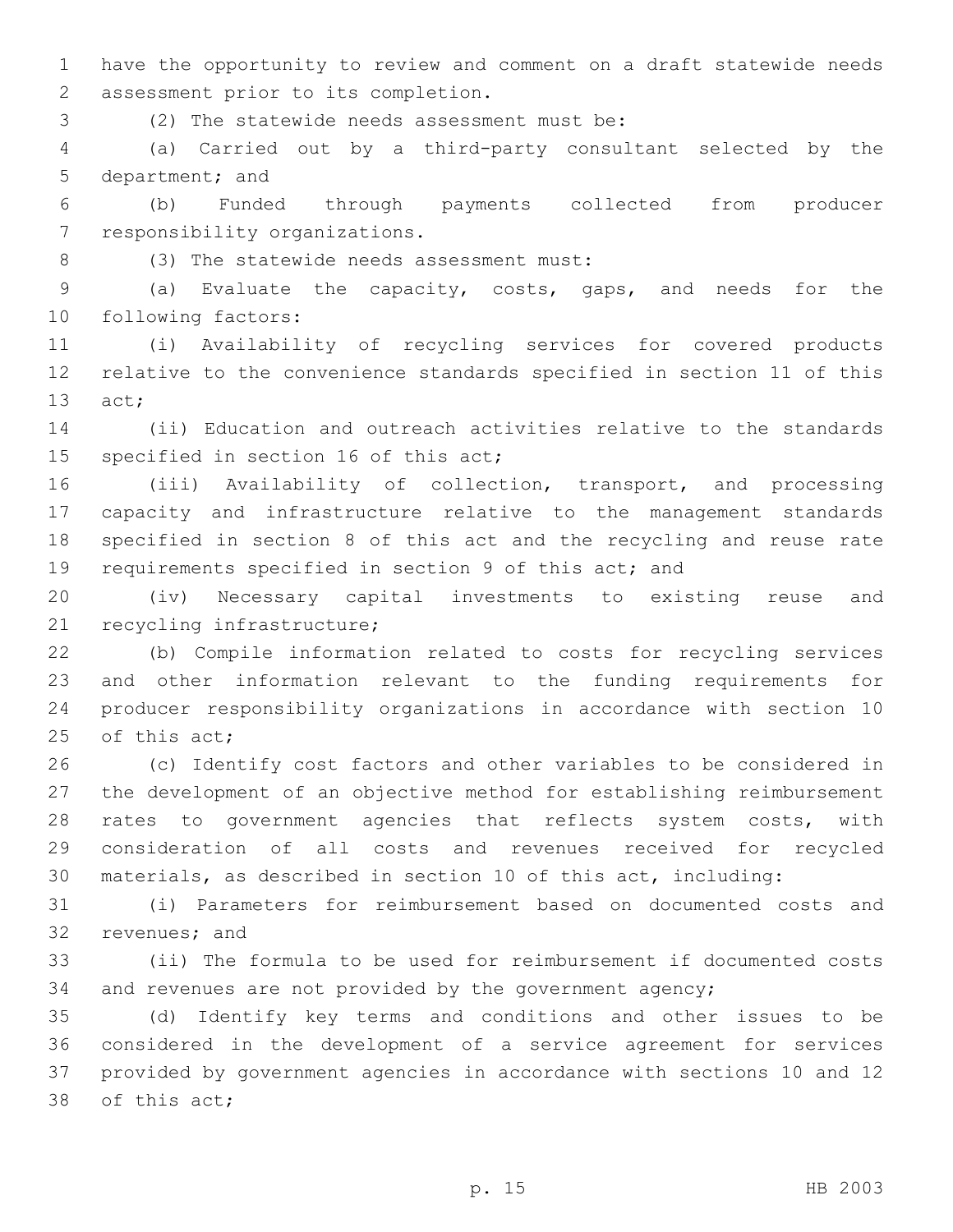(e) Compile relevant information to be considered in the development of criteria to determine whether a covered product is recyclable, reusable, or compostable;3

 (f) Evaluate how the state's recycling system can be managed in a socially just manner for the purpose of informing how a producer responsibility organization implementing a plan can achieve this objective as it relates to activities required under this chapter. 8 The assessment should:

 (i) Include meaningful consultation with overburdened communities 10 and vulnerable populations;

 (ii) Determine conditions and make recommendations, including, at 12 minimum:

 (A) An evaluation of recycling processing facility worker 14 conditions, wages, and benefits;

 (B) The availability of opportunities in the recycling system for 16 women and minority individuals;

 (C) The sufficiency of local government requirements related to multifamily recycling services and their implementation;

 (D) Identification of activities that disproportionately impact any community and in particular overburdened communities and vulnerable populations as defined in RCW 70A.02.010;

 (E) The sufficiency of recycling education and outreach programs relative to desired socially just management outcomes; and

 (F) Recommendations for improving socially just management 25 practices and outcomes in the state's recycling system, including considerations for how a producer responsibility organization implementing a plan can achieve this objective as it relates to 28 activities required under this chapter;

 (g) Evaluate the extent to which covered products contribute to litter and marine debris for the purpose of informing how a producer responsibility organization implementing a plan can support litter and marine debris prevention as it relates to activities required under this chapter. The assessment should draw on available data, assess gaps, and identify strategies for improving prevention and cleanup of litter and marine debris from covered products.

 NEW SECTION. **Sec. 6.** PLAN PARTICIPATION OBLIGATION—STAKEHOLDER CONSULTATION FOR PLAN. (1) Each producer of covered products must participate in, implement, and fund a producer responsibility organization plan approved by the department.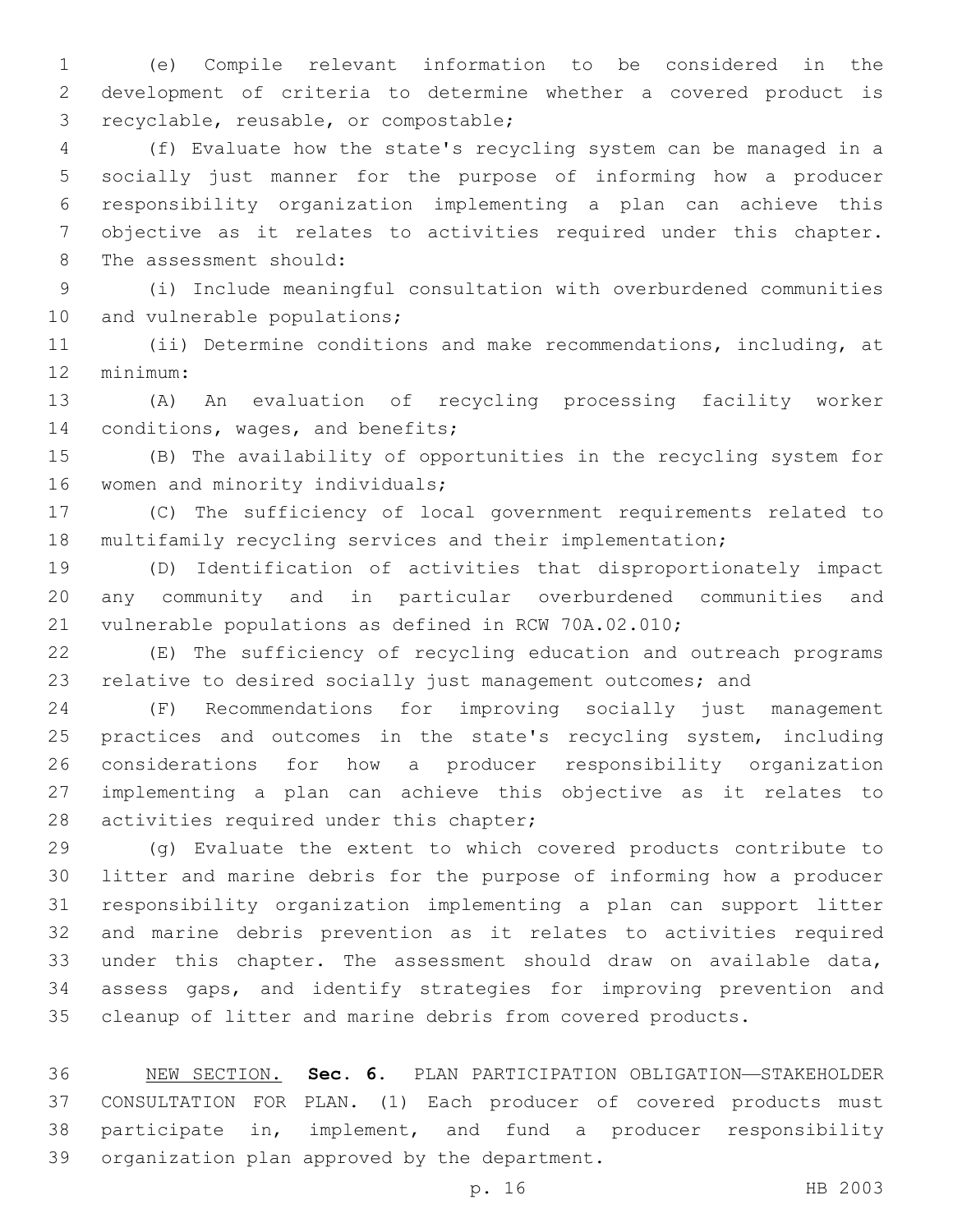(2) A producer responsibility organization must develop and maintain a public website with enhanced language access informing the public of plan implementation details, including collection services and locations for each type of covered product, and a current list of all member producers and brands of covered products participating in 6 the plan.

 (3) Prior to submitting a new, updated, or revised plan to the department, a producer responsibility organization must conduct a consultation process to solicit and respond to input and recommendations from the renew advisory council established in section 19 of this act, the utilities and transportation commission, and other stakeholders. The consultation process required in advance of the submission of a plan to the department is in addition to the department-led public comment process specified in section 4(3) of 15 this act. The consultation process must include:

 (a) Consideration of all elements of the system including collection, sorting, processing, reuse, use of recycled materials, 18 and education;

 (b) Development of the objective method for establishing 20 reimbursement rates, including:

 (i) Parameters for reimbursement based on documented costs and 22 revenues;

 (ii) The formula to be used for reimbursement if documented costs and revenues are not provided by the government agency; and

 (iii) Terms and conditions for reimbursement to government 26 agencies in the service agreements;

 (c) Opportunities for all stakeholders and members of the public to provide comment on the plan prior to its submission to the 29 department;

 (d) Presentations in various formats and languages as necessary for soliciting meaningful input of the plan and receiving comments including workshops, surveys, webinars, and one-on-one meetings; and

 (e) Documentation of all comments received from the renew advisory council and other stakeholders, and responsive answers provided by the producer responsibility organization for purposes of a stakeholder consultation report to be included with the submission of a plan to the department. The stakeholder consultation report must also describe each forum in which comments or input was received and 39 how it was addressed in the plan.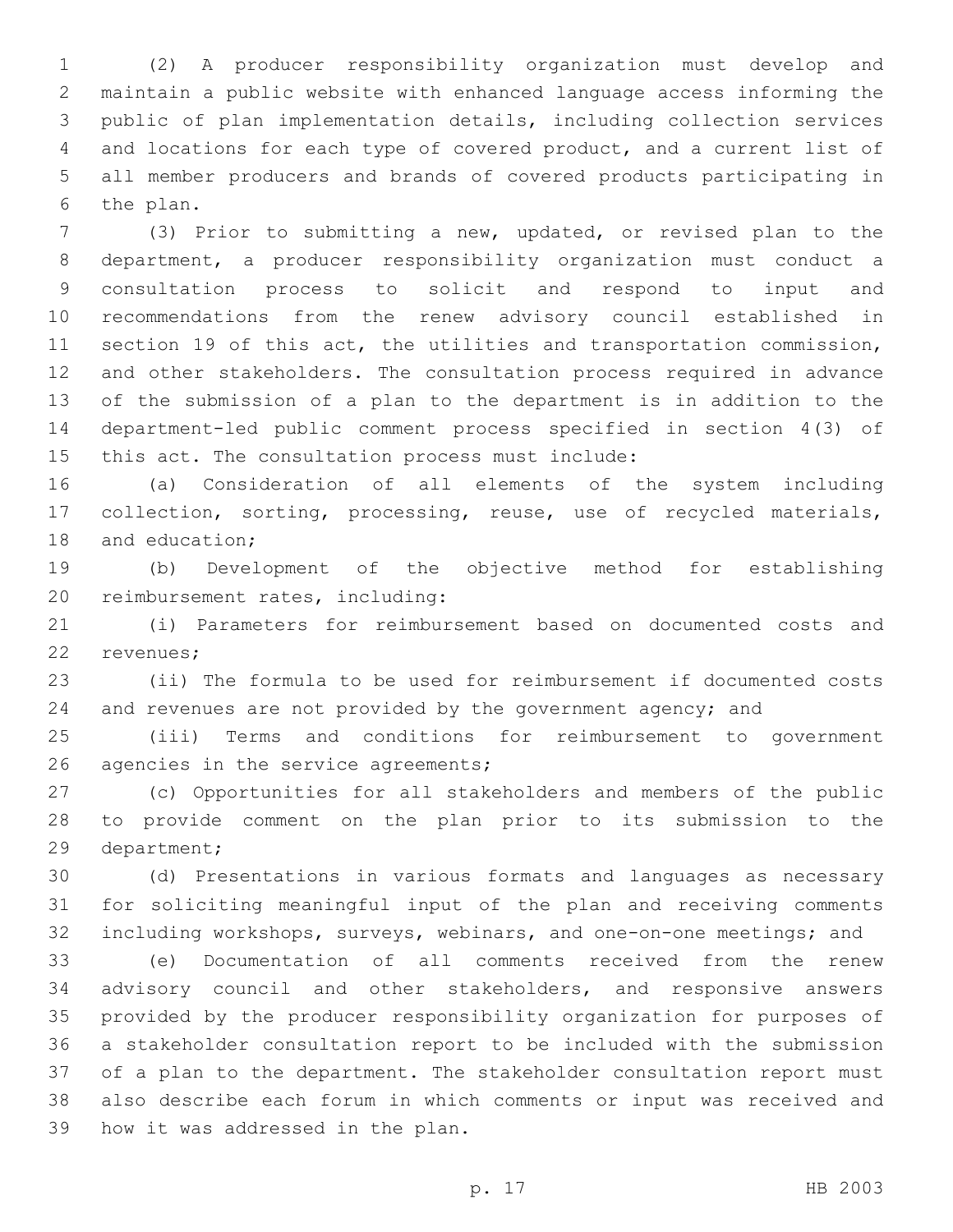NEW SECTION. **Sec. 7.** PLAN CONTENTS—OVERVIEW. (1) A producer responsibility organization must submit a plan to the department describing the approach and activities to fulfill the requirements of this chapter.

 (2) All plans and plan updates must contain the following information:6

 (a) Identification of the governing board members of the producer 8 responsibility organization;

 (b) A list and explanation of the covered products supplied or sold in or into Washington by each member producer and their brands 11 of covered products participating in the plan;

 (c) The collection and structure of the fees owed by producers to be used to implement the plan, including a description of the 14 ecomodulation of fees consistent with section 10 of this act;

 (d) How the producer responsibility organization will encourage 16 and incentivize waste prevention and reduction;

 (e) How the producer responsibility organization will use and interact with recycling programs and infrastructure that predate the 19 implementation of the plan;

 (f) How the producer responsibility organization will invest in reuse and recycling infrastructure and market development in Washington state as described in section 15 of this act;

 (g) How the program will maximize the efficiency of the system of collecting and managing covered products through reuse and recycling;

 (h) Activities to be undertaken to meet the requirement established under section 9 of this act that all covered products are designed to be reusable, recyclable, or compostable by 2030 in 28 accordance with criteria established by the department;

 (i)(i) A list of covered products designated for collection as 30 required under section 11 of this act;

 (ii) The list must identify the covered products designated for 32 collection from residents statewide:

 (A) Through curbside collection or, where curbside garbage service is not available, through permanent collection facilities;

35 (B) Through alternate collection; and

36 (C) Through public place collection;

 (iii) If the list includes any covered product that does not meet the definition of recyclable as defined in section 2 of this act, the plan must provide a justification for its inclusion on the list and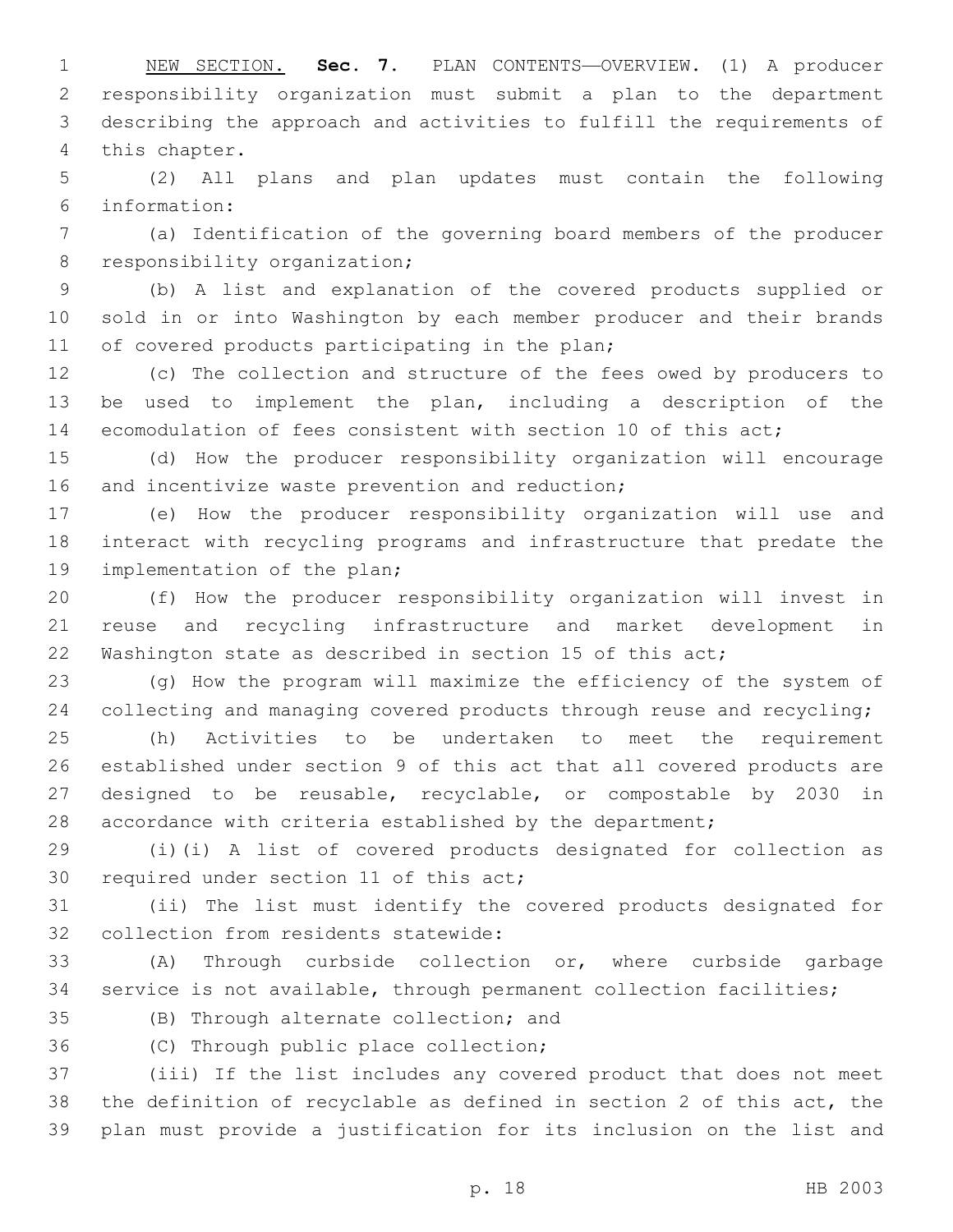describe activities to be undertaken to meet the definition within 2 one year of plan implementation;

 (j) Activities to be undertaken to meet the convenience standards for collection of covered products as established under section 11 of 5 this act, including:

 (i) The jurisdictions where curbside collection services are available, including the following service details:

 (A) Service provider information, including whether the service provider is a government agency, a private service provider under contract with a government agency, or a private service provider regulated by the utilities and transportation commission; and

 (B) Service frequency, schedule, collection methods, types of covered products included, and other pertinent service details, including whether any changes are anticipated as part of plan 15 implementation;

 (ii) The locations of permanent collection facilities and types of covered products to be collected at each location, including 18 whether any changes are anticipated as part of plan implementation;

 (iii) The types of alternate collection used other than permanent collection facilities, including detailed descriptions of the collection methods, any physical infrastructure used, covered products included, and whether any changes are anticipated as part of 23 plan implementation; and

 (iv) The locations of public place collection services, covered products included, and whether any changes are anticipated as part of 26 plan implementation;

 (k) Activities to be undertaken to meet the reuse and recycling 28 performance requirements as established under section 9 of this act;

 (l) Proposed combined reuse and recycling rates for each material category of covered products reported as supplied into the state, as described in section 9(2) of this act, including a description of the 32 basis and reasoning for the rates proposed;

 (m) Activities to be undertaken to implement the education and outreach component as required under section 16 of this act;

 (n) A description of proposed arrangements with material recovery facilities and other processing facilities handling materials under the program regarding long-term contracts and other purchase arrangements, based on fair market pricing for commodities of comparable quality, to facilitate recycling of covered products back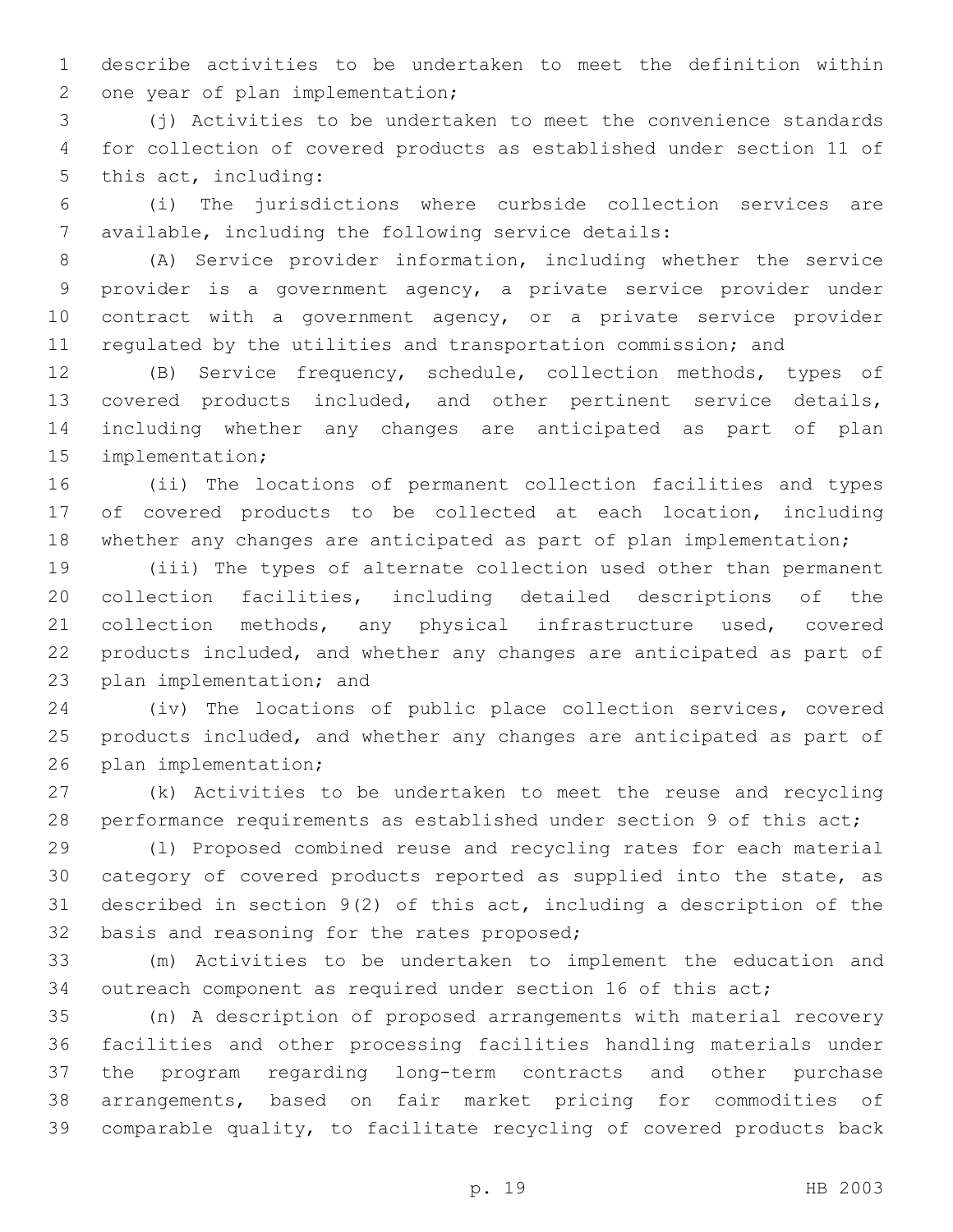into covered products and encourage development of circular economic 2 activity in the state and region;

 (o) Activities to be undertaken to minimize the amount, cost, and toxicity of residuals from the collection and processing of covered materials designated for collection. These include residuals from materials recovery facilities or similar facilities producing specification-grade commodities for sale, but do not include 8 residuals from further processing of end market-ready material;

 (p) Activities to be undertaken to ensure that covered products designated for collection do not contain toxic substances;

 (q) A description of how plan implementation will ensure that responsible management practices for covered products are maintained 13 through to final disposition;

 (r)(i) A description of the objective method, as described in section 10 of this act, for calculating reimbursement rates to government agencies for services delivered in accordance with the requirements of this act, whether such services are provided directly 18 or through a contracted service provider;

(ii) The producer responsibility organization must describe how:

 (A) The objective method covers all obligations specified in 21 sections 10 and 11 of this act;

 (B) Reimbursements will be distributed and detail any terms or conditions covered in the service agreements with government agencies 24 for receiving reimbursements; and

 (C) The producer responsibility organization will work with government agencies and other stakeholders to ensure successful 27 implementation of the program;

 (iii) The producer responsibility organization must provide a template of the service agreement and any other forms, contracts, or other documents for use in distribution of reimbursements to 31 government agencies and other stakeholders;

 (s) A description of how the plan will address contamination from covered products at compost or other organics processing facilities and similar facilities, including through decontamination equipment improvements and conducting packaging contamination composition 36 studies;

 (t) A stakeholder consultation report, as described in section  $6(3)(e)$  of this act;

 (u) A description of the dispute resolution process, including the process timeline, to be used, as needed, by the producer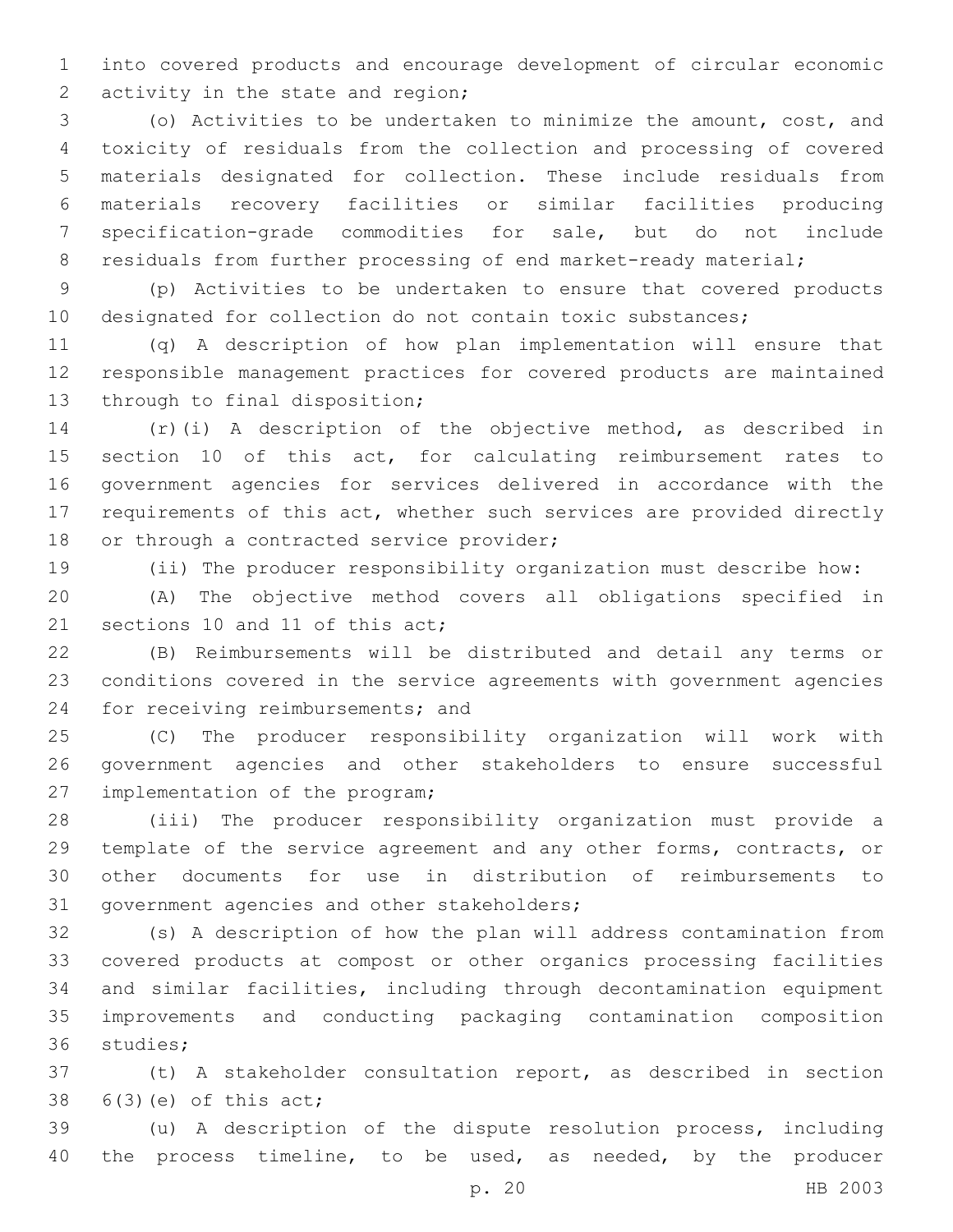responsibility organization to resolve any disputes involving reimbursement of government agencies as established in sections 10 3 and 12 of this act;

 (v) A description of how the producer responsibility organization will coordinate with other producer responsibility organizations in the state, if more than one producer responsibility organization is registered with the department as of the date of a plan's submission; 8 and

 (w) Any other information to be included in the plan as required 10 by the department by rule.

 NEW SECTION. **Sec. 8.** COLLECTION AND MANAGEMENT. (1) Covered products must be managed in a manner consistent with the state's solid waste management hierarchy established in RCW 70A.205.005.

 (2) Covered products collected by the program must be responsibly managed at facilities operating with human health and environmental protection standards that are broadly equivalent to or better than those required in the United States and other countries that are members of the organization for economic cooperation and development.

 (3) Producer responsibility organizations implementing a plan 20 must include measures to:

 (a) Track, verify, and publicly report that responsible management of covered products collected by the program is maintained 23 through to final disposition;

 (b) Promote and facilitate reuse of covered products designed to 25 be reused:

 (c) Meet the necessary quality standards for recycled materials so that covered products collected by the program may be used to 28 manufacture new products;

 (d) Ensure that covered products collected for recycling do not 30 contain toxic substances;

 (e)(i) Document the locations of all material recovery facilities and other processing facilities used to meet the requirements of this chapter, whether within Washington, elsewhere in North America, or 34 outside of North America; and

 (ii) Describe whether the processing facilities were preexisting, planned, or under construction as of plan approval.

 (4)(a) Prior to program use of any advanced technology for conversion of postuse plastic polymers for the purpose of producing recycled material to be counted toward reuse and recycling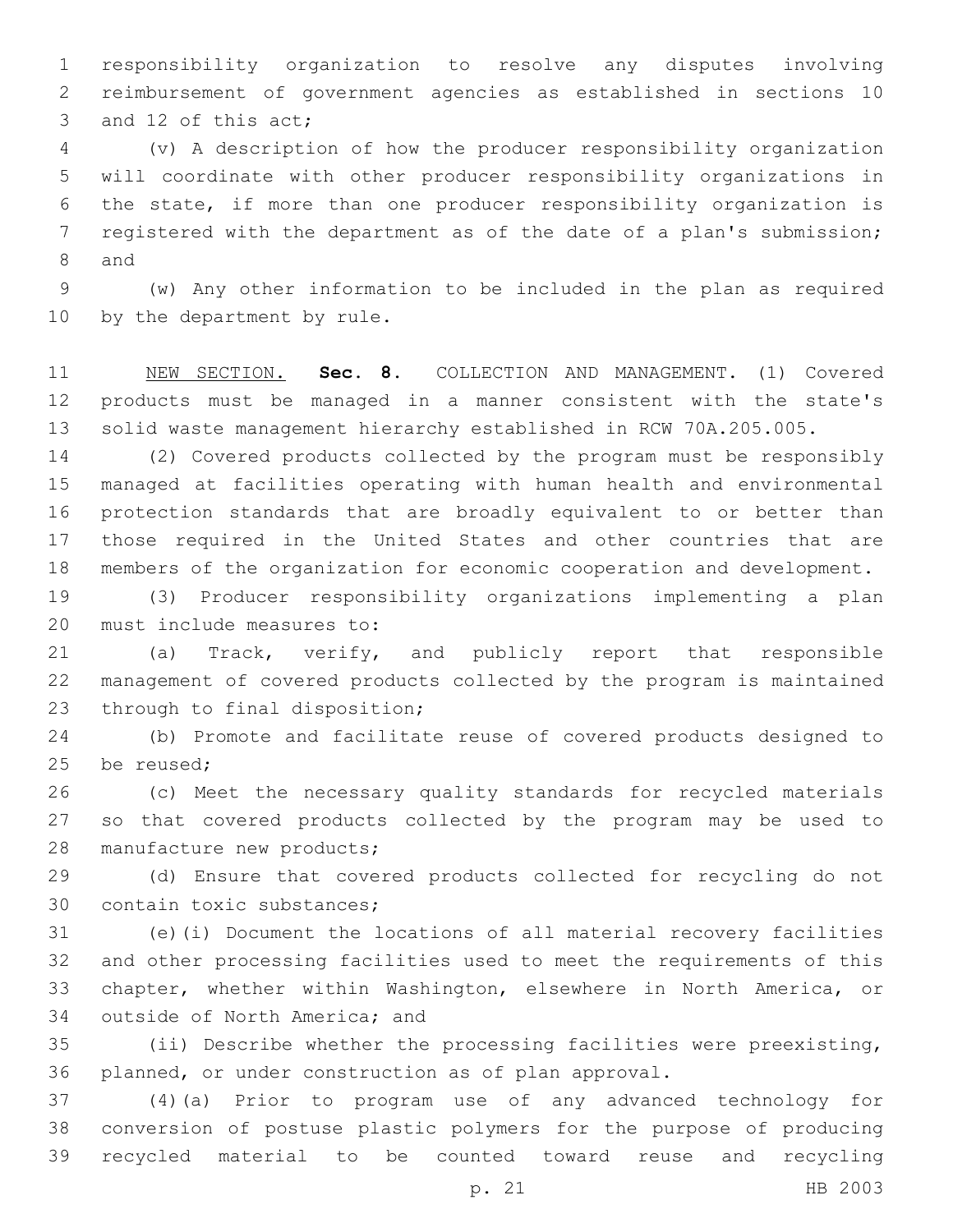performance targets, the producer responsibility organization must provide the department with a third-party assessment prepared to examine the impact of the advanced technology on the following:

 (i) Air and water pollution and release or creation of any 5 hazardous pollutants; and

 (ii) The greenhouse gas emissions resulting from products and processes of the advanced technology facility, taking into account the full life cycle including final use of products.

 (b) The results of the assessment under (a) of this subsection must, whenever reported and communicated, provide full disclosure of geographical, temporal, and technological boundaries that have been 12 selected for the assessment.

 (c) The person preparing the assessment under (a) of this subsection may not be interested, directly or indirectly, in the ownership or operation of the advanced recycling facility.

 (5)(a) Material recovery facilities and other facilities receiving covered products from government agencies or private service providers collected through activities undertaken in accordance with this chapter must measure and report annually, in a form and format approved by the department, on the following parameters associated with covered products received and processed to both the department and each producer responsibility organization for 23 which they provide a service:

(i) Tons received, by jurisdiction and service provider;

 (ii) Inbound material quality and contamination; (iii) Outbound material quality and contamination;

 (iv) Outbound material tons and end markets, including whether they are domestic, export to organization for economic cooperation and development countries, or export to markets that meet organization for economic cooperation and development operating 31 standards;

 (v) Management of contaminants and residue to avoid impacts on 33 other waste streams or facilities;

 (vi) Residuals, including residue rate, composition, and disposal 35 location;

 (vii) Emission of pollutants to air and water, or other activities that impact public health or the environment, including any reporting required under existing permits where applicable; and

 (viii) Labor metrics including, but not limited to, wages, 40 unions, and workforce demographics.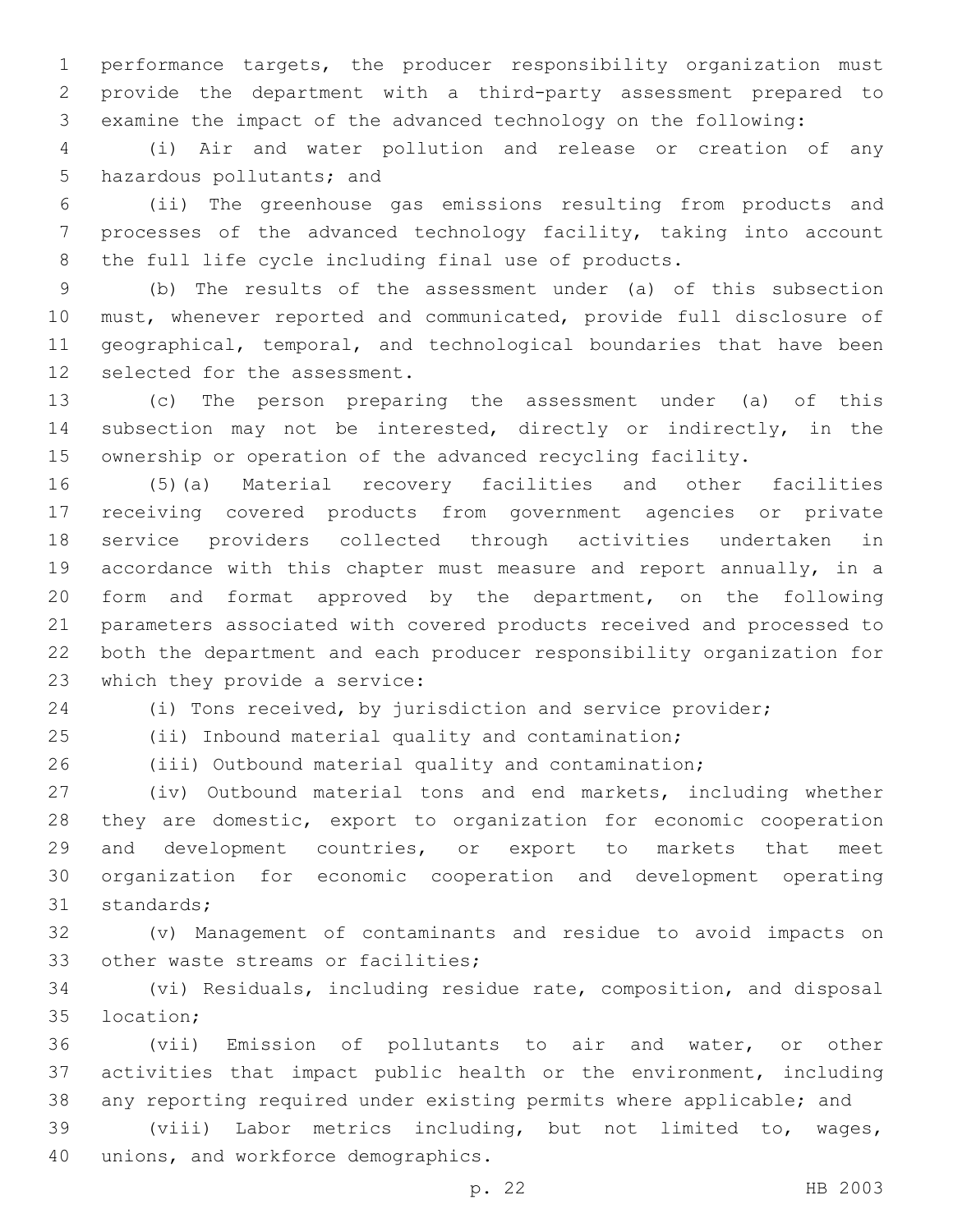(b) All data reported to the department by material recovery facilities and other processing facilities under this subsection must 3 be verified by an independent third party.

 (c) A material recovery facility that submits information or records to the department under this chapter may request that the information or records be made available only for the confidential use of the department, the director, or the appropriate division of the department. The director of the department must give consideration to the request and if this action is not detrimental to the public interest and is otherwise in accordance with the policies and purposes of chapter 43.21A RCW, the director must grant the request for the information to remain confidential as authorized in 13 RCW 43.21A.160.

 (6) Material recovery facilities and other processing facilities handling materials under the program shall prioritize arrangements proposed by a producer responsibility organization regarding long- term contracts and other purchase agreements, based on fair market pricing for commodities of comparable quality, to facilitate recycling of covered products back into covered products and encourage development of circular economic activity in the state and 21 region.

 NEW SECTION. **Sec. 9.** REUSE AND RECYCLING PERFORMANCE REQUIREMENTS. (1) To meet the reuse and recycling performance requirements established in this section, a producer responsibility organization must:

 (a)(i) Demonstrate that all covered products are designed to be reusable, recyclable, or compostable by January 1st, of the ninth calendar year from the effective date of this section, in accordance 29 with criteria established by the department;

 (ii) A producer or a producer responsibility organization on behalf of a member producer may apply for a waiver from the department for a temporary exclusion of a covered product from the requirement under (a)(i) of this subsection for the upcoming year for any types of covered products for which a producer or producer responsibility organization annually demonstrates to the department by December 31st of a given year that it is not technologically feasible in order to comply with health or safety requirements of a 38 federal law;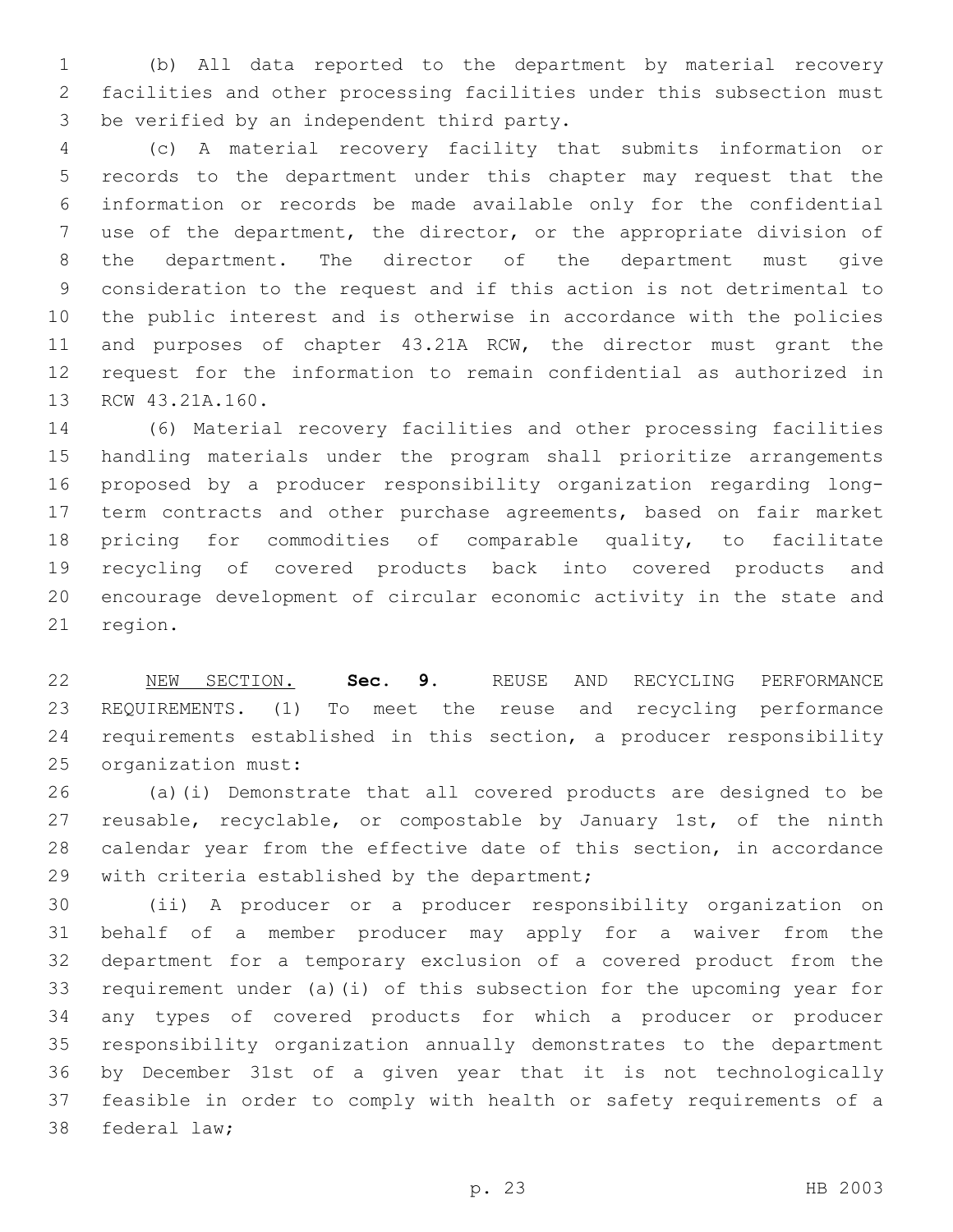(b) Demonstrate that the covered products collected by the program were managed consistent with section 8 of this act;

 (c) Calculate, verified by an independent auditor, the reuse and recycling rates of covered products, as specified under subsections (2) through (4) of this section, and provide the verification to the department as part of the annual reporting requirements established 7 under section 17 of this act.

 (2) At minimum, each program must achieve the following 9 performance requirements:

 (a) By the sixth calendar year from the effective date of this section, a minimum of 55 percent of all covered products reported by the producer responsibility organization as supplied into the state 13 are reused or recycled, with a minimum of five percent reused;

 (b) By the ninth calendar year from the effective date of this section, a minimum of 75 percent of all covered products reported by the producer responsibility organization as supplied into the state 17 are reused or recycled, with a minimum of 10 percent reused;

 (c) For each material category of covered products reported by the producer responsibility organization as supplied into the state, by the sixth calendar year from the effective date of this section, each program must achieve the following combined reuse and recycling 22 rates:

| 23 | Material category |            |
|----|-------------------|------------|
| 24 | Rigid plastic     | 25 percent |
| 25 | Flexible plastic  | 5 percent  |
| 26 | Paper             | 60 percent |
| 27 | Aluminum          | 55 percent |
| 28 | <b>Steel</b>      | 45 percent |
| 29 | Glass             | 50 percent |

 (d)(i) In its initial plan, a producer responsibility organization must propose combined reuse and recycling rates for each material category of covered products reported as supplied into the state, to be achieved by the ninth calendar year from the effective date of this section, and by the final calendar year of each plan 35 implementation period under each subsequent plan;

 (ii) The proposed combined reuse and recycling rates for each 37 material category of covered products must: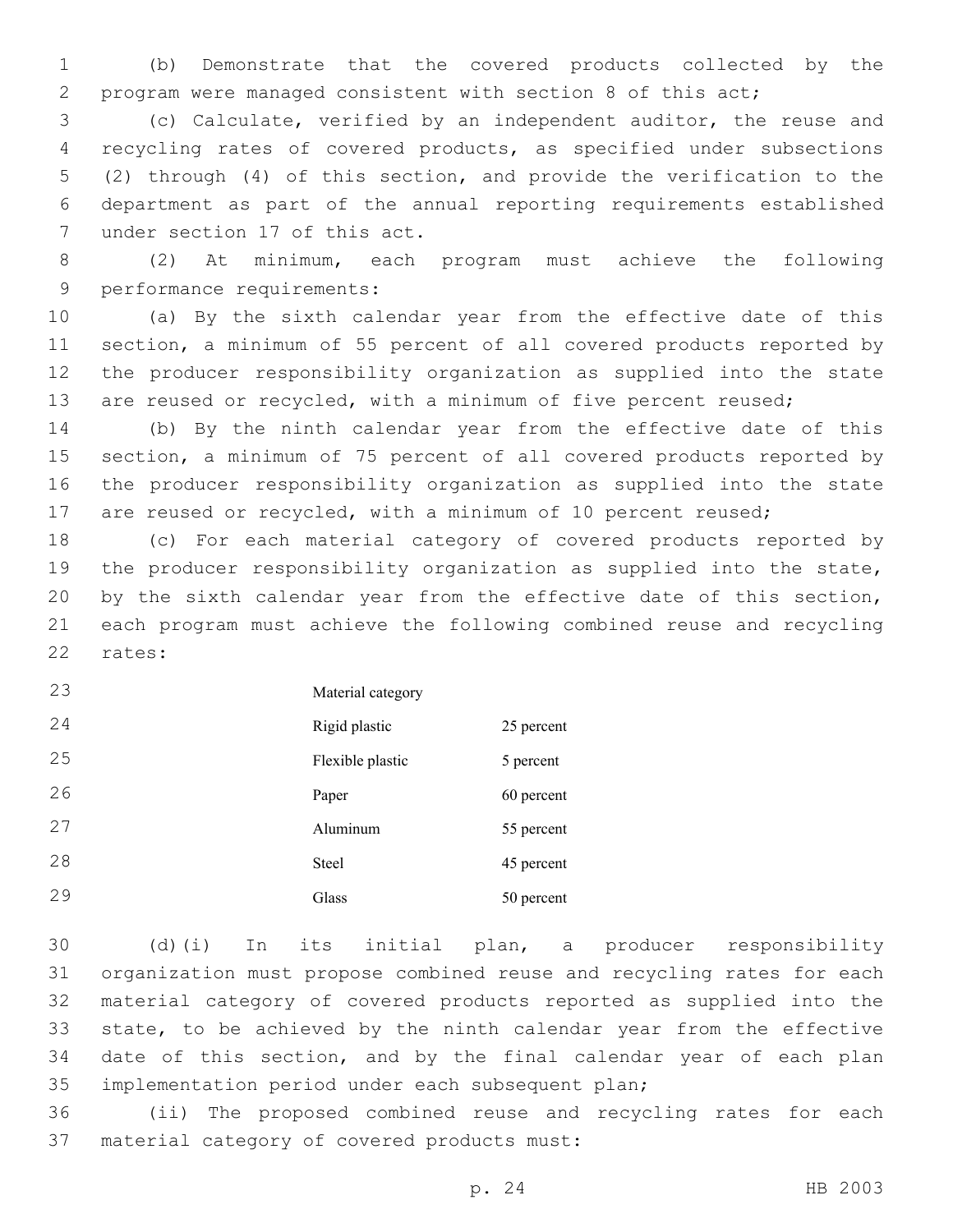(A) Increase by at least 20 percentage points above the rate required under the previous plan implementation period if the 3 previous rate requirement was 60 percent or below;

 (B) Increase by at least 10 percentage points above the rate required under the previous plan implementation period if the previous rate requirement was above 60 percent, up to a rate of 90 7 percent;

 (C) Be demonstrated to be consistent with achievement of the overall reuse and recycling rates for all covered products established in (a) and (b) of this subsection and with those set by 11 the department in accordance with section  $4(7)(a)(ii)$  of this act;

 (D) Align with the rates proposed by any other producer responsibility organization that is registered with the department;

 (iii) To develop the proposed rates, the producer responsibility organization shall consider the rates required or achieved in other jurisdictions with producer responsibility organization requirements for similar material categories and evaluate whether those rates are 18 applicable in the state;

 (e) A program that achieves the reuse and recycling rate requirements established for each material category of covered products reported by the producer responsibility organization as supplied into the state and achieves the minimum reuse rates as established in (a) and (b) of this subsection may be considered to achieve the overall reuse and recycling performance requirements for all covered products as established in (a) and (b) of this 26 subsection.

 (3) For the purposes of this chapter, the amount of recycled material must be measured at the following calculation point for each material category of covered products included in the plan:

30 (a) Rigid plastic material that:

 (i) Is delivered to a facility for flaking, pelletization, extrusion, molding, or advanced technology for conversion of postuse plastic polymers for use in the production of new products whether 34 for the original or another purpose; or

 (ii) Is compostable and is delivered to an industrial composting 36 facility under an agreement with that facility;

37 (b) Flexible plastic material that:

 (i) Is delivered to a facility for flaking, pelletization, extrusion, molding, or advanced technology for conversion of postuse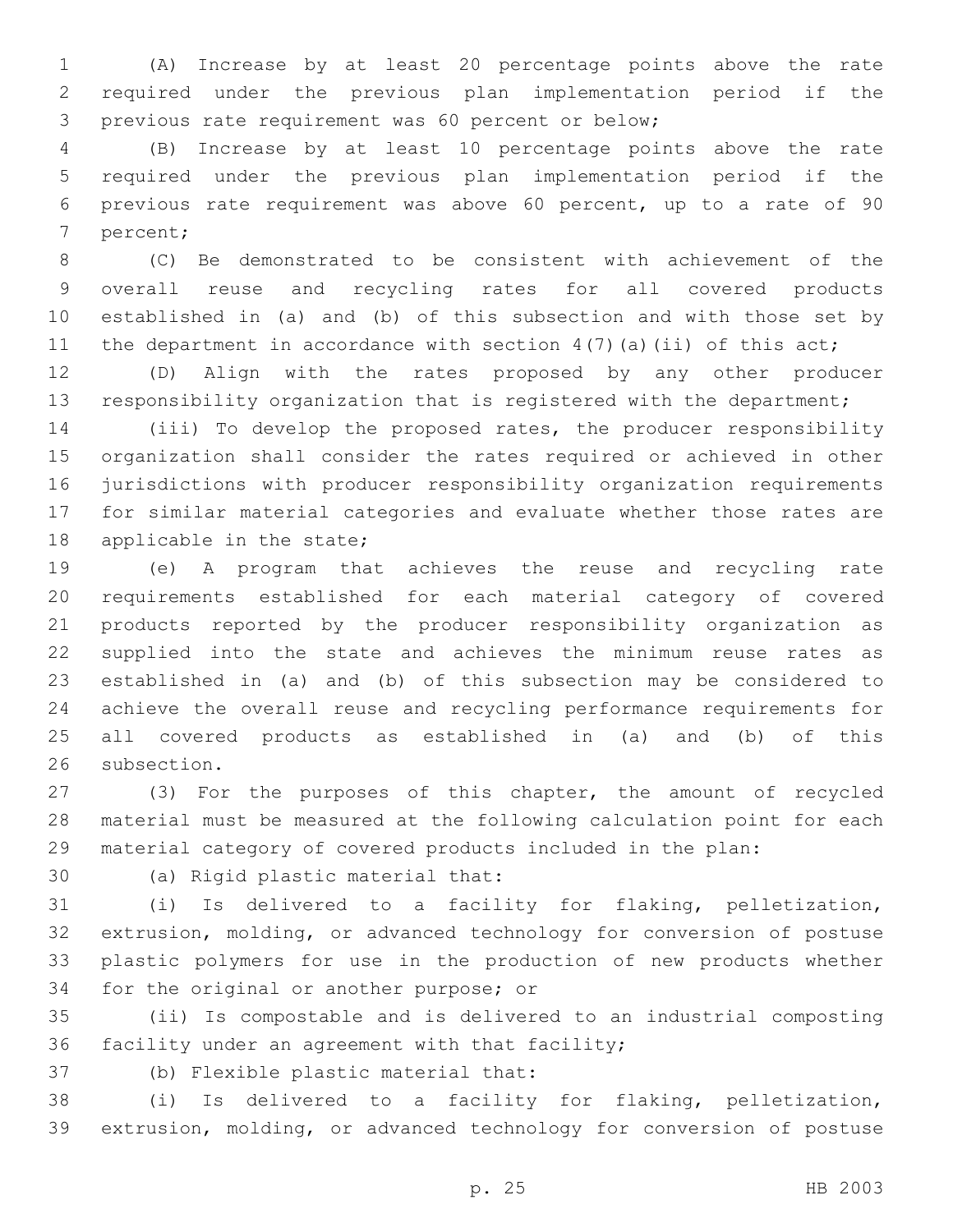plastic polymers for use in the production of new products whether for the original or another purpose; or2

 (ii) Is compostable and is delivered to an industrial composting 4 facility under an agreement with that facility;

5 (c) Paper material that:

 (i) Is delivered to a pulping operation or other facility for use in the production of new products whether for the original or another 8 purpose; or

 (ii) Is compostable and is delivered to an industrial composting 10 facility under an agreement with that facility;

 (d) Aluminum material that is delivered to a metal smelter or furnace or other facility for use in the production of new products 13 whether for the original or another purpose;

 (e) Steel material that is delivered to a metal smelter or furnace or other facility for use in the production of new products 16 whether for the original or another purpose;

 (f) Glass material that is delivered to a glass furnace or other 18 facility for the production of glass containers and products;

 (g) For materials that are not included in the material categories listed in (a) through (f) of this subsection, the calculation point must be proposed and described by the producer responsibility organization in its plan and annual report and is subject to approval by the department in order to be included in the 24 reuse and recycling rate calculation.

 (4) For each material category of covered product included in the plan, the combined reuse and recycling rate must be calculated as the sum of the amount of reused material and recycled material managed by the program in a given year, divided by the amount of covered products supplied into the state in the same year, expressed as a 30 percentage, where:

 (a) Covered products supplied into the state in a given year is the amount calculated in accordance with section 17(2)(b) of this 33 act;

 (b) Reused material is the amount of covered product managed by the program in the same year that was sold or supplied for reuse for their original or similar purpose or function; and

 (c) Recycled material is the amount produced from covered products managed by the program in the same year measured in 39 accordance with subsection (3) of this section.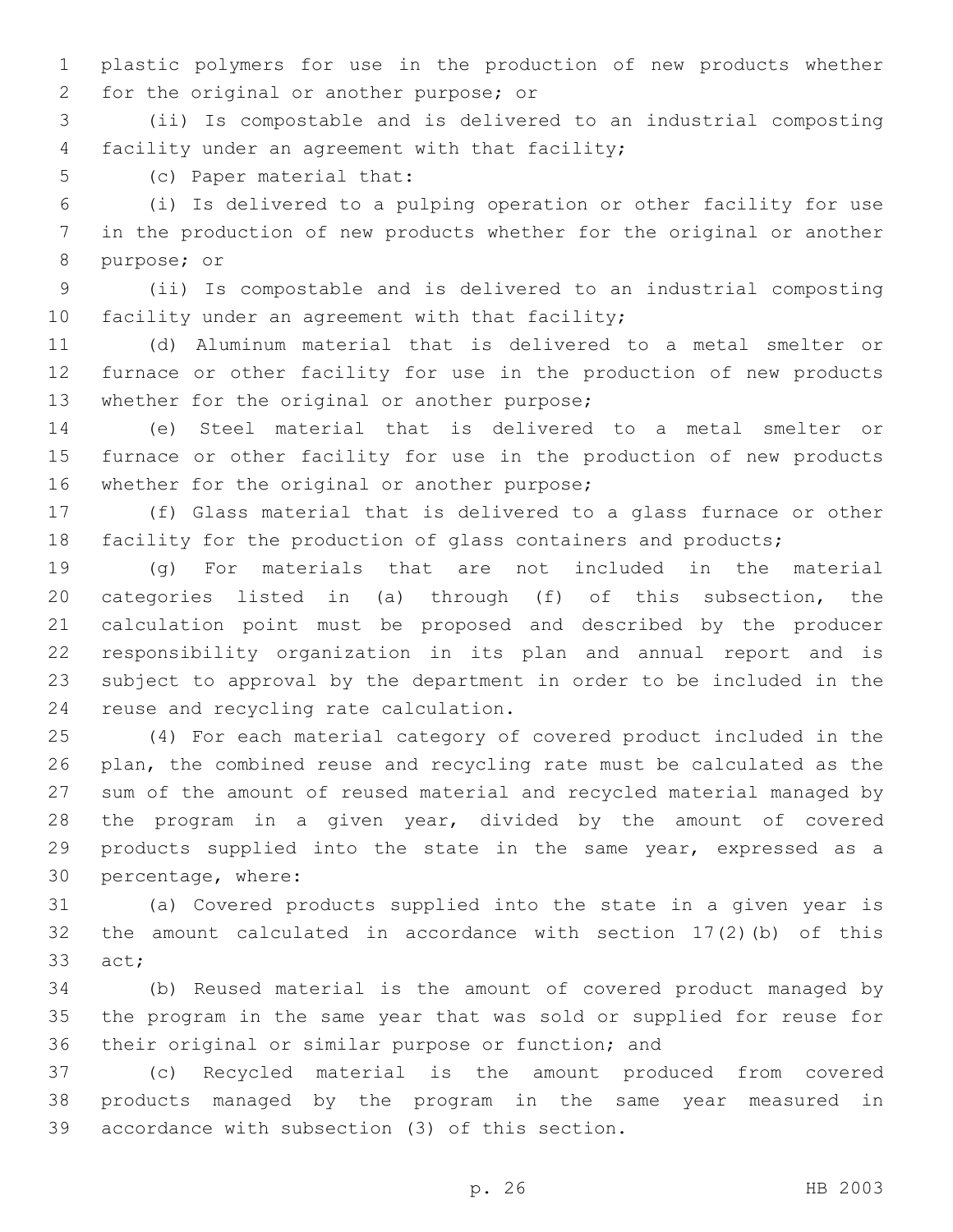(5) A producer responsibility organization that does not achieve the reuse and recycling performance requirements established in subsection (2) of this section must submit a revised plan to the department no later than 90 days after submitting an annual report as required under section 17 of this act, in which the failure to achieve the reuse and recycling performance requirements are identified. The revised plan must include changes to the plan specifying how the program will be modified to meet the requirements 9 of this section.

 NEW SECTION. **Sec. 10.** FUNDING REQUIREMENTS. (1) A producer responsibility organization implementing a plan must fully fund all activities required under this chapter.

 (2) A nonreimbursable point-of-sale fee may not be charged to consumers to recoup the costs of meeting producer obligations under 15 this chapter.

 (3) A producer responsibility organization must develop a fee system to collect fees from participating producers to cover the 18 costs of plan implementation.

 (4) The fee system must be based on the estimated cost of managing the material categories of covered products, based on the 21 following:

 (a) The total annual amount of covered products sold or supplied into the state, by material category, whether or not the material is 24 currently recyclable or designated for collection for recycling;

 (b) The material characteristics and the costs associated with 26 the management of each material category; and

 (c) The commodity value of each material category as a recycled 28 material.

 (5)(a) The fee system must use ecomodulation factors to incentivize the use of packaging design attributes that reduce the environmental impacts of covered products, such as to:

(i) Encourage designs intended to facilitate reuse and recycling;

33 (ii) Encourage the use of recycled content;

 (iii) Discourage the use of problematic materials that increase 35 system costs of managing covered products; and

 (iv) Encourage other design attributes that reduce the environmental impacts of covered products including, but not limited 38 to, the potential to create litter.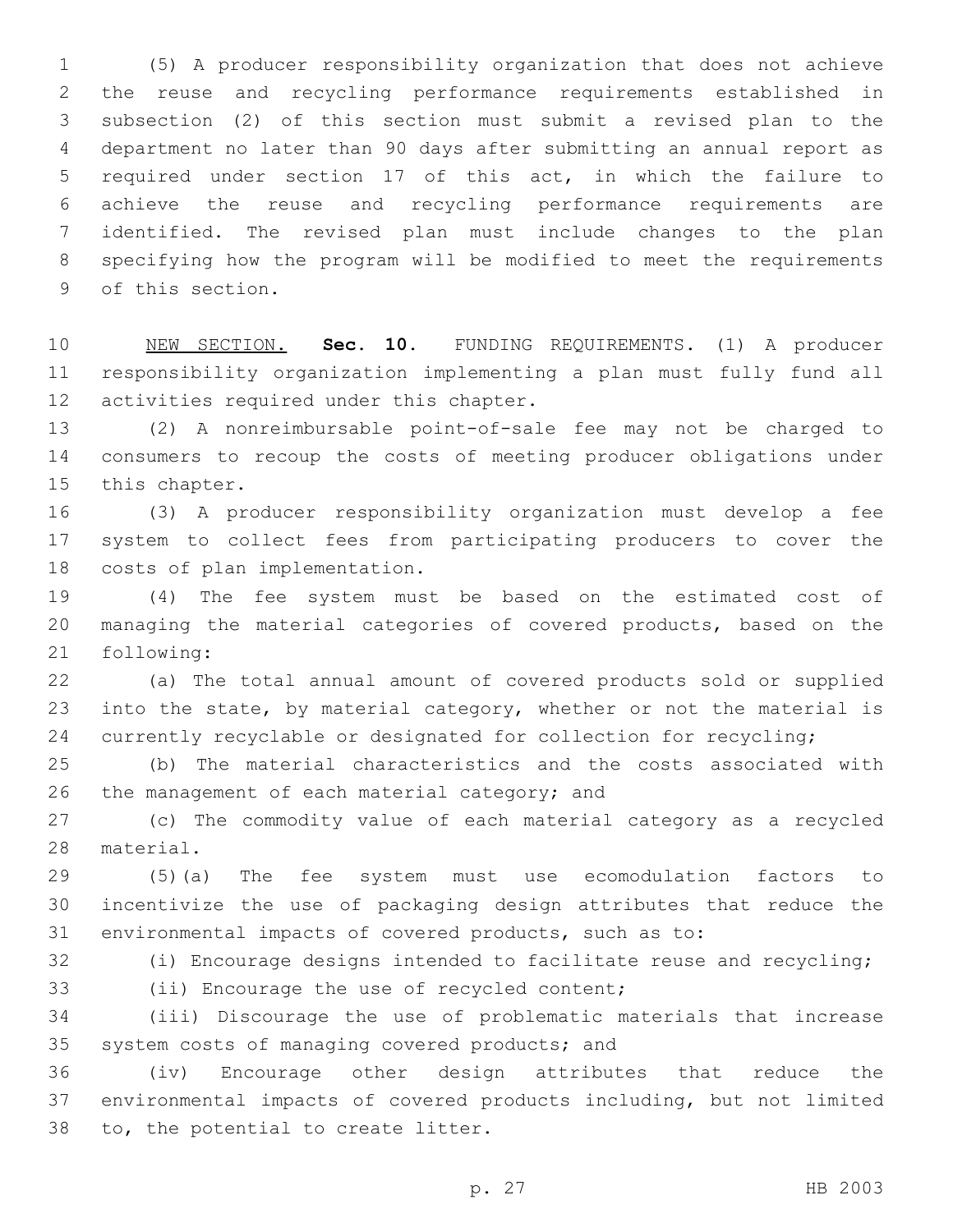(b) Any system of program fees owed by producers that includes discounted fees or favorable treatment of covered products deemed to be reusable must establish a basis for determining that products, in practice, are typically reused a minimum number of times.

 (c) Fees collected under this fee system must be used exclusively for plan implementation and other activities required under this 7 chapter.

 (6)(a) A producer responsibility organization must reimburse a government agency that chooses to seek reimbursement for recycling services delivered in accordance with section 12 of this act including, as applicable, any administrative, public education, collection, transportation, and sorting or processing costs with consideration of revenues received for recycled materials, whether such services are provided directly or through a contracted service 15 provider.

 (b)(i) Reimbursement rates must be calculated using an objective method developed through the consultation process established under section 6 of this act that reflects system costs, with consideration of all costs described in (a) of this subsection and revenues 20 received for recycled materials.

 (ii) Reimbursement rates must be based on documented costs and revenues submitted by the government agency or, if documented costs and revenues are not provided by the government agency, a formula developed through the consultation process and established in the 25 producer responsibility organization's plan.

 (iii) The formula may be varied based on regional costs, population density rates, number and types of households serviced, collection method used, and any additional cost factors identified in the statewide needs assessment established under section 5 of this act and through the consultation process established under section 6 31 of this act.

 (c) Terms or conditions for reimbursement to government agencies must be established using a service agreement developed through the consultation process. A template of the service agreement and of any other forms, contracts, or other documents for use in distribution of reimbursements to government agencies must be made available to government agencies and other stakeholders and included in the plan 38 submitted to the department.

 (d) If more than one producer responsibility organization is registered within the state, each producer responsibility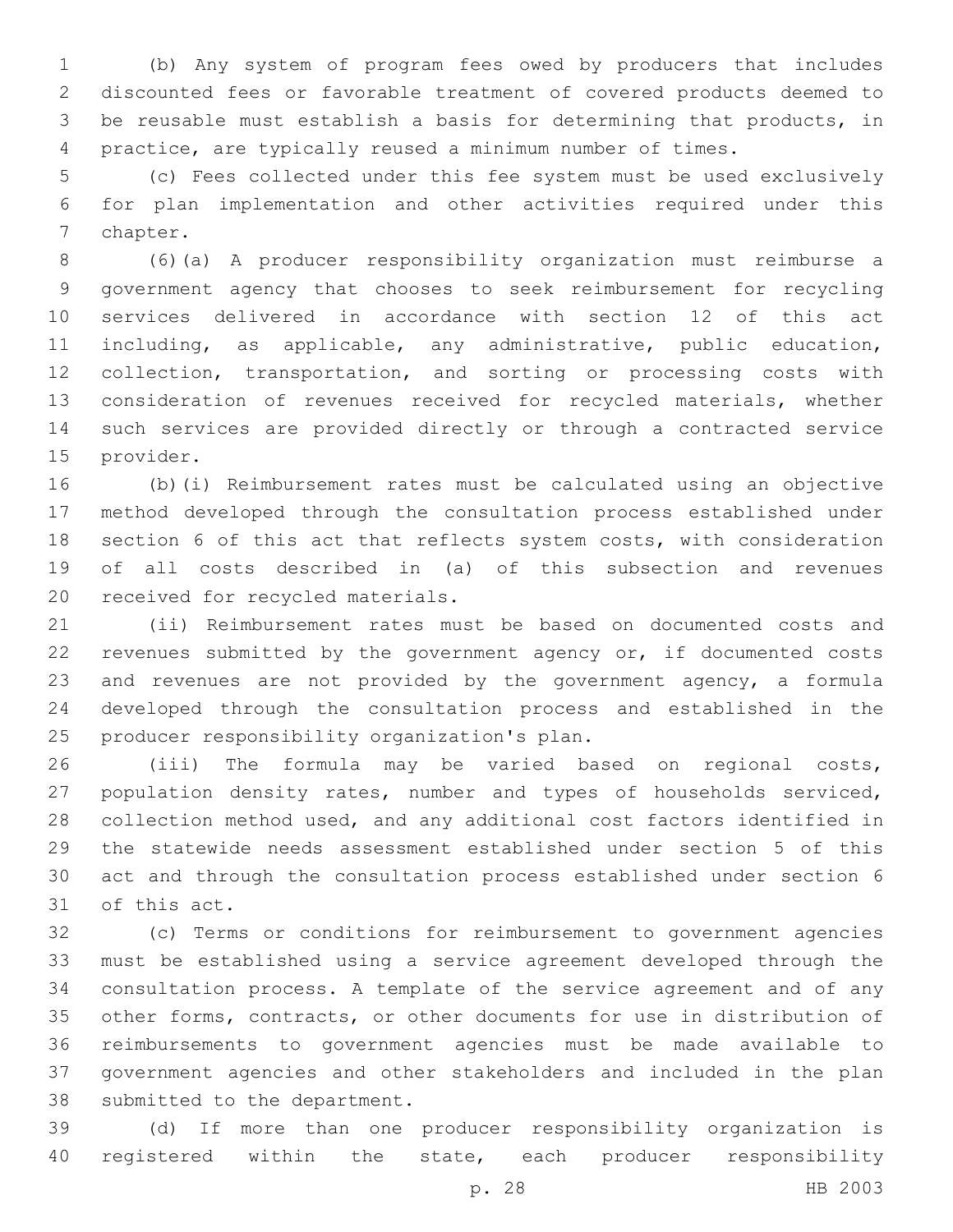organization must coordinate with other producer responsibility organizations to provide reimbursement and ensure that government 3 agencies are reimbursed for recycling services.

 NEW SECTION. **Sec. 11.** CONVENIENCE STANDARDS. (1) In every jurisdiction in which covered products are sold or supplied to consumers, a producer responsibility organization must ensure convenient collection services are available for the full list of covered products designated for collection in the plan. Convenient collection services must be available to residents as follows:

 (a) Curbside collection must be provided to residents in single- family and multifamily residences wherever curbside garbage collection services are provided to these entities, except for covered products designated for alternate collection;

 (b) In jurisdictions without curbside garbage collection, and in all areas for covered products designated for alternate collection, free and equitable access to permanent collection facilities must be 17 provided that are located, at minimum, at:

 (i) Each solid waste transfer, processing, disposal site or other drop-off location, or a location of equal convenience, as it existed 20 prior to the effective date of this section; and

 (ii) Additional drop-off locations or collection events in communities that are not covered by a collection location described in (b)(i) and (ii) of this subsection. The producer responsibility organization, in consultation with the department, the relevant government agency, and the local community, must determine a reasonable location of additional drop-off locations or frequency and location of collection events to be held in underserved areas. The producer responsibility organization must give special consideration for providing opportunities to island and geographically isolated 30 populations;

 (c) Under initial plan implementation, collection must be 32 provided in public places:

 (i) Where recycling collection receptacles were in place and managed by government agencies prior to the effective date of this 35 section; and

 (ii) At optimal locations as determined by the statewide needs 37 assessment in section 5 of this act.

 (2) In any jurisdiction where collection of source separated recyclable materials from residences is provided by a city or town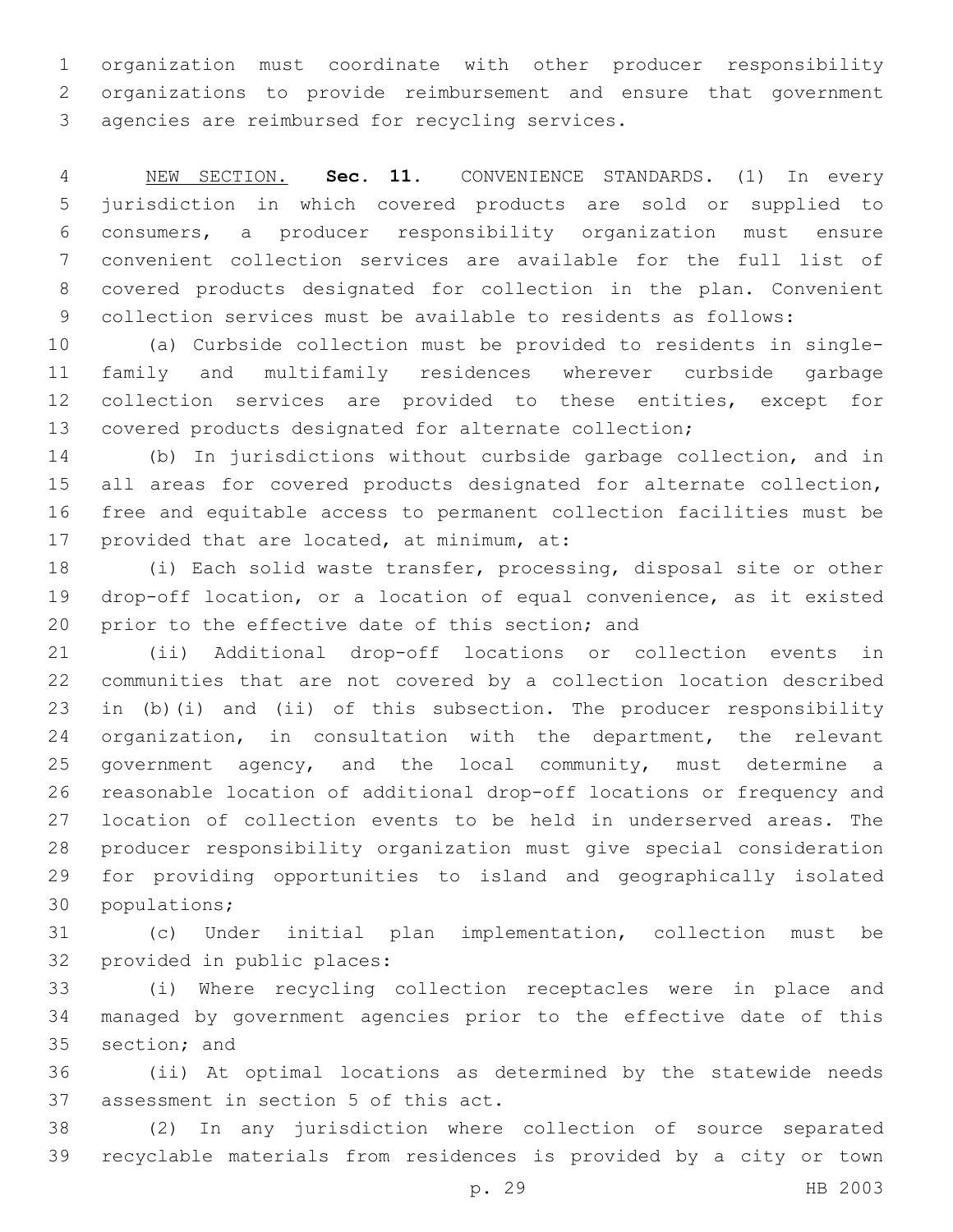under the authority of RCW 35.21.120, by a county under the authority of RCW 36.58.040, or by a company that holds an applicable certificate under the authority of chapter 81.77 RCW, a producer responsibility organization must meet its curbside collection service obligation through the existing curbside collection service as described in section 12 of this act.6

 (3)(a) A producer responsibility organization must, in its plan, establish a statewide list of covered products designated for 9 collection.

 (b) If more than one producer responsibility organization is registered with the state, each producer responsibility organization must coordinate with other producer responsibility organizations to establish the statewide list of covered products designated for 14 collection.

 (4) Every producer responsibility organization must identify in its plan and on its website, in appropriate languages, each area where curbside and alternative collection services are available, the location of each permanent collection opportunity for covered products, the types and locations of alternate collection methods used, and the locations of public place collection services.

 NEW SECTION. **Sec. 12.** GOVERNMENT AGENCIES—AUTHORITY TO COLLECT COVERED PRODUCTS. (1) The provisions of this chapter do not:

 (a) Obligate a county, city, or town that utilizes its contract authority under RCW 35.21.120 or 36.58.040 for collection of source separated recyclable materials from residents or a city or town that undertakes collection of source separated recyclable materials from residents to participate in a plan implemented by a producer 28 responsibility organization;

 (b) Restrict the authority of a city under RCW 35.21.120, 30 35.21.130, and 35.21.152; or

(c) Restrict the authority of a county under RCW 36.58.040.

 (2)(a) A city, town, county, or other government agency may enter into contractual agreements with producer responsibility organizations for the purposes of reimbursement of costs of services provided in accordance with the requirements of this chapter.

 (b) The producer responsibility organization must reimburse the government agency for services delivered in accordance with the requirements of this chapter using the service agreement and the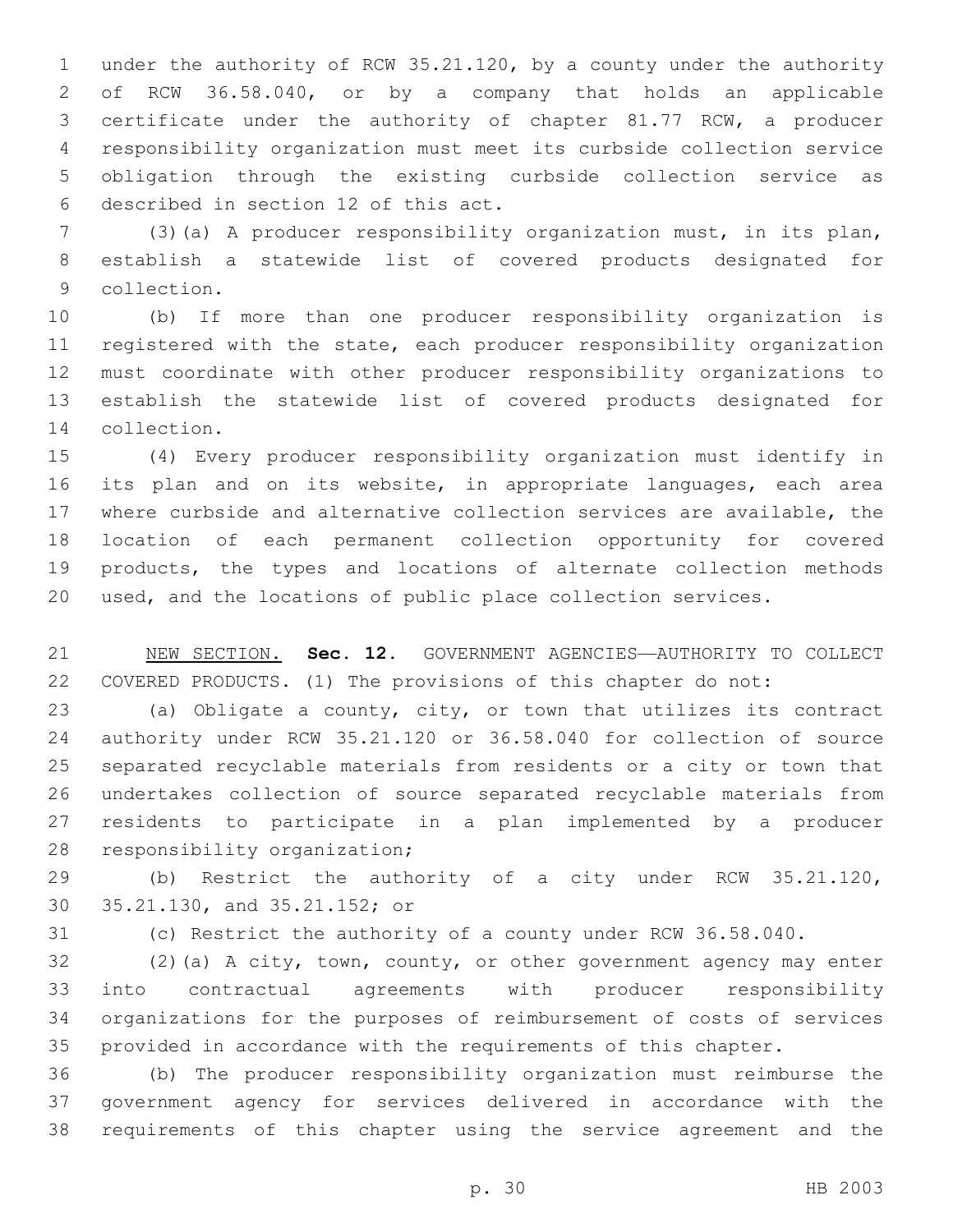objective method for calculating reimbursement established under 2 section 10 of this act.

 (c) A government agency is not restricted from including additional materials in curbside collection that are not part of the statewide list of covered products designated for collection, but the producer responsibility organization is not obligated to reimburse 7 costs associated with the additional services.

 (3) Where a city or town chooses not to exercise its authority under chapter 35.21 RCW, or a county chooses not to exercise its authority under chapter 36.58 RCW, curbside collection of covered products designated for collection as source separated recyclable materials from residences in areas regulated by the utilities and transportation commission under the provisions of chapter 81.77 RCW must be provided by a company that holds an applicable certificate 15 issued by the commission.

 (4) Cities and counties are not obligated to provide resident education but may carry out or contract for resident education and outreach consistent with producer responsibility organization plan provisions under section 16 of this act and be reimbursed for the costs of these initiatives using the service agreement and objective method for calculating reimbursement established under section 10 of 22 this act.

 NEW SECTION. **Sec. 13.** SERVICE PROVIDER COST REIMBURSEMENT FOR SERVICES REGULATED BY THE UTILITIES AND TRANSPORTATION COMMISSION. In areas where collection of source separated recyclable materials from residences is regulated by the utilities and transportation commission under chapter 81.77 RCW:

 (1) A producer responsibility organization must provide reimbursement to the company granted a certificate to provide the service in accordance with the rates approved by the commission, including all associated taxes and fees that would be otherwise charged to residential customers directly or indirectly for recycling 33 service, provided that the service:

 (a) Is offered to residents in single-family and multifamily residences wherever curbside garbage collection services are offered; (b) Includes collection of all covered products designated for 37 curbside collection;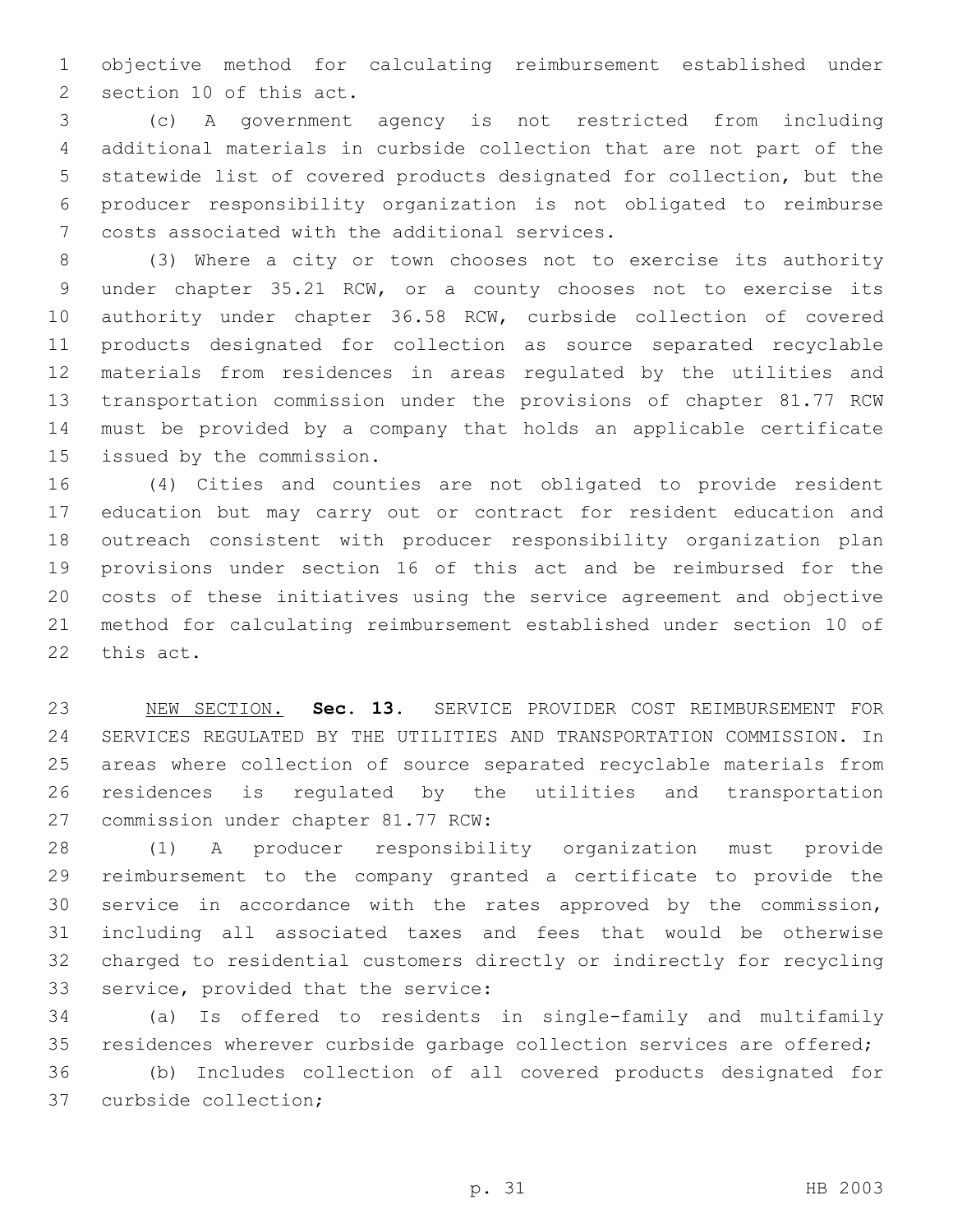(c) Aligns with any other service standards established by the producer responsibility organization plan under section 7 of this 3 act; and

 (d) Is provided in a manner consistent with the requirements of 5 this chapter.

 (2) The commission may review the financial operations of any private recycling business that receives covered products collected as source separated recyclable materials collected from residences from a company granted a certificate to provide the service for the purposes of regulating rates and fees charged to a producer responsibility organization for handling of these materials.

 NEW SECTION. **Sec. 14.** SERVICE PROVIDER AGREEMENTS. Except for residential curbside recycling services provided in accordance with sections 11 and 12 of this act, a producer responsibility organization that enters into contractual agreements with service providers to carry out producer responsibilities under this act must:

(1) Use open, competitive, and fair procurement practices;

 (2) Provide opportunities for women, minority, or veteran-owned businesses, small businesses, and independent operators to 20 participate as service providers;

(3) Ensure that all contracted service providers:

 (a) Meet minimum operating standards, including the requirements 23 of this chapter and chapter 70A.205 RCW;

 (b) Meet high labor standards, including family-level wages, providing benefits including health care and pensions, and demonstrate procurement from and contracts with women, minority, or 27 veteran-owned businesses; and

 (c) Provide fair opportunities regardless of ethnicity, race, gender, age, disability, religion, sexual orientation, or national 30 origin; and

 (4) Ensure that contracted service providers maintain records and provide the producer responsibility organization with verifiable chain of custody documentation, reporting parameters for material recovery facilities and other processing facilities under section 8 of this act, and other documentation necessary to evaluate the performance relative to the requirements of this chapter. The producer responsibility organization must submit the records and documentation required under this subsection to the department, upon 39 request by the department.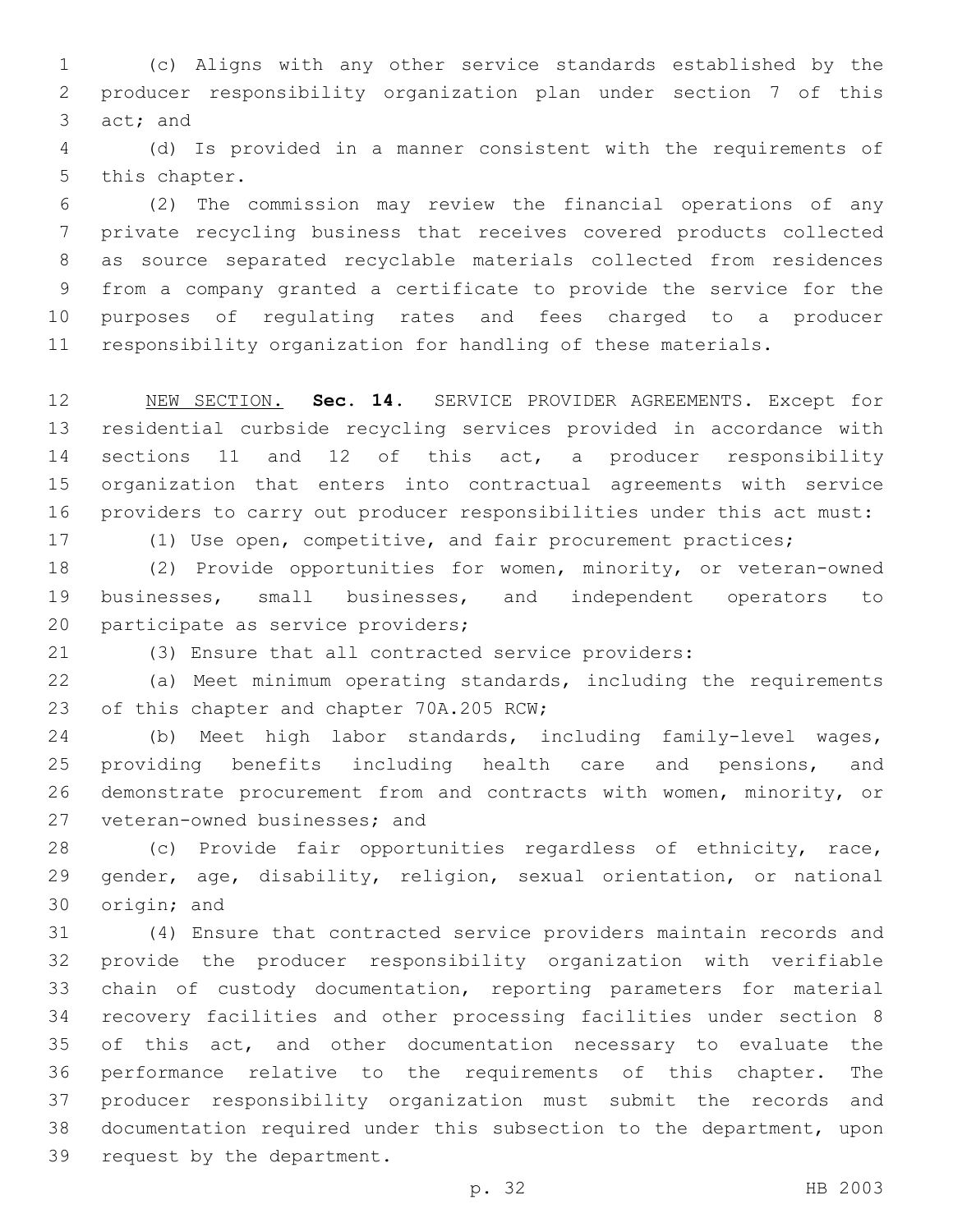NEW SECTION. **Sec. 15.** INFRASTRUCTURE INVESTMENTS. (1) Each producer responsibility organization must invest in reuse and recycling infrastructure and market development in Washington state as needed to achieve the convenience standards specified in section 11 of this act, the management standards specified in section 8 of this act, the recycling and reuse rate requirements specified in section 9 of this act, or to address infrastructure gaps identified through the statewide needs assessment under section 5 of this act and through the consultation process under section 6 of this act. This may include, but is not limited to:

 (a) Installing or upgrading equipment to improve sorting of covered products or mitigating the impacts of covered products to other commodities at existing sorting and processing facilities; and

 (b) Capital expenditures for new technology, equipment, and 15 facilities.

 (2) Infrastructure investments must be detailed in the annual report submitted to the department. If a producer responsibility organization did not invest in preexisting reuse and recycling infrastructure within Washington state, the annual report must include a statement of the reasons why no such investment was made.

 NEW SECTION. **Sec. 16.** EDUCATION AND OUTREACH. (1) Each plan implemented by a producer responsibility organization under this chapter must include an education and outreach component that 24 effectively reaches diverse residents, is accessible, is clear, and supports the achievement of the reuse and recycling performance requirements under section 9 of this act. The education and outreach component must, at minimum:

 (a) Develop and provide outreach and educational materials, 29 resources, and campaigns about the program to be used by retailers, collectors, government agencies, and nonprofit organizations. The materials, resources, and campaigns developed under this section must 32 address, at minimum, information about:

(i) Proper end-of-life management of covered products;

 (ii) Where and how to recycle covered products designated for 35 collection; and

36 (iii) How to prevent contamination;

 (b) Coordinate and fund the distribution of statewide promotional campaigns developed under this section through media channels that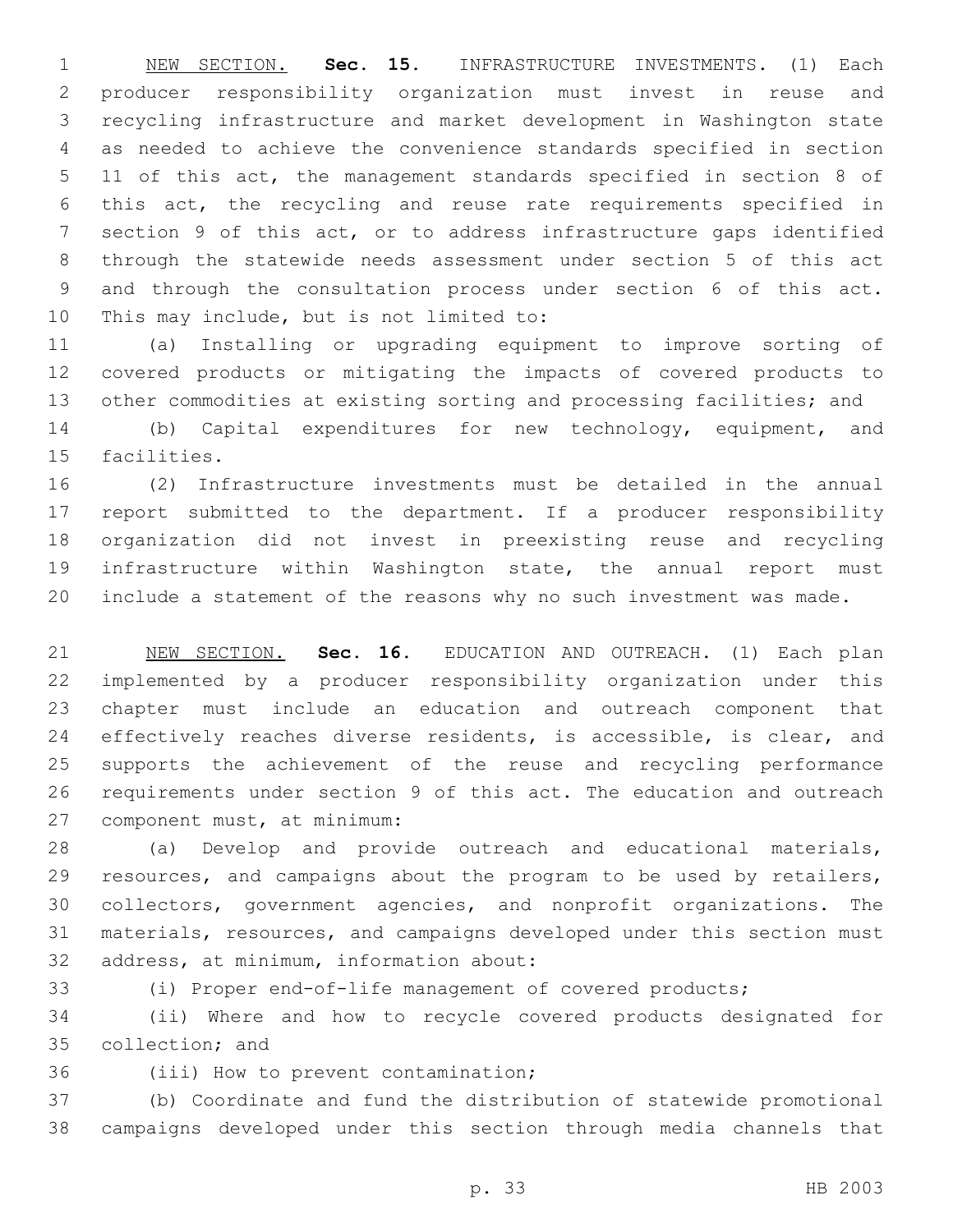may include, but need not be limited to, print publications, radio, 2 television, the internet, and online streaming services;

 (c) Use consistent and easy to understand messaging and education statewide, with the aim of reducing resident confusion regarding the recyclability and end-of-life management options available for 6 different covered products;

 (d) Be conceptually, linguistically, and culturally accurate for the communities served and tailored to effectively reach the state's diverse populations, including through meaningful consultation with overburdened communities and vulnerable populations as defined in RCW 11 70A.02.010;

 (e) Establish a process for answering customer questions and 13 resolving customer concerns; and

 (f) Evaluate the effectiveness of education and outreach efforts for the purposes of making progress toward performance requirements 16 established in this chapter.

 (2) A producer responsibility organization must coordinate with government agencies that choose to participate in carrying out resident education and outreach in accordance with the approach specified in the producer responsibility organization's plan.

 NEW SECTION. **Sec. 17.** ANNUAL REPORTING ON ACTIVITIES. (1) Beginning July 1, 2027, and each July 1st thereafter, each producer responsibility organization must submit an annual report to the department for the preceding calendar year of plan implementation.

(2) Each annual report must include the following information:

 (a) Identification of the governing board members of the producer 27 responsibility organization;

(b) The quantity of covered products supplied, including:

 (i) A list and explanation of the covered products supplied or sold in or into Washington to consumers by each member producer and their brands of covered products participating in the program;

 (ii) A list of covered products supplied that are designated for collection under the plan approved by the department;

 (iii) The weight and, where applicable and determined by the department to be necessary, number of units, by material category, of covered products supplied into the state to consumers for personal use, to be used for the purposes of calculating the reuse and recycling rate requirements under section 9 of this act;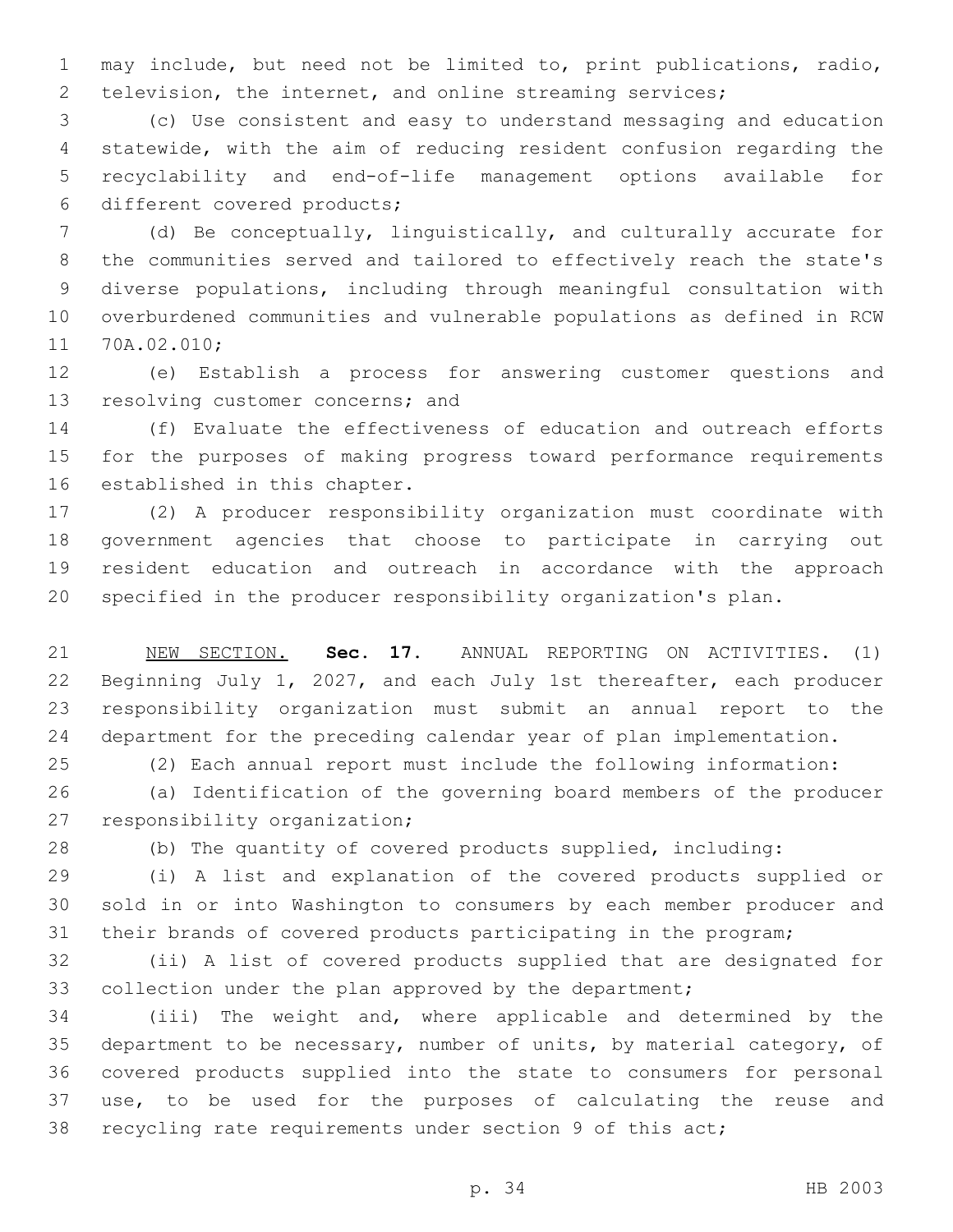(iv)(A) A description of how the producer responsibility organization has distinguished and apportioned the quantities of packaging and paper products sold or supplied to consumers for personal use, which are considered covered products under this chapter, from quantities of packaging and paper products sold or supplied for other uses that are not considered covered products 7 under this chapter;

 (B) A producer responsibility organization may rely on member 9 reporting for this description; and

 (v) The quantity of covered products supplied that were designed to be reusable, recyclable, or compostable in accordance with criteria established by the department, reported separately for each 13 of these categories by material, weight, and, where applicable and 14 determined by the department to be necessary, number of units;

 (c) The quantity of material managed and methods of management by 16 the program, including:

 (i) The weight, by material category, of all material managed by the program, including covered products and other materials;

 (ii) The weight, by material category, of reused material managed by the program, measured as defined in section 9 of this act, and, 21 where applicable and determined by the department to be necessary, 22 the number of units;

 (iii) The weight, by material category, of recycled material managed by the program, measured as defined in section 9 of this act;

 (iv) The weight, by material category, of material managed by the 26 program sent for energy recovery;

 (v) The weight, by material category, of material managed by the 28 program sent for landfill disposal; and

 (vi) The weight, by material category, of material managed by the program for other methods of management not listed in (c)(ii) through (v) of this subsection, accompanied by a description of each other 32 method used;

 (d) The final destinations of recycled material managed by the 34 program, including:

 (i) Names and locations of end users or reprocessors that received recycled material managed by the program, by material 37 category; and

 (ii) Descriptions of the forms of recycled material managed by the program that were sold or supplied to the end users or 40 reprocessors;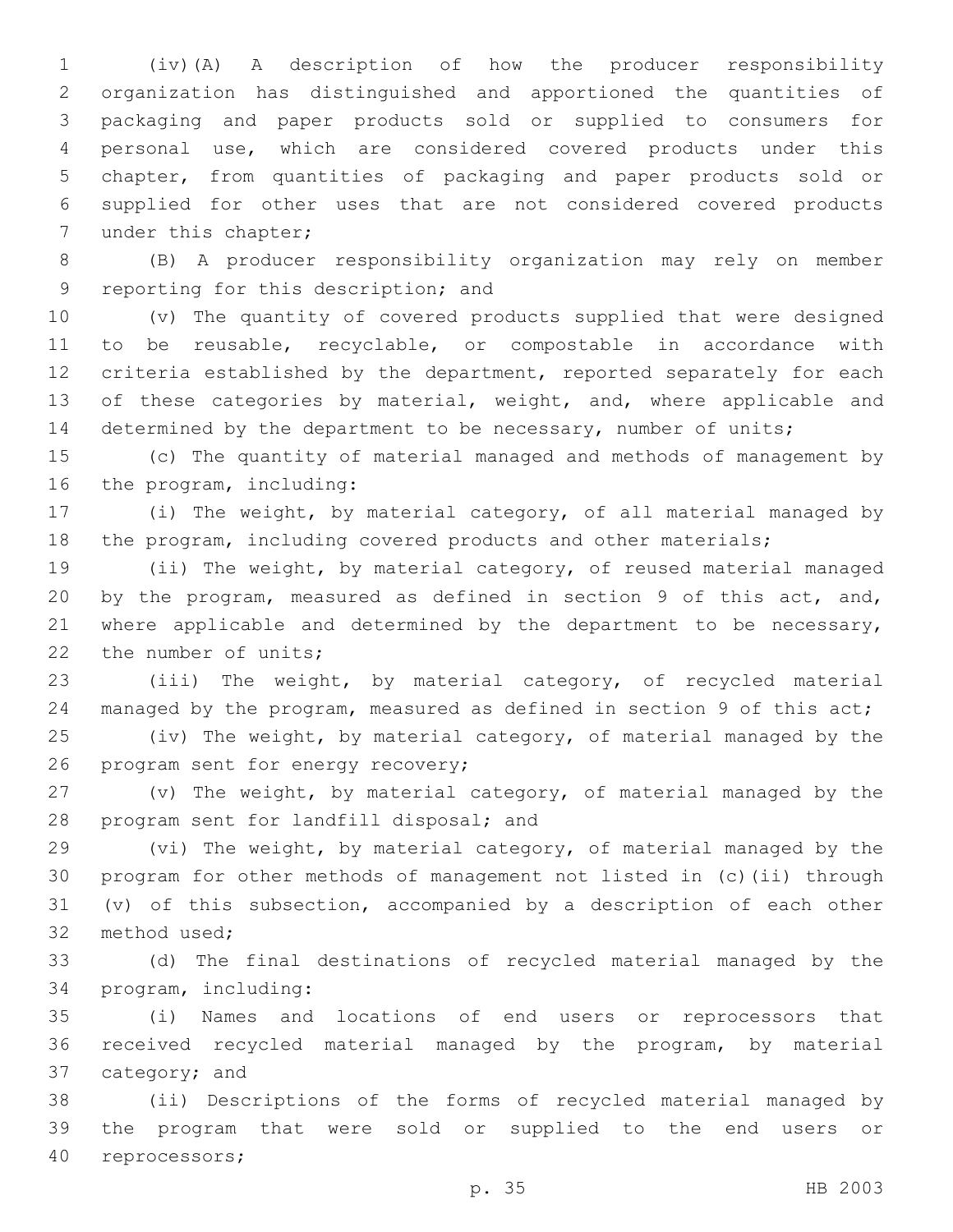(e) The reuse and recycling rates achieved by the program, for each material category of covered product supplied and for all covered products supplied into the state, calculated in accordance with the requirements in section 9 (3) and (4) of this act;

 (f) A description of the levels and types of physical contamination in the materials collected and managed by the program;

 (g) Activities undertaken to meet the convenience standards for collection of covered products as established under section 11 of 9 this act, including:

 (i) A list of jurisdictions and service providers where curbside collection services are provided by the program, accompanied by a brief description of services provided, locations and operating hours of permanent collection facilities, types and locations of alternate collection methods used, and locations of public place collection 15 services; and

 (ii) Collection service accessibility and convenience metrics, including population coverage, the geographic distribution of collection, and the distance of collection locations to state 19 residents;

 (h) A description of the investments made in reuse and recycling infrastructure and market development in Washington state, including:

 (i) The amount spent expressed as a percentage of the program's 23 total annual expenditures;

 (ii) The locations of all material recovery facilities and other processing facilities used to meet the requirements of this chapter, whether within Washington, elsewhere in North America, or outside of 27 North America;

 (iii) Whether the facilities were preexisting, planned, or under 29 construction as of plan approval; and

 (iv) The reasons, if any, the producer responsibility organization has used alternatives to preexisting local collection and processing facilities to meet the requirements under this 33 chapter;

 (i) A detailed description of education and outreach activities undertaken and a summary of the evaluation of education and outreach 36 effectiveness;

(j) A description of actions taken by member producers to:

 (i) Prevent and reduce waste and reduce the life-cycle environmental impacts of covered products supplied or sold in or into 40 Washington;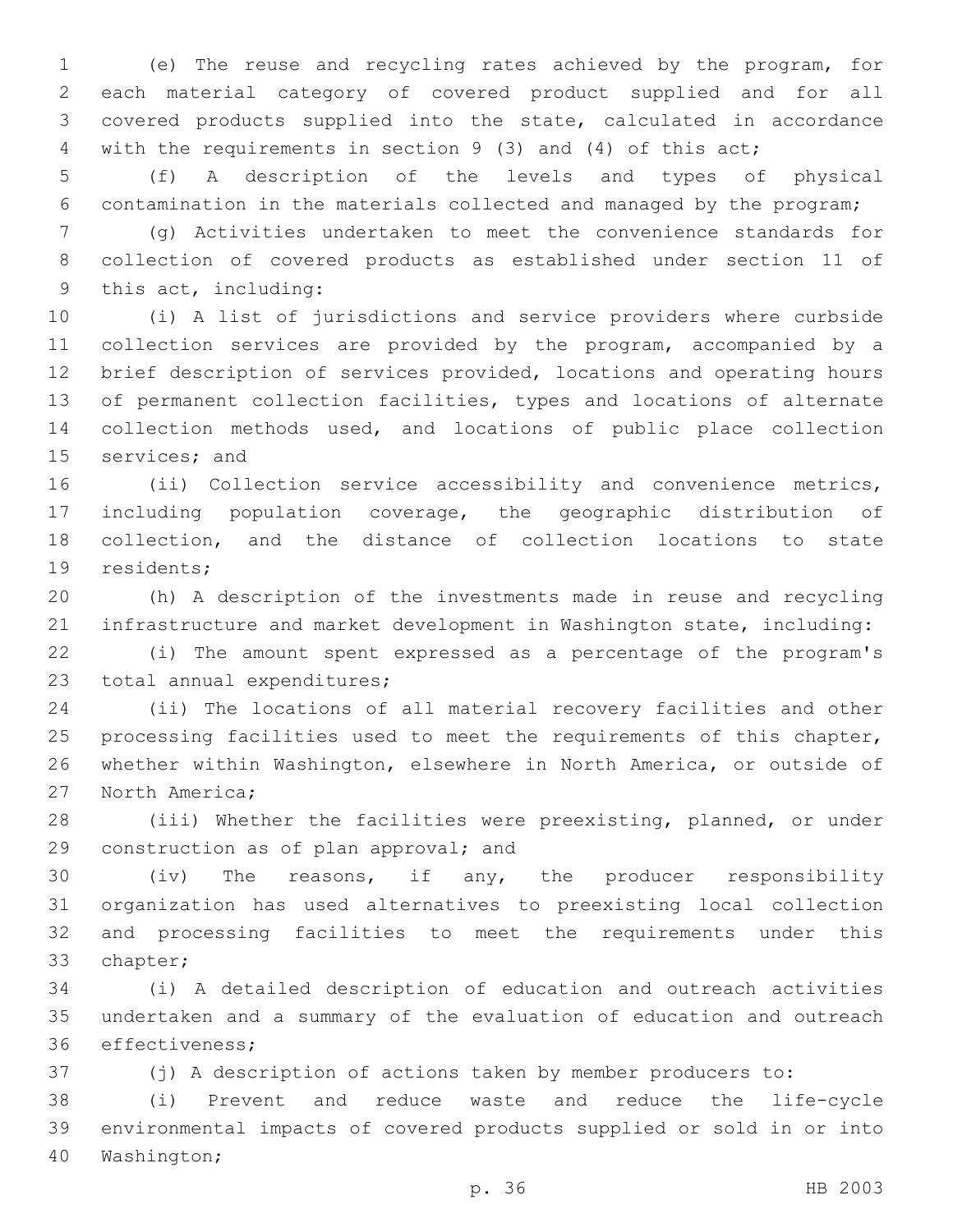(ii) Address toxic substances in covered products; and

 (iii) Design covered products to be reusable, recyclable, or compostable in accordance with criteria established by the department;4

 (k) A description of any other activities undertaken in accordance with those listed to be undertaken in the plan;

 (l) An assessment of the greenhouse gas emissions associated with program operations, including both direct emissions and indirect emissions with all activities, and including the avoided emissions from source reduction, reuse, and recycling of covered products into 11 new products and materials;

 (m) A summary of renew advisory council, established in section 19 of this act, engagement and input as well as comments received from additional stakeholders and community members;

 (n) The total cost of implementing the plan approved by the department, as determined by an independent financial audit and 17 performed by an independent auditor, including:

 (i) Information regarding the independently audited financial statements detailing all payments received and issued by the producer responsibility organization covered by the plan approved by the 21 department;

22 (ii) A copy of the independent audit; and

 (iii) A detailed description of how the program compensates government agencies, private collection and transportation service 25 providers, sorting and processing facilities, and other approved 26 entities for services under this act; and

 (o) Any other information required by the department, as adopted 28 by rule.

 (3)(a) Prior to the submission of the annual report, all nonfinancial data and information that is material to the department's review of the program's compliance with the requirements 32 of this chapter must be annually audited.

(b) Annual independent auditing and verification must:

 (i) Include documentation of the reuse and recycling rate 35 calculations;

 (ii) Encompass the management of materials from the point of 37 collection through processing and sale of recycled materials; and

 (iii) Determine whether all facilities involved in the collection, processing, and final disposition of collected covered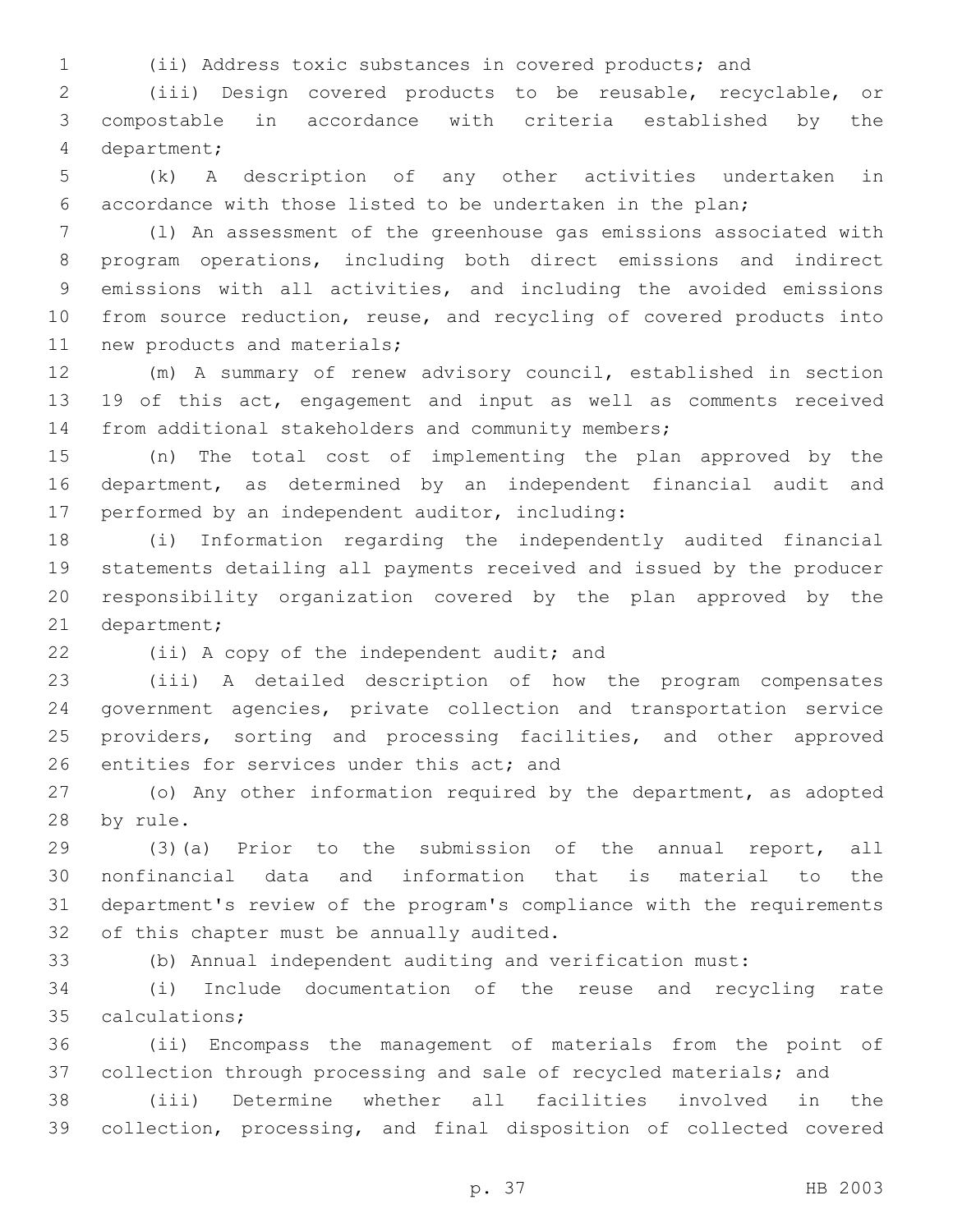products are operating in accordance with the requirements of this chapter and responsible management of covered products.

 NEW SECTION. **Sec. 18.** PLAN APPROVAL, UPDATES, AND REVISIONS. (1)(a) A producer responsibility organization must submit a plan to the department that addresses five calendar years of operation. A plan is valid for no more than five years.

 (i) Within three years of implementation of its initial plan, a producer responsibility organization must submit an updated plan for the following five calendar years to address changes in the 10 operations and activities of the program.

 (ii) For all subsequent plans submitted after the initial plan, a producer responsibility organization must submit, one year prior to the expiration of the plan, an updated plan for the following five calendar years of operation to address changes in the operations and 15 activities of the program.

 (b) If the reuse and recycling performance requirements established under section 9 of this act have not been met as of the time of plan update, an independent evaluation must be conducted of the producer responsibility organization's efforts to implement the plan approved by the department. The evaluation must provide information for the producer responsibility organization to use to target and improve reuse and recycling rate performance.

 (c) A producer responsibility organization must carry out the consultation process established in section 6 of this act prior to 25 the submission of each plan and plan update.

 (2)(a) A producer responsibility organization may choose to revise its plan if significant changes have occurred.

 (b) The department may require a producer responsibility organization to revise its plan more frequently than every five years if:30

 (i) The program and activities to implement the plan fail to achieve the reuse and recycling performance requirements established in section 9 of this act or otherwise fail to achieve significant 34 requirements under this chapter; or

 (ii) There are significant changes to the regulatory or economic environment in which plan activities are being carried out.

 NEW SECTION. **Sec. 19.** RENEW ADVISORY COUNCIL. (1) The renew advisory council is established.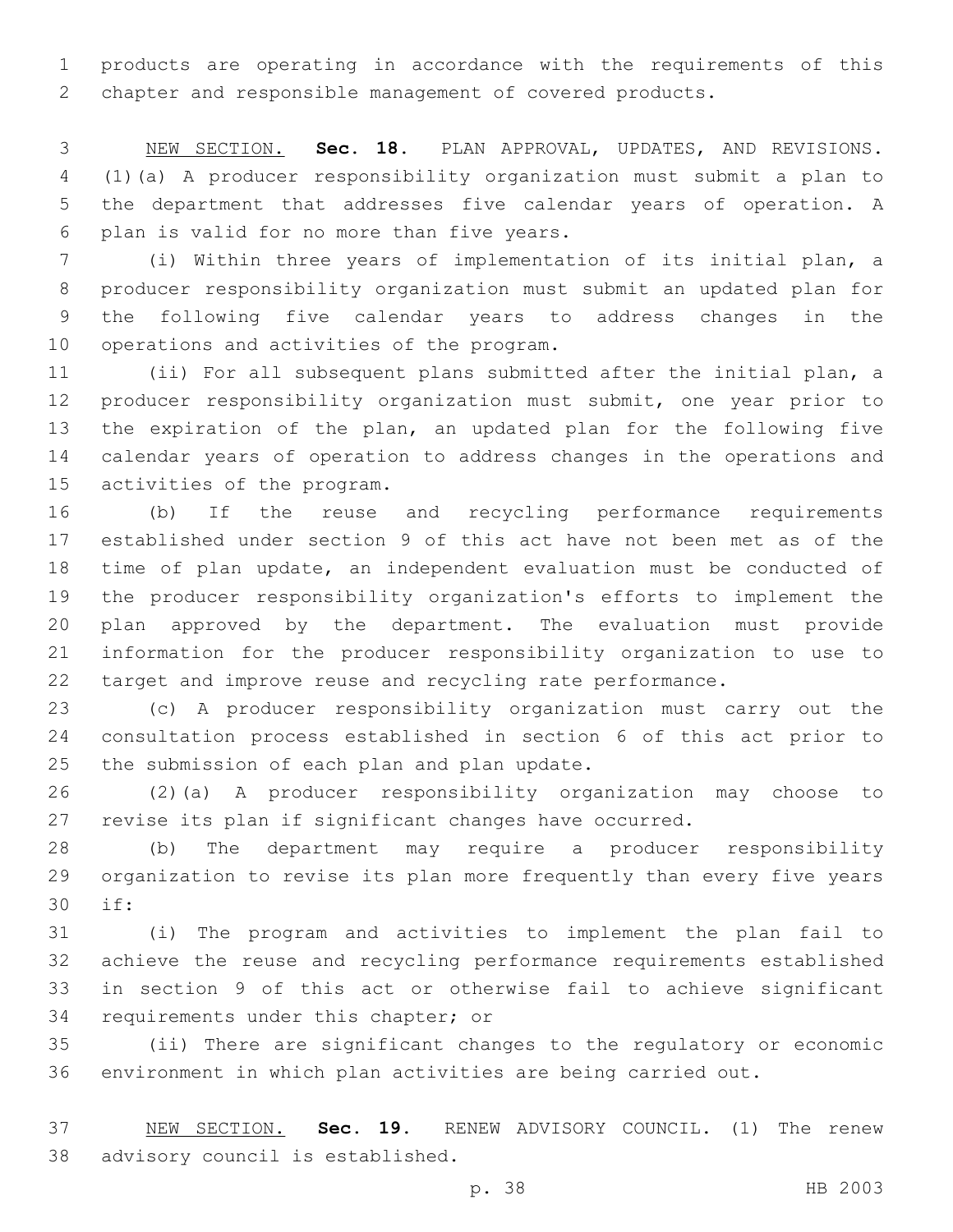(2) The council consists of members appointed by the department 2 as follows:

 (a) Four representatives of local governments representing geographic areas across the state, including urban and rural 5 communities;

 (b) One representative of tribes or tribal or indigenous services 7 organizations;

(c) One representative of special purpose districts;

 (d) Two representatives of community-based organizations representing the interests of overburdened communities and vulnerable 11 populations as defined in RCW 70A.02.010;

(e) Two representatives of environmental nonprofit organizations;

 (f) One owner or operator of a small business that is not eligible for representation under (g), (h), or (i) of this 15 subsection;

 (g) Six representatives of the recycling industry, including local governments' service providers, solid waste collection companies or associations, material recovery facilities or other 19 processing facilities;

 (h) Four representatives of producers of covered products or producer trade associations representing different types of covered products. A member appointed to the council under this subsection may not be a representative or a member of the board of directors of a producer responsibility organization registered with the department 25 under section 3 of this act; and

 (i) Two representatives of packaging suppliers that are not producers as defined under this act representing different material 28 categories.

 (3) Renew advisory councilmembers must be appointed by the director of the department by January 1, 2023. In appointing members, 31 the department shall:

 (a) Appoint members that, to the greatest extent practicable, 33 represent diversity in race, ethnicity, age, and gender, urban and 34 rural areas, and different regions of the state;

 (b) Consider recommendations for appointments from relevant represented groups or associations and from individuals interested in 37 participating on the council.

 (4)(a) The terms of initial appointments must be staggered to two and three-year appointments, with subsequent terms of three years. 40 Members are eligible for reappointment.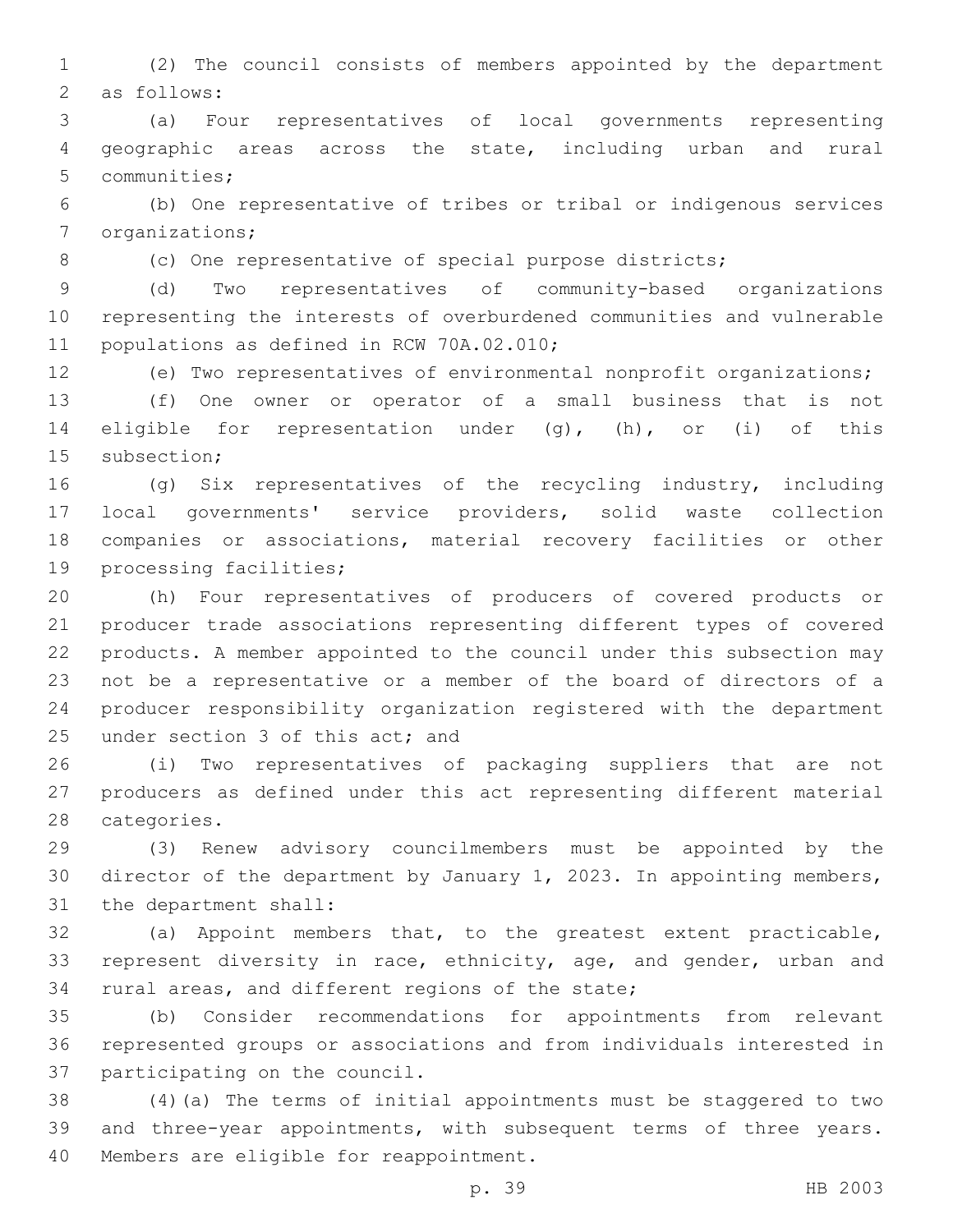(b) If there is a vacancy for any reason, the department shall make an appointment to become effective immediately for the unexpired 3 term.

 (5)(a) The council shall elect one of its members to serve as chairperson and another to serve as vice chairperson, for the terms and with the duties and powers necessary for the performance of the functions of such offices as the council determines. The chairperson and vice chairperson may not both be members appointed under the same subsection of subsection (2)(a) through (i) of this section.

 (b) The council may adopt bylaws and a charter for the operation 11 of its business for the purposes of this chapter.

 (6) The council shall meet at least once every three months for 13 the first three years, at times and places specified by the chairperson. The council may also meet at other times and places specified by the call of the chairperson or of a majority of the councilmembers, as necessary, to carry out the duties of the council.

 (7)(a) The department shall provide staff support and facilitation as necessary for the council to carry out the duties of 19 the council.

 (b) The department may select an impartial, third-party facilitator to convene and provide administrative support to the 22 council.

(8) The duties of the council include the following:

 (a) Advise and make recommendations to the department on the 25 scope of the statewide needs assessment;

 (b) Review and comment on a draft statewide needs assessment 27 prior to its completion;

 (c) Advise and make recommendations to any registered producer responsibility organization during stakeholder consultation on plans 30 as required under section 6 of this act;

 (d) Review and comment on all new, updated, and revised plans submitted by producer responsibility organizations to the department, including making recommendations to the department on plan approvals, as part of the public comment period as established under section 4 35 of this act;

 (e) Advise and make recommendations to any registered producer responsibility organization on annual reports prior to submission as 38 established in section 17 of this act;

 (f) Review and comment on all annual reports submitted by producer responsibility organizations to the department, including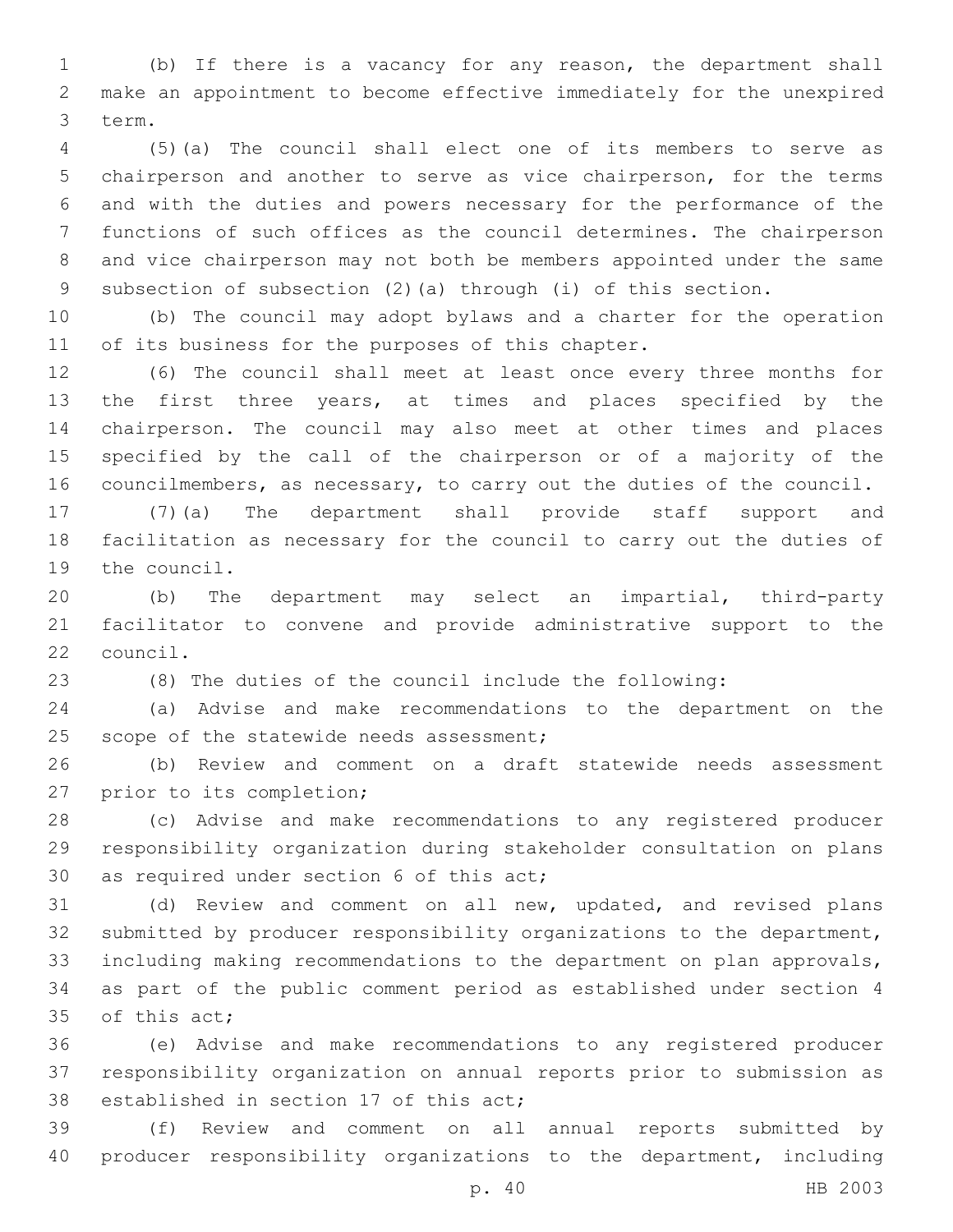making recommendations to the department regarding the need for any plan amendments or other recommendations regarding program 3 activities; and

 (g) Provide input, review, and comment on rule making developed 5 by the department under section 4 of this act.

 (9) Renew advisory council members that are representatives of tribes or tribal and indigenous services organizations or community- based and environmental nonprofit organizations must, if requested, be compensated and reimbursed in accordance with RCW 43.03.050, 10 43.03.060, and 43.03.220.

 (10) The department must include costs related to the renew advisory council in the estimate of annual costs as established in 13 section 4 of this act, including costs for:

(a) Department resources, including staff time;

15 (b) A third-party facilitator; and

 (c) Expenses related to member participation as established in 17 subsection (9) of this section.

 **Sec. 20.** RCW 70A.245.010 and 2021 c 313 s 2 are each amended to 19 read as follows:

 The definitions in this section apply throughout this chapter 21 unless the context clearly requires otherwise.

 (1) "Beverage" means beverages identified in (a) through (f) of this subsection, intended for human or animal consumption, and in a quantity more than or equal to two fluid ounces and less than or 25 equal to one gallon:

- 26 (a) Water and flavored water;
- 27 (b) Beer or other malt beverages;
- (c) Wine;28
- (d) Distilled spirits;29

 (e) Mineral water, soda water, and similar carbonated soft 31 drinks; and

 (f) Any beverage other than those specified in (a) through (e) of this subsection, except infant formula as defined in 21 U.S.C. Sec. 321(z), medical food as defined in 21 U.S.C. Sec. 360ee(b)(3), or fortified oral nutritional supplements used for persons who require supplemental or sole source nutritional needs due to special dietary needs directly related to cancer, chronic kidney disease, diabetes, or other medical conditions as determined by the department.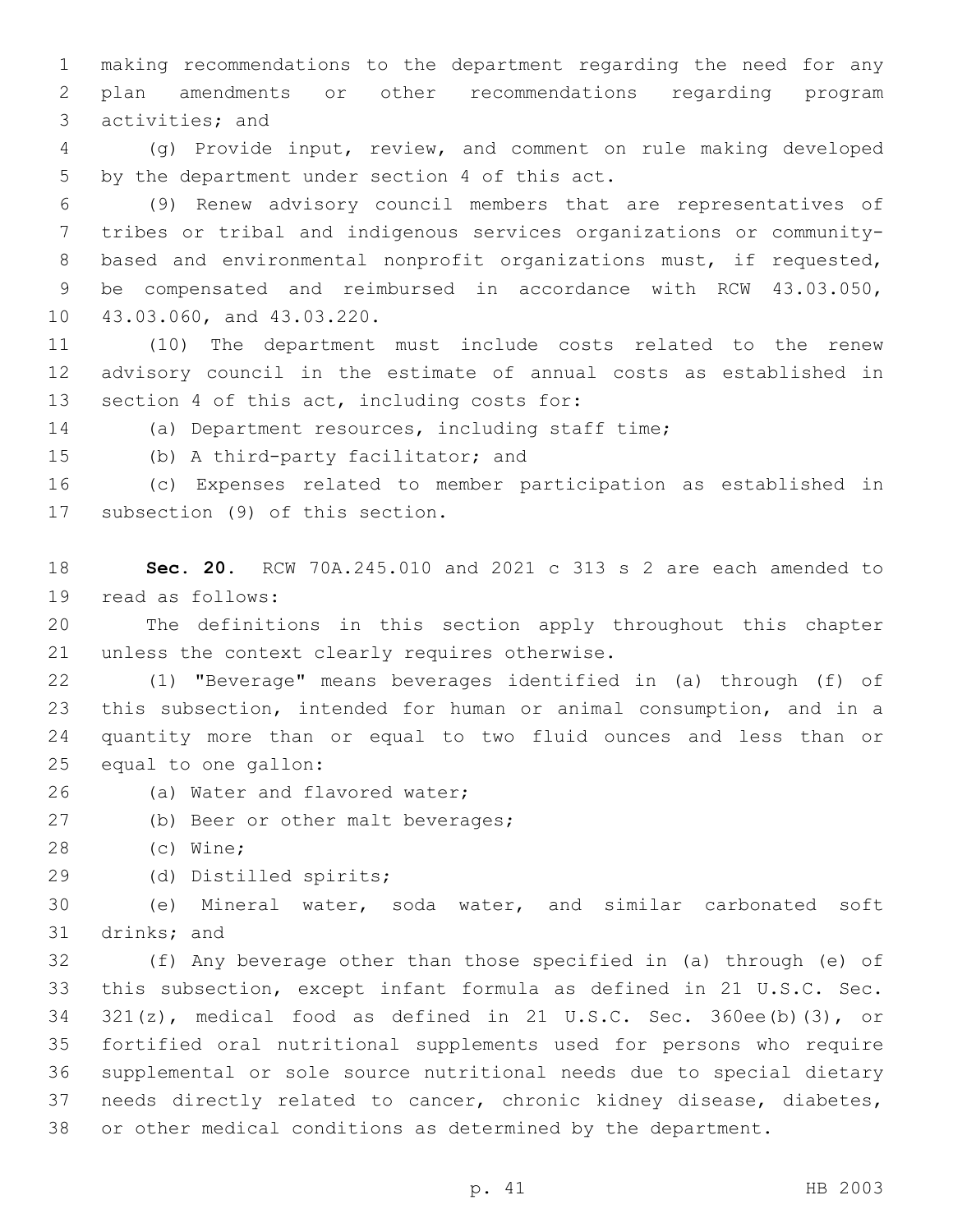(2) "Beverage manufacturing industry" means an association that 2 represents beverage producers.

 (3) "Condiment packaging" means packaging used to deliver single- serving condiments to customers. Condiment packaging includes, but is not limited to, single-serving packaging for ketchup, mustard, relish, mayonnaise, hot sauce, coffee creamer, salad dressing, jelly, 7 jam, and soy sauce.

 (4)(a) "Covered product" means an item in one of the following categories subject to minimum postconsumer recycled content 10 requirements:

11 (i) Plastic trash bags;

 (ii) Household cleaning and personal care products that use plastic household cleaning and personal care product containers; ((and))

15 (iii) Beverages that use plastic beverage containers;

16 (iv) Polypropylene tubs used for food products;

(v) PET thermoform plastic containers; and

18 (vi) Single-use plastic cups.

 (b) "Covered product" does not include any type of container or bag for which the state is preempted from regulating content of the container material or bag material under federal law.

 (5) "Dairy milk" means a beverage that designates milk as the predominant (first) ingredient in the ingredient list on the 24 container's label.

(6) "Department" means the department of ecology.

 (7) "Expanded polystyrene" means blown polystyrene and expanded and extruded foams that are thermoplastic petrochemical materials utilizing a styrene monomer and processed by any number of techniques including, but not limited to, fusion of polymer spheres (expandable bead polystyrene), injection molding, foam molding, and extrusion-31 blow molding (extruded foam polystyrene).

 (8) "Food service business" means a business selling or providing food for consumption on or off the premises, and includes full- service restaurants, fast food restaurants, cafes, delicatessens, coffee shops, grocery stores, vending trucks or carts, home delivery services, delivery services provided through an online application, 37 and business or institutional cafeterias.

 (9) "Food service product" means a product intended for one-time use and used for food or drink offered for sale or use. Food service products include, but are not limited to, containers, plates, bowls,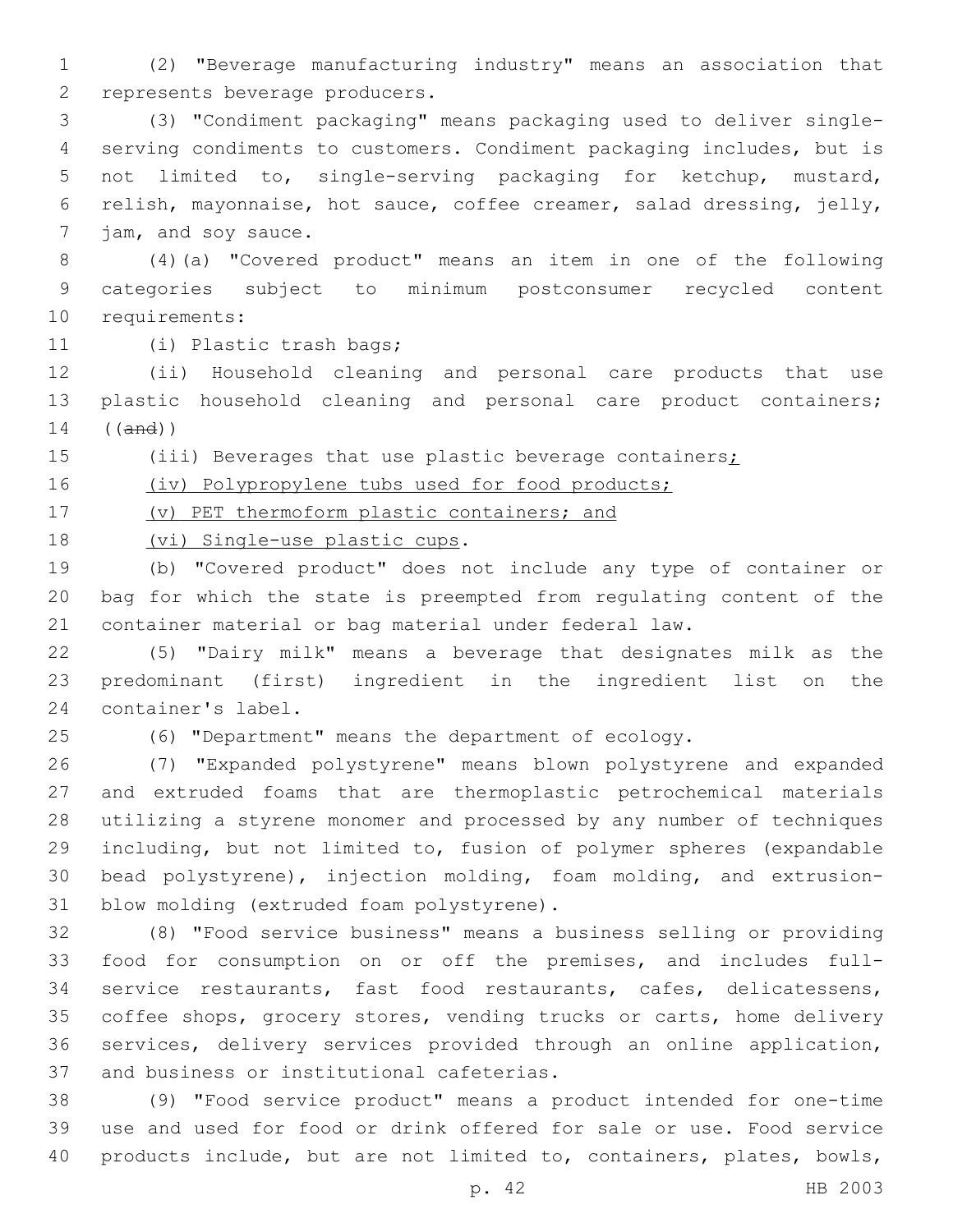cups, lids, beverage containers, meat trays, deli rounds, utensils, sachets, straws, condiment packaging, clamshells and other hinged or 3 lidded containers, wrap, and portion cups.

 (10) "Household cleaning and personal care product" means any of 5 the following:

(a) Laundry detergents, softeners, and stain removers;

(b) Household cleaning products;7

8 (c) Liquid soap;

 (d) Shampoo, conditioner, styling sprays and gels, and other hair 10 care products; or

 (e) Lotion, moisturizer, facial toner, and other skin care 12 products.

 (11) "Household cleaning and personal care product manufacturing industry" means an association that represents companies that manufacture household cleaning and personal care products.

 (12) "Licensee" means a manufacturer or entity who licenses a brand and manufactures a covered product under that brand.

 (13) "Oral nutritional supplement" means a manufactured liquid, powder capable of being reconstituted, or solid product that contains a combination of carbohydrates, proteins, fats, fiber, vitamins, and minerals intended to supplement a portion of a patient's nutrition 22 intake.

 (14) "Plastic beverage container" means a bottle or other rigid container that is capable of maintaining its shape when empty, comprised solely of one or multiple plastic resins designed to contain a beverage. Plastic beverage container does not include:

 (a) Refillable beverage containers, such as containers that are sufficiently durable for multiple rotations of their original or similar purpose and are intended to function in a system of reuse;

 (b) Rigid plastic containers or plastic bottles that are or are used for medical devices, medical products that are required to be sterile, nonprescription and prescription drugs, or dietary 33 supplements as defined in RCW 82.08.0293;

34 (c) Bladders or pouches that contain wine; or

 (d) Liners, caps, corks, closures, labels, and other items added externally or internally but otherwise separate from the structure of 37 the bottle or container.

 (15)(a) "Plastic household cleaning and personal care product container" means a bottle, jug, or other rigid container with a neck 40 or mouth narrower than the base, and: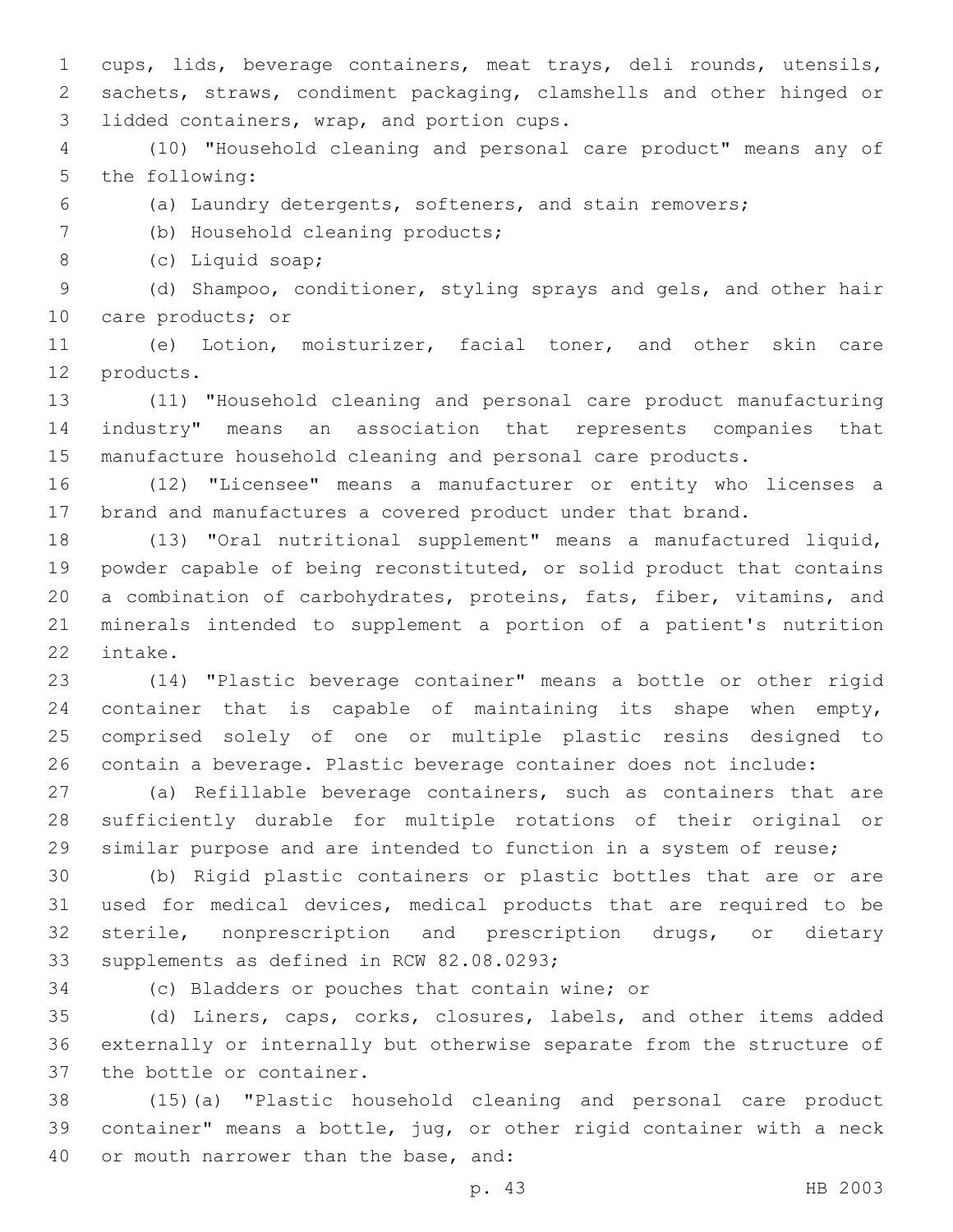(i) A minimum capacity of eight fluid ounces or its equivalent 2 volume;

 (ii) A maximum capacity of five fluid gallons or its equivalent volume;4

(iii) That is capable of maintaining its shape when empty;

(iv) Comprised solely of one or multiple plastic resins; and

(v) Containing a household cleaning or personal care product.

 (b) "Plastic household cleaning and personal care product 9 container" does not include:

 (i) Refillable household cleaning and personal care product containers, such as containers that are sufficiently durable for multiple rotations of their original or similar purpose and are 13 intended to function in a system of reuse; and

 (ii) Rigid plastic containers or plastic bottles that are medical devices, medical products that are required to be sterile, and nonprescription and prescription drugs, dietary supplements as defined in RCW 82.08.0293, and packaging used for those products.

 (16) "Plastic trash bag" means a bag that is made of noncompostable plastic, is at least 0.70 mils thick, and is designed and manufactured for use as a container to hold, store, or transport materials to be discarded or recycled, and includes, but is not limited to, a garbage bag, recycling bag, lawn or leaf bag, can liner bag, kitchen bag, or compactor bag. "Plastic trash bag" does not include any compostable bags meeting the requirements of chapter 25 70A.455 RCW.

 (17) "Plastic trash bag manufacturing industry" means an association that represents companies that manufacture plastic trash 28 bags.

 (18) "Postconsumer recycled content" means the content of a covered product made of recycled materials derived specifically from recycled material generated by households or by commercial, industrial, and institutional facilities in their role as end users of a product that can no longer be used for its intended purpose. "Postconsumer recycled content" includes returns of material from the 35 distribution chain.

 (19)(a) "Producer" means the following person responsible for compliance with minimum postconsumer recycled content requirements under this chapter for a covered product sold, offered for sale, or 39 distributed in or into this state: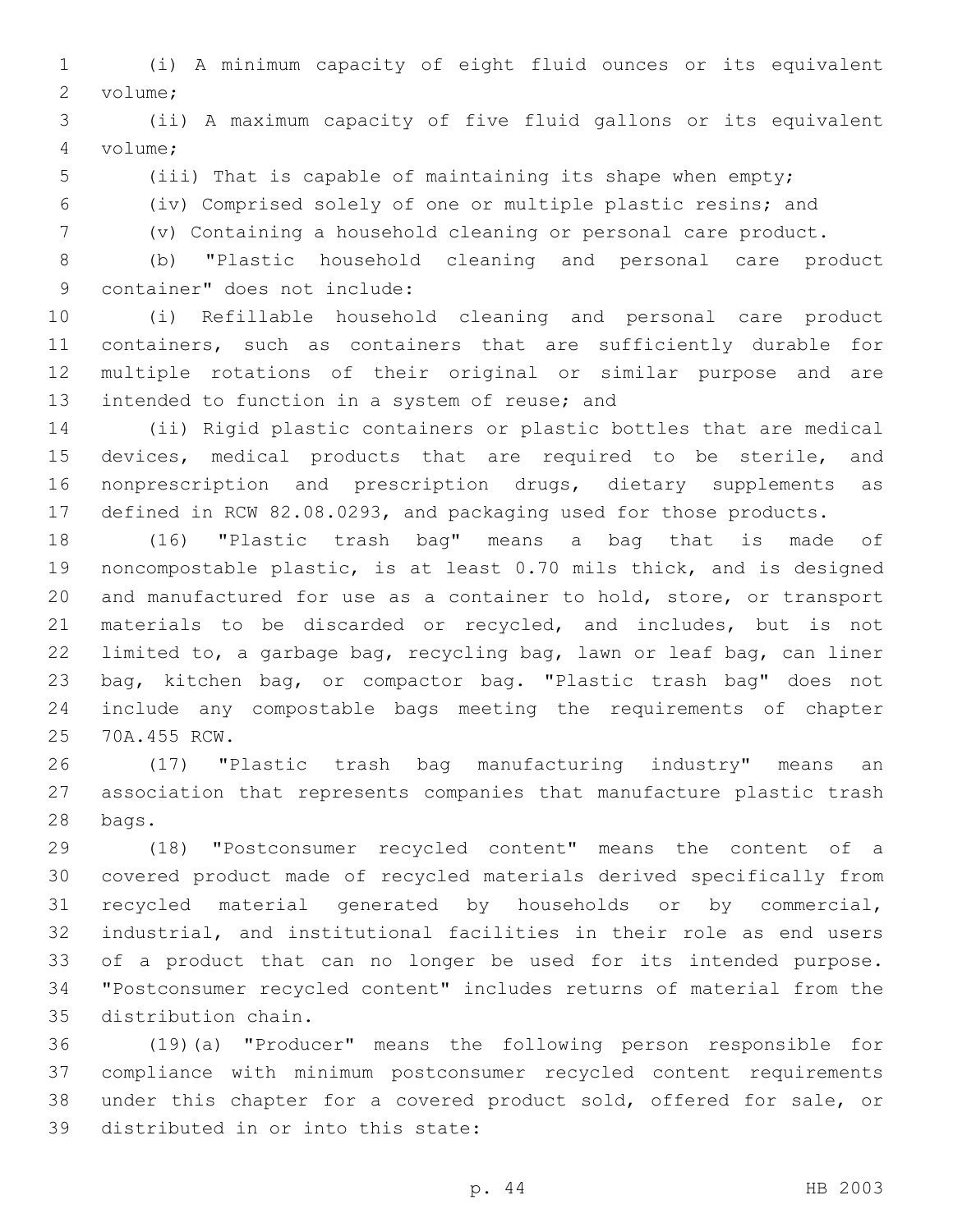(i) If the covered product is sold under the manufacturer's own brand or lacks identification of a brand, the producer is the person 3 who manufactures the covered product;

 (ii) If the covered product is manufactured by a person other than the brand owner, the producer is the person who is the licensee of a brand or trademark under which a covered product is sold, offered for sale, or distributed in or into this state, whether or not the trademark is registered in this state, unless the manufacturer or brand owner of the covered product has agreed to 10 accept responsibility under this chapter; or

 (iii) If there is no person described in (a)(i) and (ii) of this subsection over whom the state can constitutionally exercise jurisdiction, the producer is the person who imports or distributes 14 the covered product in or into the state.

15 (b) "Producer" does not include:

 (i) Government agencies, municipalities, or other political 17 subdivisions of the state;

 (ii) Registered 501(c)(3) charitable organizations and 501(c)(4) 19 social welfare organizations; or

 (iii) De minimis producers that annually sell, offer for sale, distribute, or import in or into the country for sale in Washington:

 (A) Less than one ton of a single category of plastic beverage containers, plastic household cleaning and personal care containers, 24 ((or)) plastic trash bags, polypropylene tubs, PET thermoform plastic 25 containers, or single-use plastic cups each year; or

 (B) A single category of a covered product that in aggregate generates less than \$1,000,000 each year in revenue.

 (20)(a) "Retail establishment" means any person, corporation, partnership, business, facility, vendor, organization, or individual that sells or provides merchandise, goods, or materials directly to a 31 customer.

 (b) "Retail establishment" includes, but is not limited to, food service businesses, grocery stores, department stores, hardware stores, home delivery services, pharmacies, liquor stores, restaurants, catering trucks, convenience stores, or other retail stores or vendors, including temporary stores or vendors at farmers 37 markets, street fairs, and festivals.

 (21)(a) "Utensil" means a product designed to be used by a consumer to facilitate the consumption of food or beverages,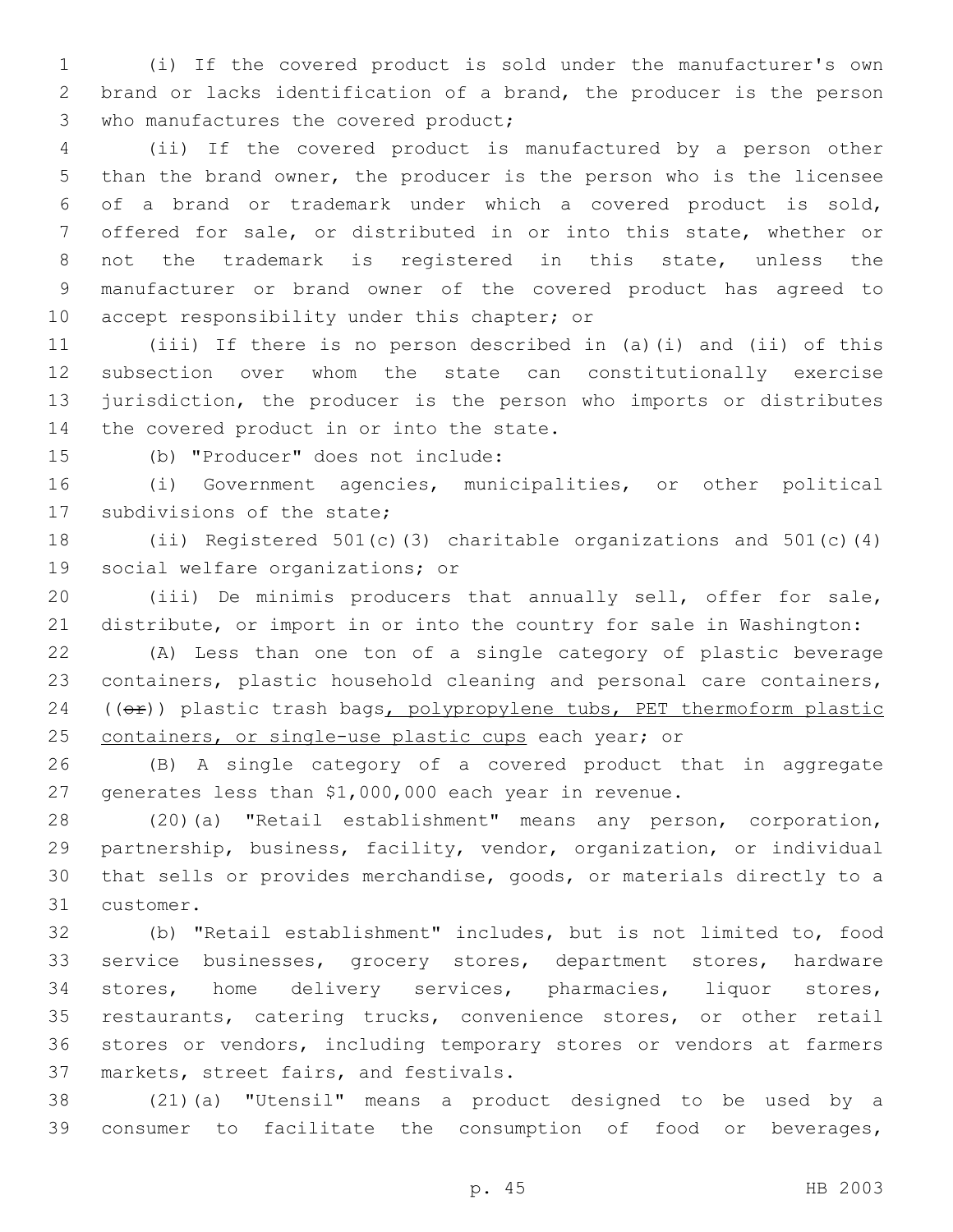| 1              | including knives, forks, spoons, cocktail picks, chopsticks, splash   |
|----------------|-----------------------------------------------------------------------|
| 2              | sticks, and stirrers.                                                 |
| 3              | (b) "Utensil" does not include plates, bowls, cups, and other         |
| 4              | products used to contain food or beverages.                           |
| 5              | (22)(a) "Polyethylene terephthalate (PET) thermoform plastic          |
| 6              | container" means a clear or colored plastic container, such as a      |
| 7              | clamshell, lid, tray, eqq carton, trifold, or similar rigid,          |
| 8              | nonbottle packaging, formed from sheets of extruded PET resin and     |
| $\overline{9}$ | used to package items for consumers, including:                       |
| 10             | (i) Branded and prepackaged containers that have been filled with     |
| 11             | products and sealed prior to receipt by the point-of-sale retail      |
| 12             | location, such as fresh produce, baked goods, nuts, toys,             |
| 13             | electronics, and tools;                                               |
| 14             | (ii) Containers that may be filled at the point-of-sale retail        |
| 15             | location; and                                                         |
| 16             | (iii) Unfilled containers that are sold directly.                     |
| 17             | (b) "Polyethylene terephthalate (PET) thermoform plastic              |
| 18             | container" does not include:                                          |
| 19             | (i) Single-use plastic cups;                                          |
| 20             | (ii) Refillable containers, such as containers that are               |
| 21             | sufficiently durable for multiple rotations of their original or      |
| 22             | similar purpose and are intended to function in a system of reuse;    |
| 23             | (iii) Rigid plastic containers that are or are used for medical       |
| 24             | devices, medical products that are required to be sterile,            |
| 25             | nonprescription and prescription drugs, or dietary supplements as     |
| 26             | defined in RCW 82.08.0293;                                            |
| 27             | (iv) A refillable thermoform plastic container that ordinarily        |
| 28             | would be returned to the manufacturer to be refilled and resold;      |
| 29             | (v) A lid or seal of a different material type from plastic; or       |
| 30             | (vi) PET thermoform containers accompanying a durable good where      |
| 31             | that durable good model was designed prior to the effective date of   |
| 32             | this section.                                                         |
| 33             | (23) "Polypropylene tub" means tubs with wide-mouth containers        |
| 34             | that have a snap-on lid capable of multiple closures or are sealed    |
| 35             | with a tamper-proof film, and have a maximum capacity or volume of 50 |
| 36             | ounces volumetric fill, including:                                    |
| 37             | (a) Branded and prepackaged containers that have been filled with     |
| 38             | products and sealed prior to receipt by the point-of-sale retail      |
| 39             | location, such as fresh produce, baked goods, nuts, toys,             |
| 40             | electronics, and tools;                                               |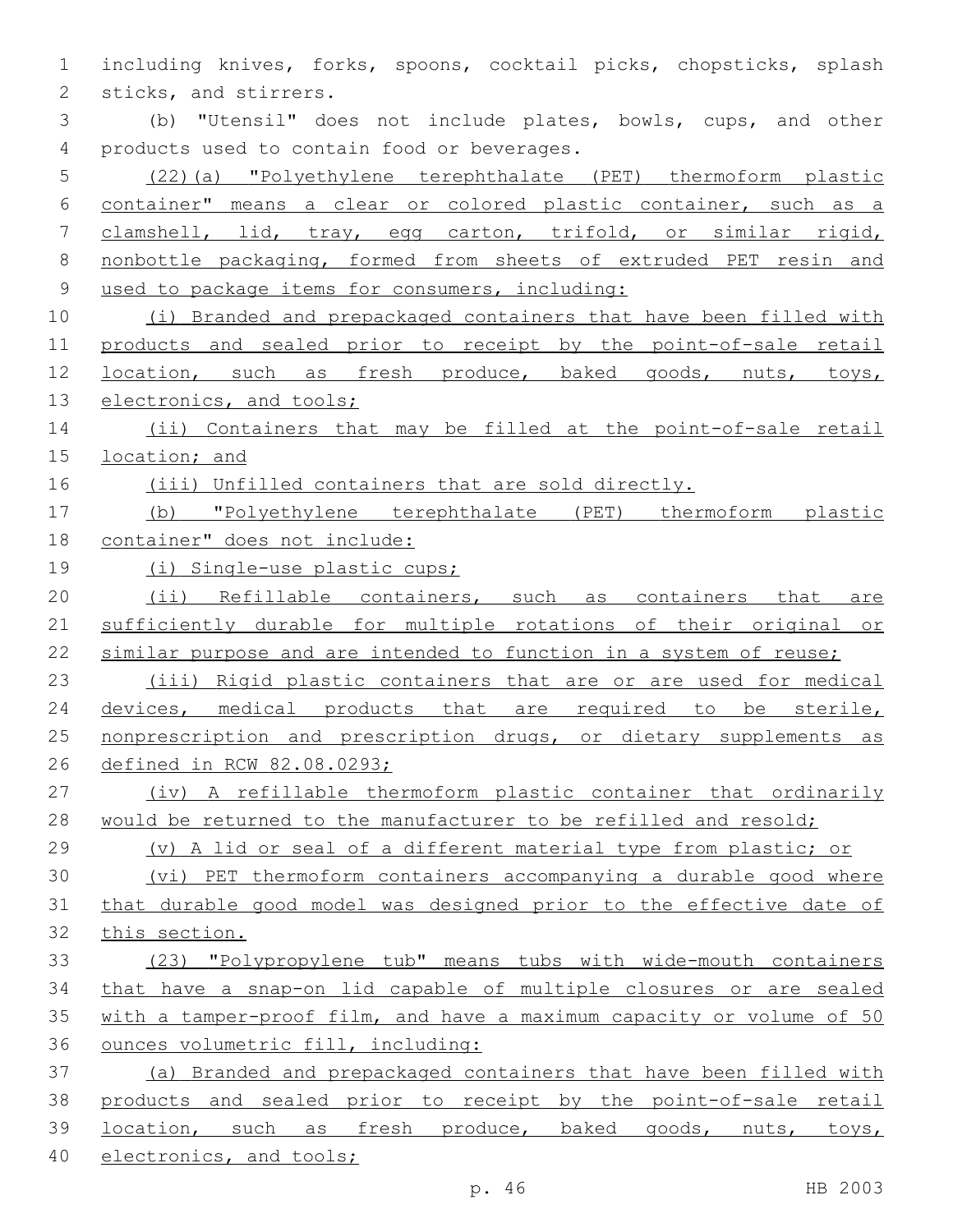(b) Containers that may be filled at the point-of-sale retail location; and

(c) Unfilled containers that are sold directly.

 (24) "Single-use plastic cup" means all nonsealed, beverage serving cups, except commercially or home compostable cups, expanded polystyrene, or plastic-lined fiber cups (i.e., composite cups).

 **Sec. 21.** RCW 70A.245.020 and 2021 c 313 s 3 are each amended to 8 read as follows:

 (1)(a) Beginning January 1, 2023, producers that offer for sale, 10 sell, or distribute in or into Washington:

 (i) Beverages other than wine in 187 milliliter plastic beverage containers and dairy milk in plastic beverage containers must meet minimum postconsumer recycled content requirements established under 14 subsection (4) of this section; and

 (ii) Plastic trash bags must meet minimum postconsumer recycled content requirements established under subsection (6) of this 17 section.

 (b) Beginning January 1, 2025, producers that offer for sale, sell, or distribute in or into Washington household cleaning and personal care products in plastic household cleaning and personal care product containers must meet minimum postconsumer recycled content as required under subsection (5) of this section.

 (c) Beginning January 1, 2026, producers that offer for sale, 24 sell, or distribute in or into Washington:

 (i) Polypropylene tubs must meet minimum postconsumer recycled content requirements established under subsection (7) of this 27 section; and

 (ii) PET thermoform plastic containers must meet minimum postconsumer recycled content requirements established under subsection (8) of this section.

 (d) Beginning January 1, 2028, producers that offer for sale, sell, or distribute in or into Washington wine in 187 milliliter plastic beverage containers or dairy milk in plastic beverage containers must meet minimum postconsumer recycled content as 35 required under subsection (4) of this section.

 (e) Beginning January 1, 2029, producers that offer for sale, sell, or distribute in or into Washington single-use plastic cups must meet minimum postconsumer recycled content requirements established under subsection (9) of this section.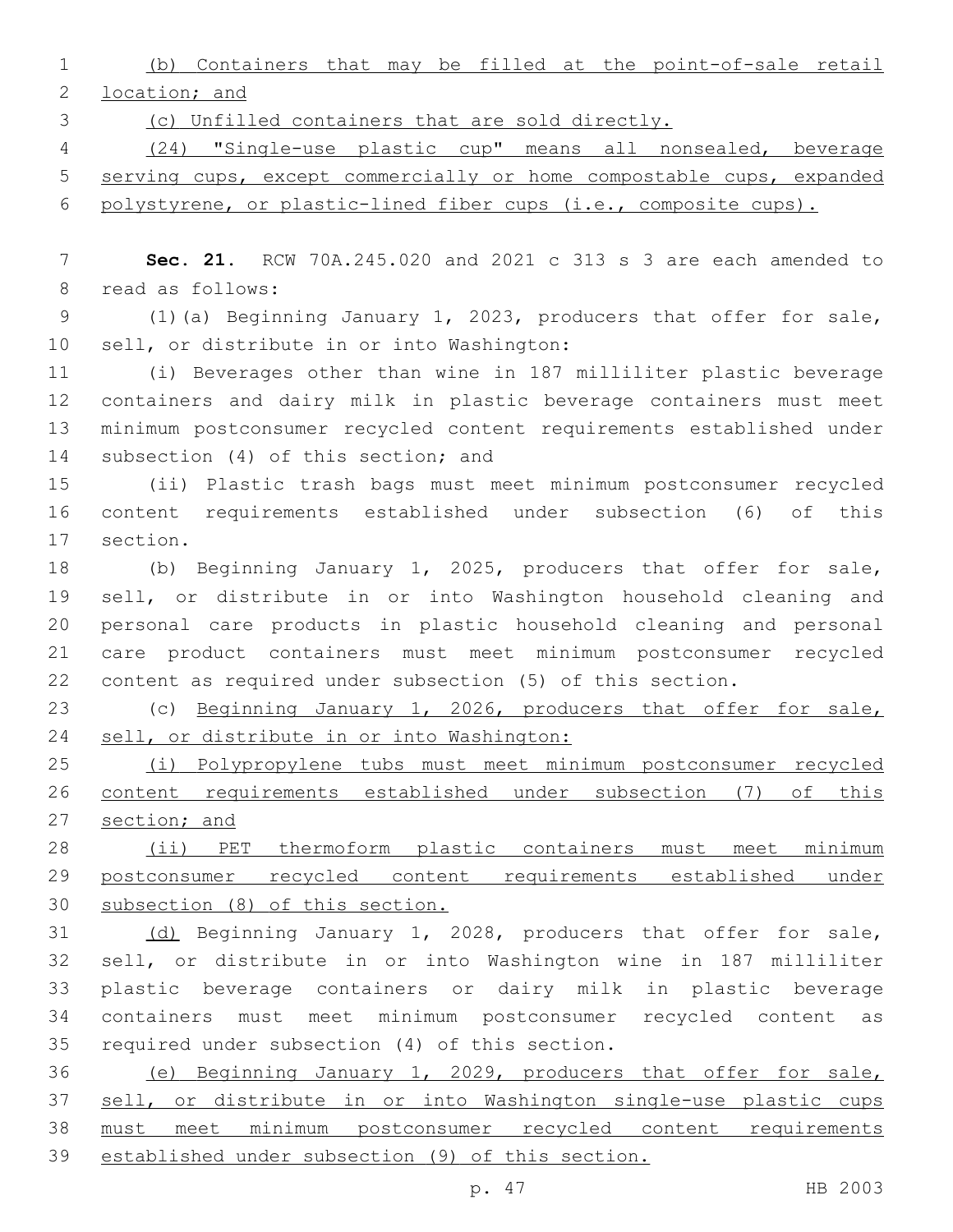(f) Beginning January 1, 2031, producers that offer for sale, sell, or distribute in or into Washington durable goods in PET thermoform plastic containers must meet minimum postconsumer recycled content requirements established under subsection (8) of this section.

6 (2)(a)  $((\theta n))$  (i) Except as provided in (a)(ii) of this subsection, on or before April 1, 2022, and January 31, 2023, and annually thereafter, a producer that offers for sale, sells, or distributes in or into Washington covered products must register with the department individually or through a third-party representative 11 registering on behalf of a group of producers.

12 (ii) A producer that offers for sale, sells, or distributes in or into Washington single-use plastic cups or polypropylene tubs or PET thermoform plastic containers must register with the department individually or through a third-party representative registering on 16 behalf of a group of producers on or before January 31, 2023.

 (b) The registration information submitted to the department under this section must include a list of the producers of covered products and the brand names of the covered products represented in 20 the registration submittal. Beginning ((April 1)) January 31, 2024, for plastic trash bags and plastic beverage containers other than wine in 187 milliliter plastic beverage containers and dairy milk in 23 plastic beverage containers, ((April 1)) January 31, 2026, for 24 plastic household and personal care product containers, ((and April 1)) January 31, 2027, for polypropylene tubs and PET thermoform plastic containers for consumable goods, January 31, 2029, for wine 27 in 187 milliliter plastic beverage containers and dairy milk, January 31, 2030, for single-use plastic cups, and January 31, 2032, for PET 29 thermoform plastic containers used for durable goods, a producer may submit registration information at the same time as the information submitted through the annual reporting required under RCW 32 70A.245.030.

33 (3)(a) By January 31, 2022, ((and every January 31st thereafter)) for covered products defined in RCW 70A.245.010(4)(a) (i), (ii), and (iii), by March 1, 2023, for all covered products defined in RCW 70A.245.010(4)(a), and every March 1st thereafter, the department 37 must:

 (i) Prepare an annual workload analysis for public comment that identifies the annual costs it expects to incur to implement, administer, and enforce this section and RCW 70A.245.030 through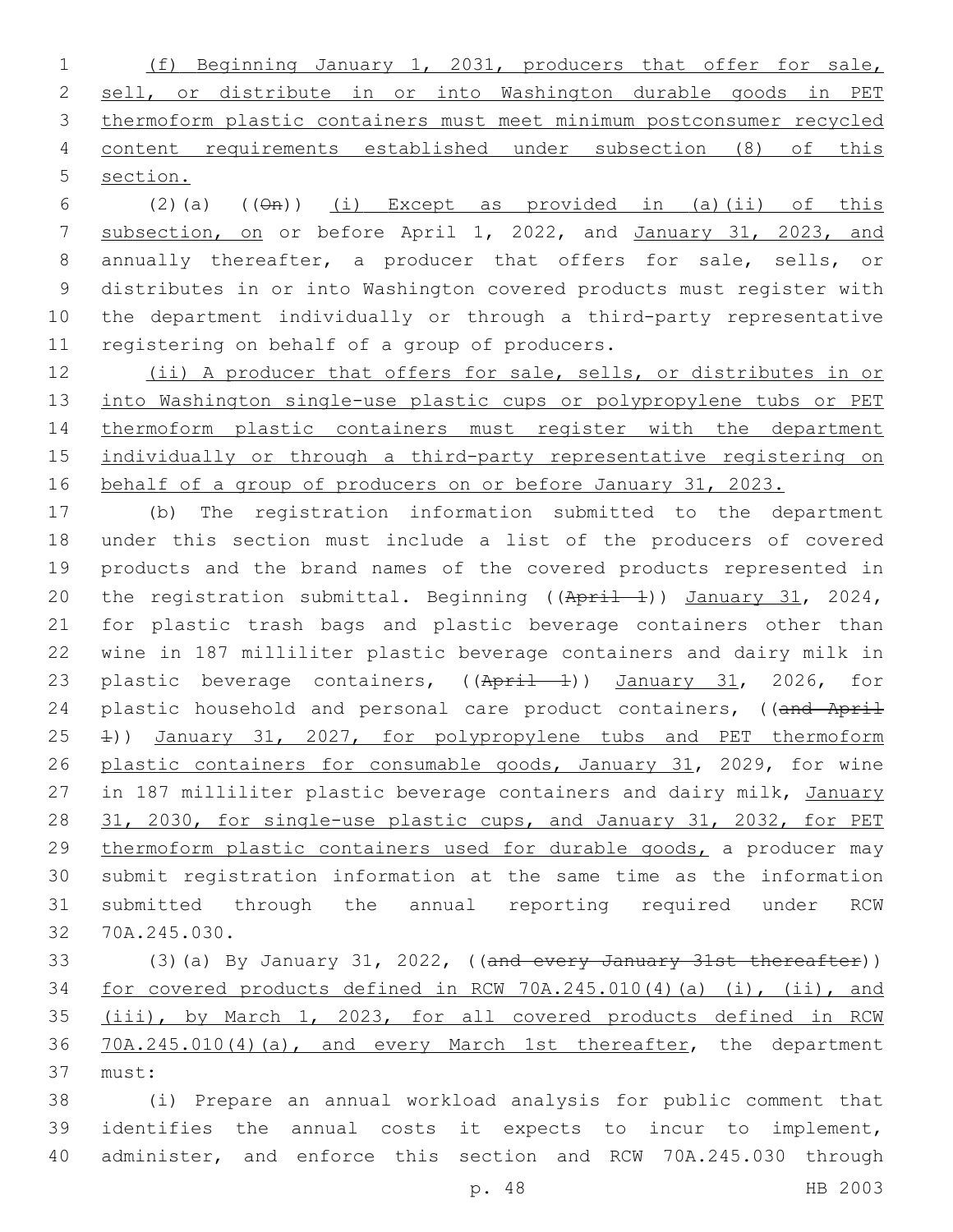70A.245.060 and 70A.245.090 (1), (2), and (4), including rule making, 2 in the next fiscal year for each category of covered products;

 (ii) Determine a total annual fee payment by producers or their third-party representatives for each category of covered products that is adequate to cover, but not exceed, the workload identified in  $(5)(i)$  of this subsection;

 (iii) Until rules are adopted under (a)(iv) of this subsection, issue a general order to all entities falling within the definition of producer. The department must equitably determine fee amounts for an individual producer or third-party representatives within each 11 category of covered product;

 (iv) By 2024, adopt rules to equitably determine annual fee payments by producers or their third-party representatives within 14 each category of covered product. Once such rules are adopted, the general order issued under (a)(iii) of this subsection is no longer 16 effective; and

 (v) Send notice to producers or their third-party representatives of fee amounts due consistent with either the general order issued under (a)(iii) of this subsection or rules adopted under (a)(iv) of 20 this subsection.

21 (b) The department must:

 (i) Apply any remaining annual payment funds from the current year to the annual payment for the coming year, if the collected annual payment exceeds the department's costs for a given year; and

 (ii) Increase annual payments for the coming year to cover the department's costs, if the collected annual payment was less than the 27 department's costs for a given year.

28 (c)  $(\sqrt{By})$  (i) Except as provided in (c)(ii) of this subsection, 29 by April 1, 2022, and every ((April)) May 1st thereafter, producers or their third-party representative must submit a fee payment as determined by the department under (a) of this subsection.

 (ii) Producers of single-use plastic cups, polypropylene tubs, or 33 PET thermoform plastic containers, or their third-party representative, must submit a fee payment as determined by the department under (a) of this subsection by May 1, 2023, and every May 1st thereafter.

 (4) A producer of a beverage in a plastic beverage container must meet the following annual minimum postconsumer recycled content percentage on average for the total quantity of plastic beverage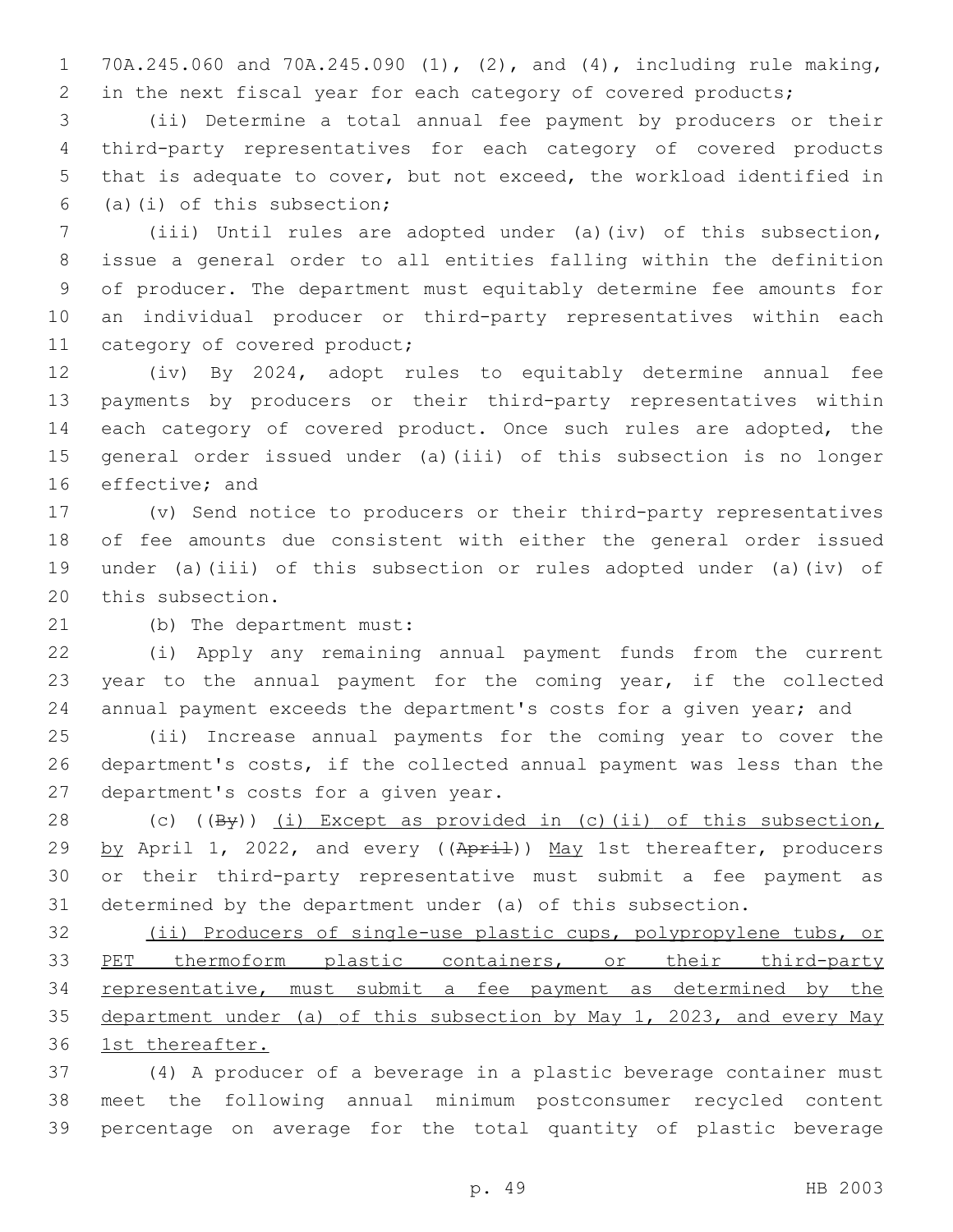containers, by weight, that are sold, offered for sale, or distributed in or into Washington by the producer effective:

 (a) For beverages except wine in 187 milliliter plastic beverage containers and dairy milk:4

 (i) January 1, 2023, through December 31, 2025: No less than 15 percent postconsumer recycled content plastic by weight;

 (ii) January 1, 2026, through December 31, 2030: No less than 25 8 percent postconsumer recycled content plastic by weight; and

 (iii) On and after January 1, 2031: No less than 50 percent 10 postconsumer recycled content plastic by weight.

 (b) For wine in 187 milliliter plastic beverage containers and 12 dairy milk:

 (i) January 1, 2028, through December 31, 2030: No less than 15 percent postconsumer recycled content plastic by weight;

 (ii) January 1, 2031, through December 31, 2035: No less than 25 16 percent postconsumer recycled content plastic by weight; and

 (iii) On and after January 1, 2036: No less than 50 percent 18 postconsumer recycled content plastic by weight.

 (5) A producer of household cleaning and personal care products in plastic containers must meet the following annual minimum postconsumer recycled content percentage on average for the total quantity of plastic containers, by weight, that are sold, offered for sale, or distributed in or into Washington by the producer effective:

 (a) January 1, 2025, through December 31, 2027: No less than 15 25 percent postconsumer recycled content plastic by weight;

 (b) January 1, 2028, through December 31, 2030: No less than 25 27 percent postconsumer recycled content plastic by weight; and

 (c) On and after January 1, 2031: No less than 50 percent 29 postconsumer recycled content plastic by weight.

 (6) A producer of plastic trash bags must meet the following annual minimum postconsumer recycled content percentage on average 32 for the total quantity of plastic trash bags, by weight, that are sold, offered for sale, or distributed in or into Washington by the 34 producer effective:

 (a) January 1, 2023, through December 31, 2024: No less than 10 percent postconsumer recycled content plastic by weight;

 (b) January 1, 2025, through December 31, 2026: No less than 15 percent postconsumer recycled content plastic by weight; and

 (c) On and after January 1, 2027: No less than 20 percent 40 postconsumer recycled content plastic by weight.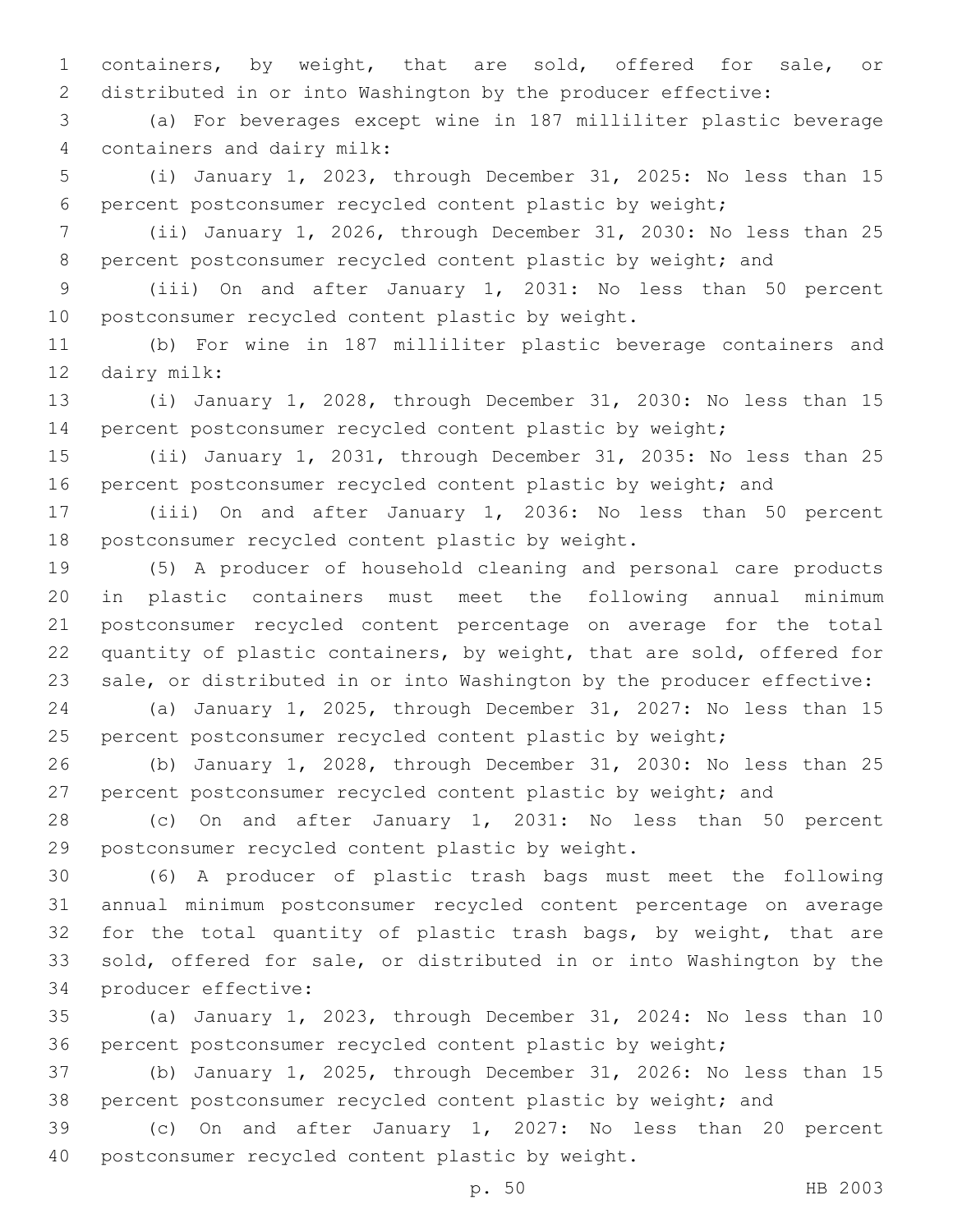(7) A producer of a polypropylene tub must meet the following annual minimum postconsumer recycled content percentage on average 3 for the total quantity of polypropylene tubs, by weight, that are 4 sold, offered for sale, or distributed in or into Washington by the producer effective: (a) January 1, 2026, through December 31, 2030: No less than 10 percent postconsumer recycled content plastic by weight; and (b) On and after January 1, 2031: No less than 30 percent postconsumer recycled content plastic by weight. (8) A producer of a PET thermoform plastic container must meet the following annual minimum postconsumer recycled content percentage on average for the total quantity of PET thermoform plastic 13 containers, by weight, that are sold, offered for sale, or distributed in or into Washington by the producer effective: (a) For packaging for consumable goods: (i) January 1, 2026, through December 31, 2030: No less than 10 17 percent postconsumer recycled content plastic by weight; and (ii) On and after January 1, 2031: No less than 30 percent 19 postconsumer recycled content plastic by weight; (b)(i) Except as provided in (b)(ii) of this subsection, for 21 packaging used for durable goods: On and after January 1, 2031, no less than 30 percent postconsumer recycled content plastic by weight; (ii) Packaging designed to accompany a durable good where that 24 durable good model is designed prior to the effective date of the 25 requirement in (b)(i) of this subsection is exempt. (9) A producer of single-use plastic cups must meet the following annual minimum postconsumer recycled content percentage on average 28 for the total quantity of single-use plastic cups, by weight, that are sold, offered for sale, or distributed in or into Washington by the producer effective: (a) For polypropylene single-use plastic cups: (i) January 1, 2029, through December 31, 2030: No less than 15 percent postconsumer recycled content plastic by weight; and (ii) On and after January 1, 2031: No less than 25 percent postconsumer recycled content plastic by weight; (b) For polyethylene terephthalate (PET) and polystyrene single- use plastic cups: (i) January 1, 2029, through December 31, 2030: No less than 20 percent postconsumer recycled content plastic by weight; and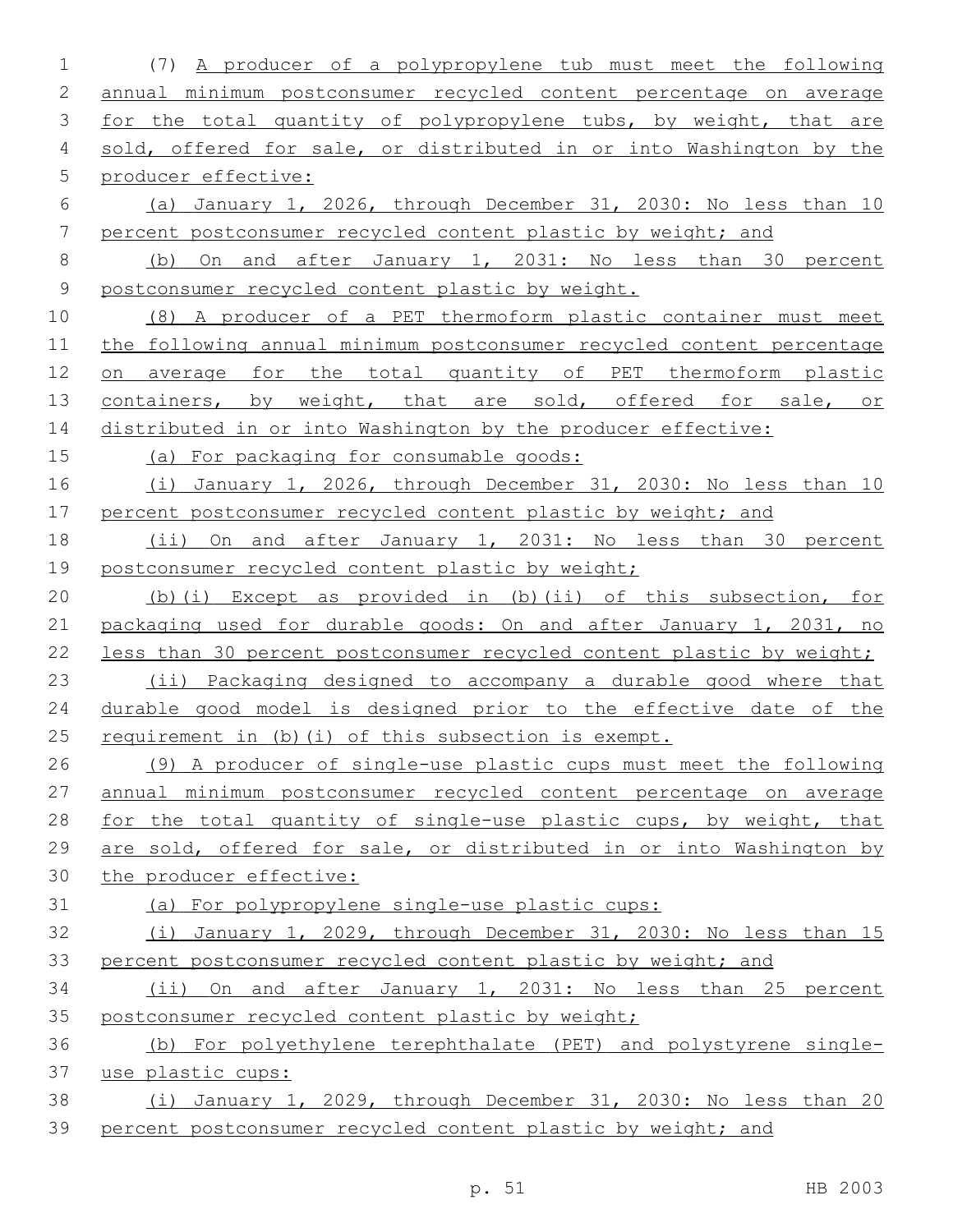(ii) On and after January 1, 2031: No less than 30 percent

postconsumer recycled content plastic by weight.

 (10)(a) Beginning January 1, 2024, or when rule making is complete, whichever is sooner, the department may, on an annual basis on January 1st, review and determine for the following year whether to adjust the minimum postconsumer recycled content percentage required for a type of container or product or category of covered 8 products pursuant to subsection  $(4)$ ,  $(5)$ ,  $((e^e))$   $(6)$ ,  $(7)$ ,  $(8)$ , or 9 (9) of this section. The department's review may be initiated by the department or at the petition of a producer or a covered product manufacturing industry not more than once annually. When submitting a petition, producers or a producer manufacturing industry must provide necessary information that will allow the department to make a 14 determination under (b) of this subsection.

 (b) In making a determination pursuant to this subsection, the department must consider, at a minimum, all of the following factors:

 (i) Changes in market conditions, including supply and demand for postconsumer recycled content plastics, collection rates, and bale 19 availability both domestically and globally;

20 (ii) Recycling rates;

 (iii) The availability of recycled plastic suitable to meet the minimum postconsumer recycled content requirements pursuant to 23 subsection (4), (5),  $((e^2))$  (6),  $(7)$ , (8), or (9) of this section, including the availability of high quality recycled plastic, and food-grade recycled plastic from recycling programs;

(iv) The capacity of recycling or processing infrastructure;

 (v) The technical feasibility of achieving the minimum postconsumer recycled content requirements in covered products that are regulated under 21 C.F.R., chapter I, subchapter G, 7 U.S.C. Sec. 136, 15 U.S.C. Sec. 1471-1477, 49 C.F.R. Sec. 178.33b, 49 C.F.R. Sec. 173, 40 C.F.R. Sec. 152.10, 15 U.S.C. Sec. 1261-1278, 49 U.S.C. 5101 et seq., 49 C.F.R. Sec. 178.509, 49 C.F.R. Sec. 179.522, 49 C.F.R. Sec. 178.600-609, and other federal laws; and

 (vi) The progress made by producers in achieving the goals of 35 this section.

36 (c) Under (a) of this subsection:

 (i) The department may not adjust the minimum postconsumer recycled content requirements above the minimum postconsumer recycled content percentages for the year under review required pursuant to 40 subsection  $(4)$ ,  $(5)$ ,  $((e^2))$   $(6)$ ,  $(7)$ ,  $(8)$ , or  $(9)$  of this section.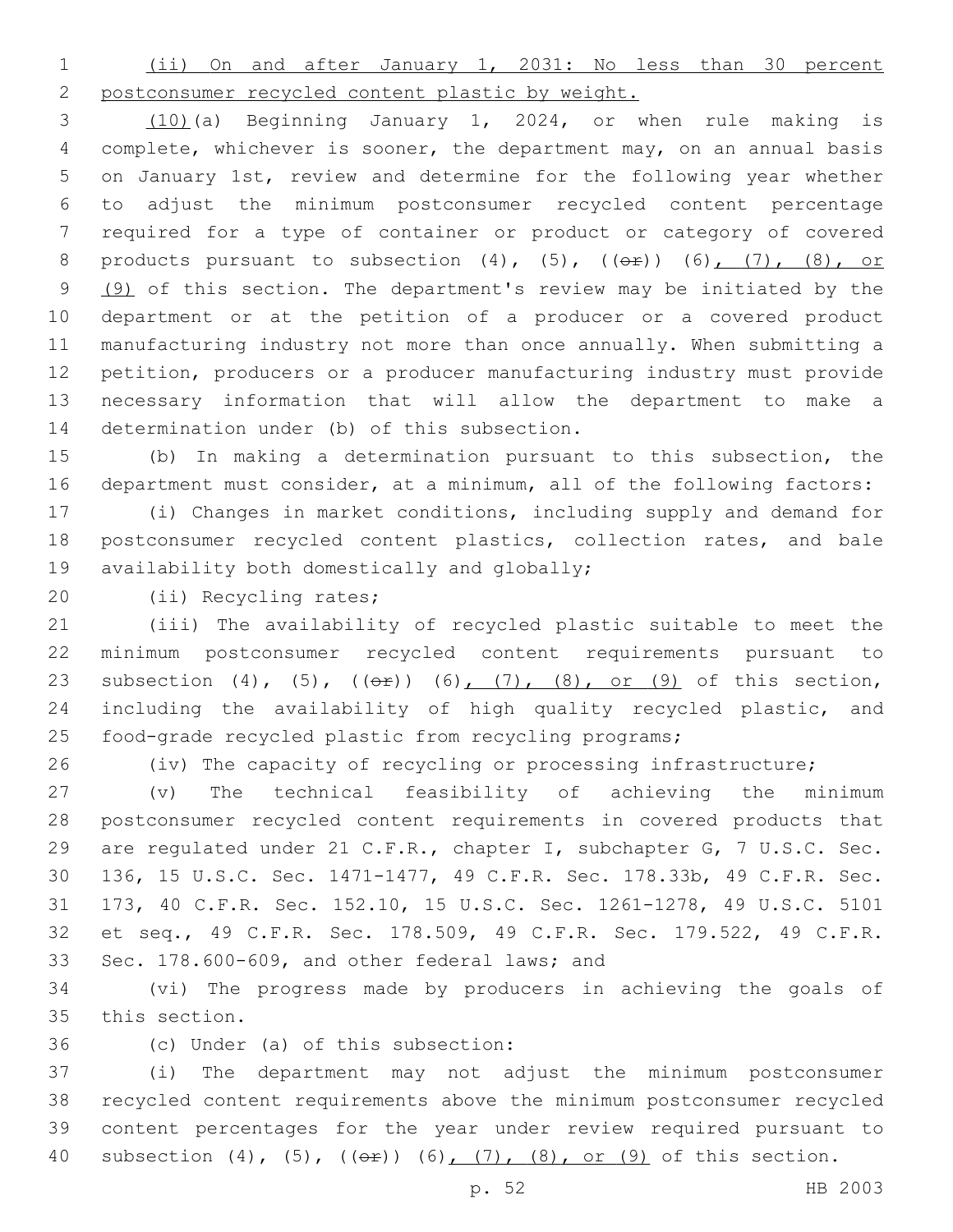(ii) For plastic household cleaning and personal care product containers, the department may not adjust the minimum postconsumer recycled content requirements above the minimum postconsumer recycled content percentages for the year under review required pursuant to subsection (5) of this section or below a minimum of 10 percent.

 (iii) For plastic trash bags, the department may not adjust the minimum postconsumer recycled content requirements above the minimum postconsumer recycled content percentages for the year under review required pursuant to subsection (6) of this section or below the minimum percentage required in subsection (6)(a) of this section.

11 (d) A producer or the manufacturing industry for a covered 12 product may appeal a decision by the department to adjust 13 postconsumer recycled content percentages under (a) of this 14 subsection or to temporarily exclude covered products from minimum 15 postconsumer recycled content requirements under subsection  $((+8))$ 16 (11) of this section to the pollution control hearings board within 17 30 days of the department's determination.

18 (((48))) (11)(a) The department must temporarily exclude from 19 minimum postconsumer recycled content requirements for the upcoming 20 year any types of covered products in plastic containers for which a 21 producer annually demonstrates to the department by December 31st of 22 a given year that  $(\theta) :$ 

23 (i) The producer cannot achieve the postconsumer recycled content 24 requirements and remain in compliance with applicable rules and 25 regulations adopted by the United States food and drug 26 administration, or any other state or federal law, rule, or 27 regulation; or

28 (ii) The achievement of postconsumer recycled content 29 requirements in the container material is not ((technically)) 30 technologically feasible ((in order to comply with health or safety 31 requirements of federal law, including the federal laws specified in 32 subsection  $(7)$  (b)  $(v)$  of this section)).

 (b) A producer must continue to register and report consistent with the requirements of this chapter for covered products temporarily excluded from minimum postconsumer recycled content 36 requirements under this subsection.

 $(1)$  ( $(1)$ ) (12) A producer that does not achieve the postconsumer 38 recycled content requirements established under this section is 39 subject to penalties established in RCW 70A.245.040.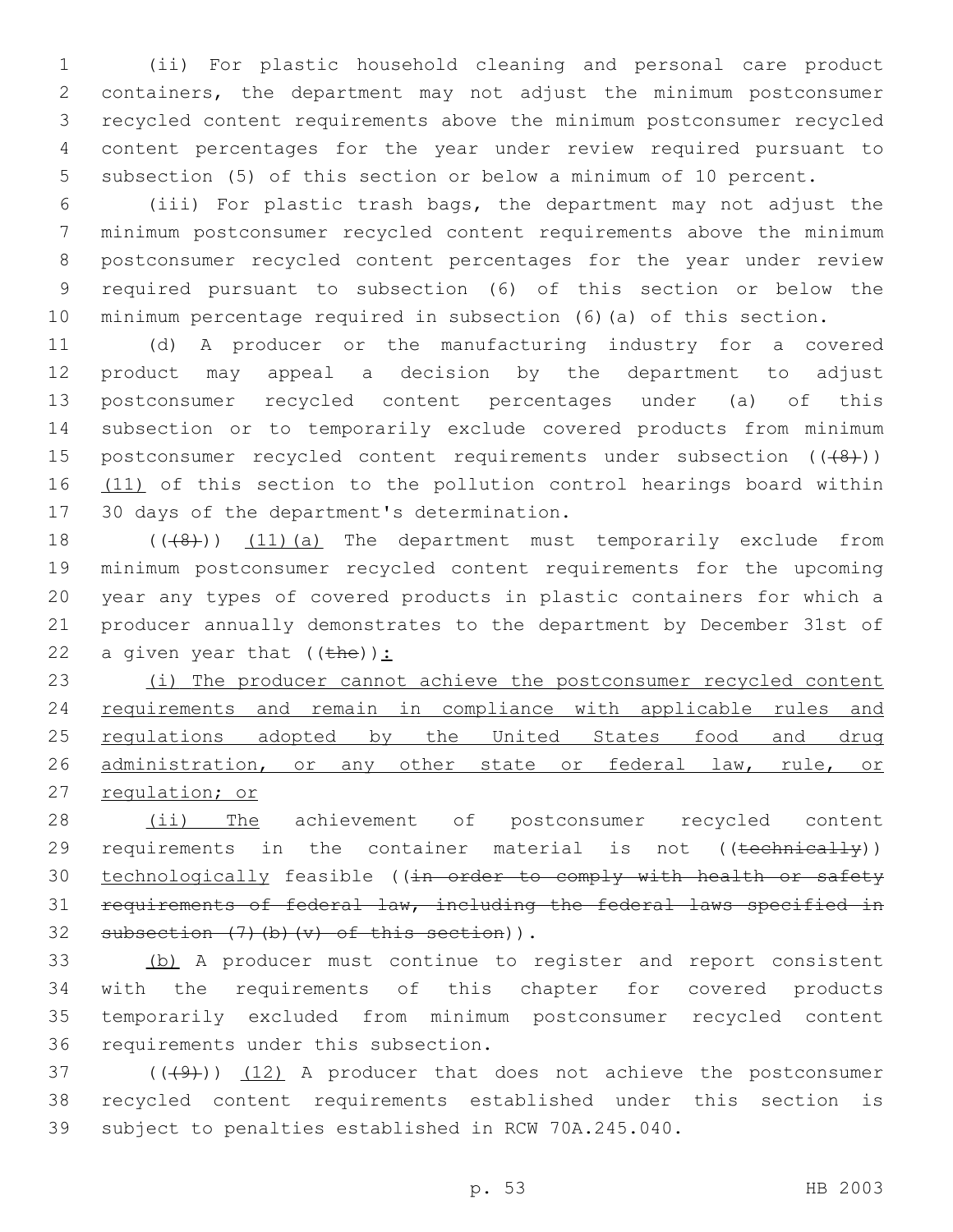1 (( $(10)$ )) (13)(a) A city, town, county, or municipal corporation may not implement local recycled content requirements for a covered product that is subject to minimum postconsumer recycled content requirements established in this section.4

 (b) A city, town, county, or municipal corporation may establish local purchasing requirements that include recycled content standards that exceed the minimum recycled content requirements established by this chapter for plastic household cleaning and personal care product containers or plastic trash bags purchased by a city, town, or 10 municipal corporation, or its contractor.

11 (((41))) (14) The department may enter into contracts for the services required to implement this chapter and related duties of the 13 department.

14 (((412))) (15) In-state distributors, wholesalers, and retailers in possession of covered products manufactured before the date that postconsumer recycled content requirements become effective may exhaust their existing stock through sales to the public.

 **Sec. 22.** RCW 70A.245.030 and 2021 c 313 s 4 are each amended to 19 read as follows:

20 (1)(a) Except as provided in (b)  $((and))_L$  (c), (d), (e), or (f) of this subsection, beginning April 1, 2024, each producer of covered products, individually or through a third party representing a group of producers, must provide an annual report to the department that includes the amount in pounds of virgin plastic and the amount in pounds of postconsumer recycled content by resin type used for each category of covered products that are sold, offered for sale, or distributed in or into Washington state, including the total postconsumer recycled content resins as a percentage of total weight.

29 (i) The report must be submitted in a format and manner 30 prescribed by the department.

 (ii) The department may determine that producers of one or more categories of covered products must demonstrate compliance with the postconsumer recycled content requirements established in this section by providing validation documents issued by an established third-party certification entity acceptable to the department, directly or through their third-party representatives, to the department.

 (iii) A manufacturer may submit national data allocated on a per capita basis for Washington to approximate the information required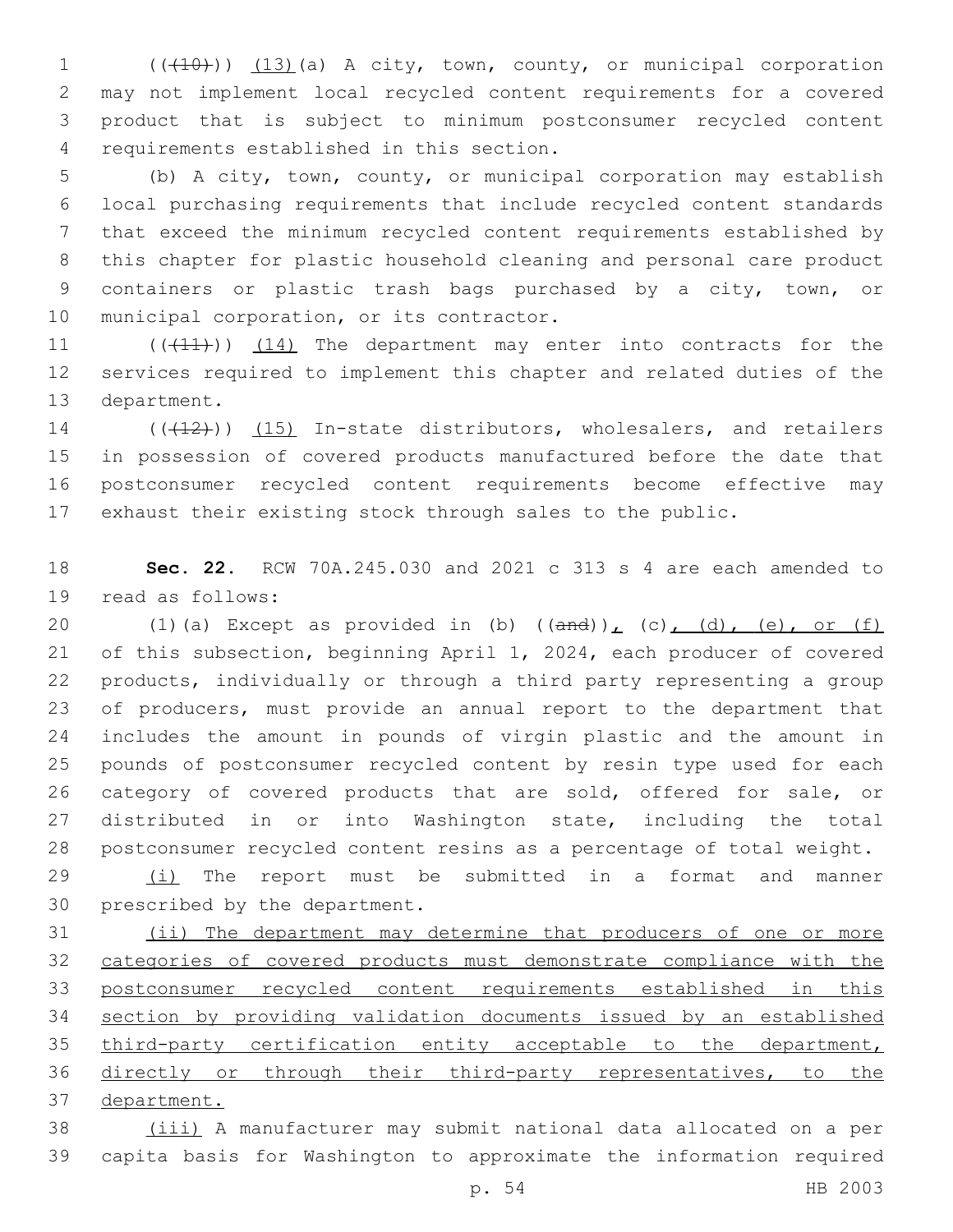in this subsection if the producer or third-party representative demonstrates to the department that state level data are not 3 available or feasible to generate.

 (b) The requirements of (a) of this subsection apply to household cleaning and personal care products in plastic containers beginning 6 April 1, 2026.

 (c) The requirements of (a) of this subsection apply to polypropylene tubs and PET thermoform plastic containers used for consumable goods beginning April 1, 2027.

10 (d) The requirements of (a) of this subsection apply to wine in 187 milliliter plastic beverage containers and dairy milk in plastic 12 beverage containers beginning April 1, 2029.

13 (((+d))) (e) The requirements of (a) of this subsection apply to single-use plastic cups beginning April 1, 2030.

 (f) The requirements of (a) of this subsection apply to PET thermoform plastic containers used for durable goods beginning April 1, 2032.

18 (g) The department must post the information reported under this subsection on its website, except as provided in subsection (2) of 20 this section.

 (2) A producer that submits information or records to the department under this chapter may request that the information or records be made available only for the confidential use of the department, the director, or the appropriate division of the department. The director of the department must give consideration to the request and if this action is not detrimental to the public interest and is otherwise in accordance with the policies and purposes of chapter 43.21A RCW, the director must grant the request for the information to remain confidential as authorized in 30 RCW 43.21A.160.

 NEW SECTION. **Sec. 23.** TRUTH IN LABELING. (1) Beginning January 1, 2026, a person may not distribute, sell, or offer to sell, including by means of remote sale, any covered product that makes a deceptive or misleading claim about its recyclability.

 (a) A covered product that displays a chasing arrows symbol, a chasing arrows symbol surrounding a resin identification code, or any other symbol or statement indicating that it is recyclable is deemed to be deceptive or misleading unless it is designated for collection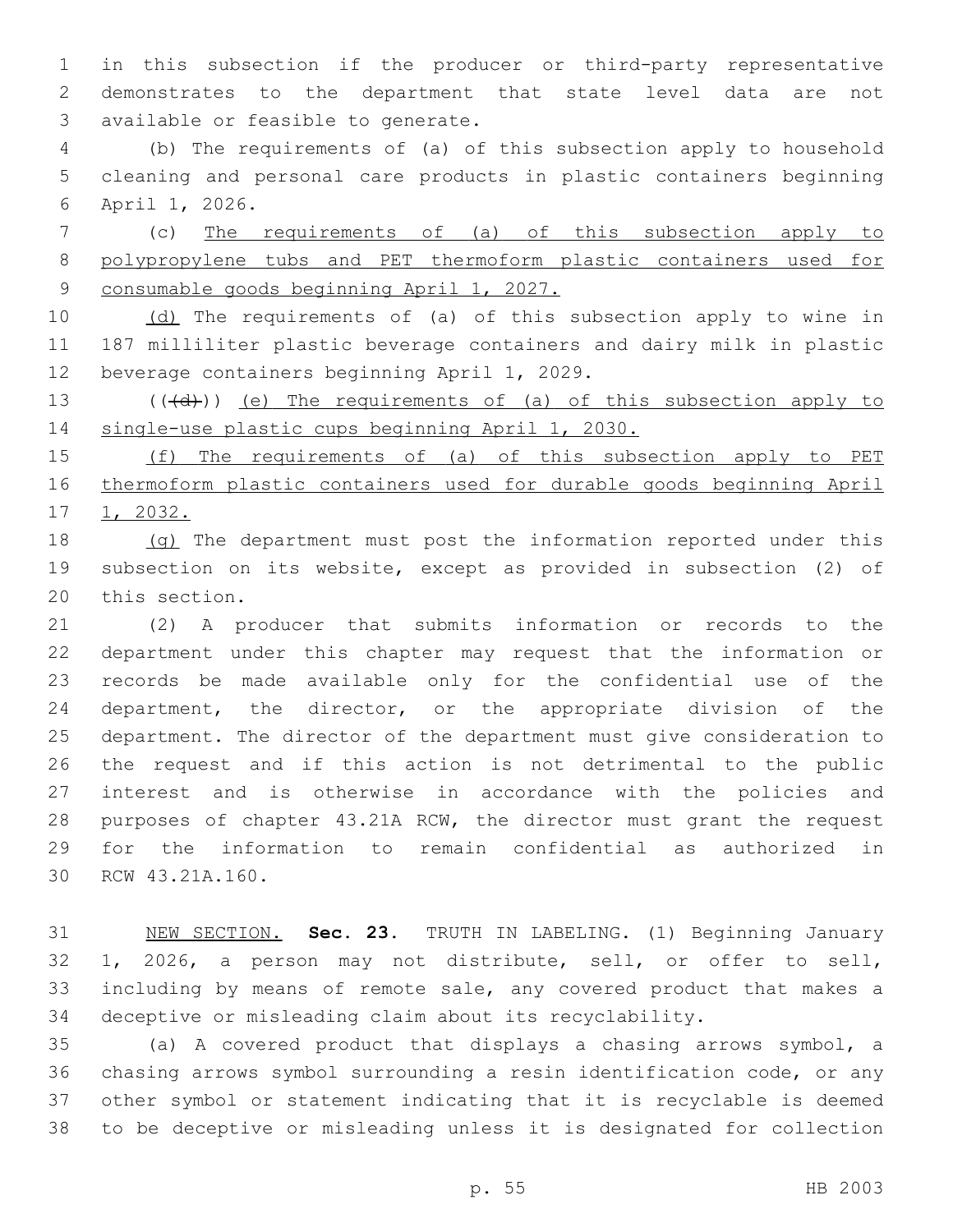in a producer responsibility organization plan approved by the 2 department as described in section 7 of this act;

 (b) A label is not considered a misleading or deceptive claim of recyclability if it is required by another state at the time that the 5 claim is made.

 (2) At such time as an enforceable federal statutory or regulatory standard is implemented for labeling packaging related to recyclability, within 180 days the department shall review criteria under this chapter with federal standards or requirements and may adopt the federal criteria in lieu of the requirements of this 11 section.

 NEW SECTION. **Sec. 24.** ROLL CARTS. (1) Beginning January 1, 2023, a manufacturer or person may only sell, offer for sale, or distribute for use in Washington plastic collection bins made from at least 25 percent postconsumer recycled content, including at least 10 percent derived from curbside recycling programs.

 (2) A person with an existing municipal contract for plastic collection bins that was in place prior to August 1, 2022, is exempt from this section until the expiration or renewal date of the contract. A new or renewed contract whose terms take effect after August 1, 2022, must be consistent with the requirements of this section. Exempt persons are encouraged to meet the requirements of this section as collection bins are replaced under existing 24 contracts.

 (3) Manufacturers of plastic collection bins, including persons that sell, offer for sale, distribute, or provide collection bins in Washington must provide written evidence or certification, upon request, to the department or any municipality, retailer, stewardship organization, solid waste collection company, or other purchaser of collection bins showing that their collection bins meet the 31 requirements of this section.

 (4) For the purposes of this section, "plastic collection bins" include plastic bins, cans, carts, toters, roll carts, or other receptacles used to collect recyclables, compostable materials, or 35 garbage used by solid waste collection services.

 NEW SECTION. **Sec. 25.** OTHER ASSISTANCE PROGRAMS. Nothing in this chapter impacts an entity's eligibility for any state or local incentive or assistance program to which they are otherwise eligible.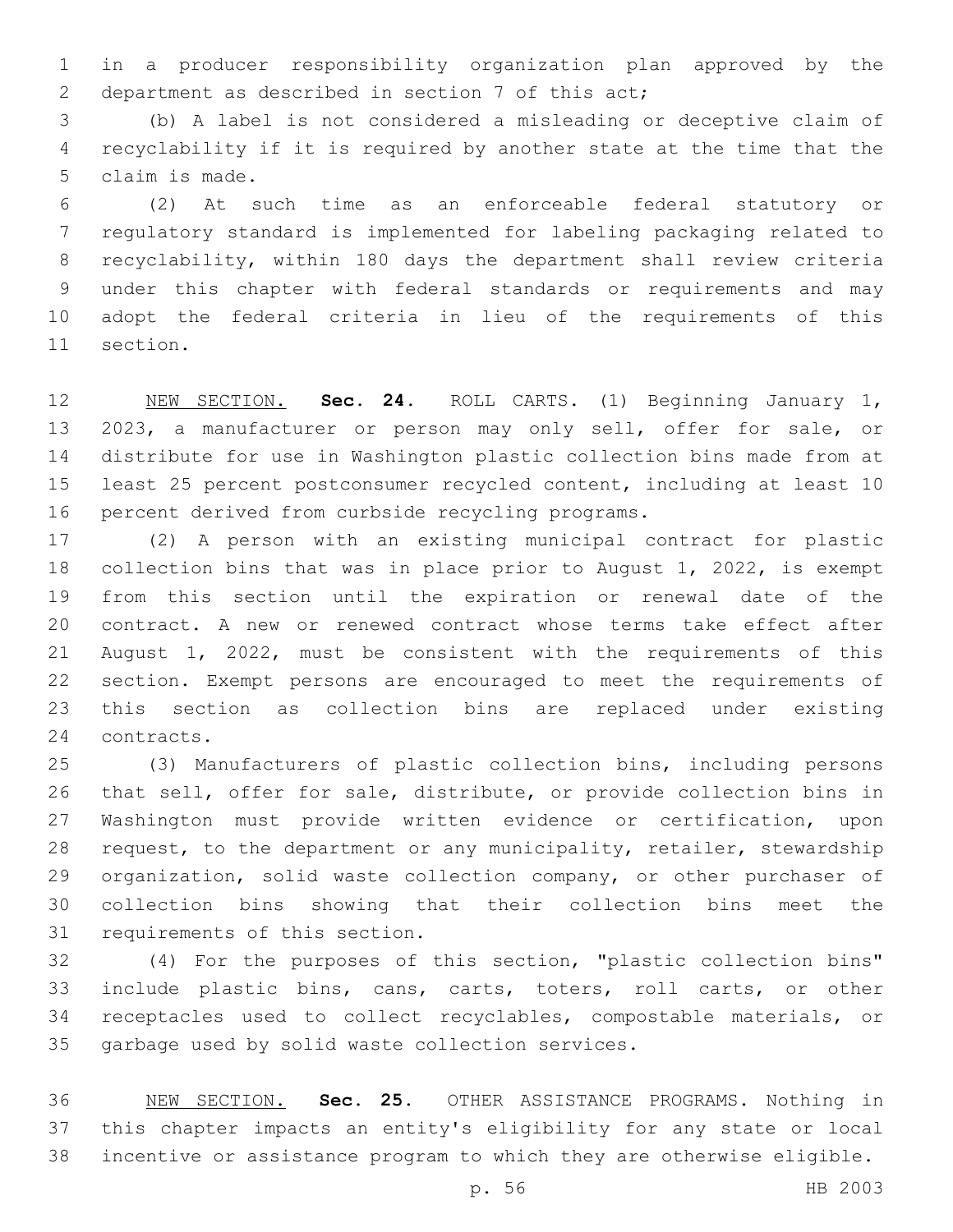NEW SECTION. **Sec. 26.** ACCOUNT. The responsible packaging management account is created in the custody of the state treasury. All receipts received by the department under this chapter must be deposited in the account. Only the director of the department or the director's designee may authorize expenditures from the account. The account is subject to the allotment procedures under chapter 43.88 RCW, but an appropriation is not required for expenditures. Expenditures from the account may be used by the department only for implementing, administering, and enforcing the requirements of this chapter.

 **Sec. 27.** RCW 43.21B.110 and 2021 c 316 s 41 and 2021 c 313 s 16 are each reenacted and amended to read as follows:

 (1) The hearings board shall only have jurisdiction to hear and 14 decide appeals from the following decisions of the department, the director, local conservation districts, the air pollution control boards or authorities as established pursuant to chapter 70A.15 RCW, local health departments, the department of natural resources, the department of fish and wildlife, the parks and recreation commission, and authorized public entities described in chapter 79.100 RCW:

 (a) Civil penalties imposed pursuant to RCW 18.104.155, 70A.15.3160, 70A.300.090, 70A.20.050, 70A.530.040, 70A.350.070, 70A.515.060, 70A.245.040, 70A.245.050, 70A.245.070, 70A.245.080, 70A.65.200, section 4 of this act, 76.09.170, 77.55.440, 78.44.250, 88.46.090, 90.03.600, 90.46.270, 90.48.144, 90.56.310, 90.56.330, and 25 90.64.102.

 (b) Orders issued pursuant to RCW 18.104.043, 18.104.060, 43.27A.190, 70A.15.2520, 70A.15.3010, 70A.300.120, 70A.350.070, 70A.245.020, 70A.65.200, section 4 of this act, 86.16.020, 88.46.070, 29 90.14.130, 90.46.250, 90.48.120, and 90.56.330.

 (c) Except as provided in RCW 90.03.210(2), the issuance, modification, or termination of any permit, certificate, or license by the department or any air authority in the exercise of its jurisdiction, including the issuance or termination of a waste disposal permit, the denial of an application for a waste disposal permit, the modification of the conditions or the terms of a waste disposal permit, or a decision to approve or deny an application for a solid waste permit exemption under RCW 70A.205.260.

 (d) Decisions of local health departments regarding the grant or denial of solid waste permits pursuant to chapter 70A.205 RCW.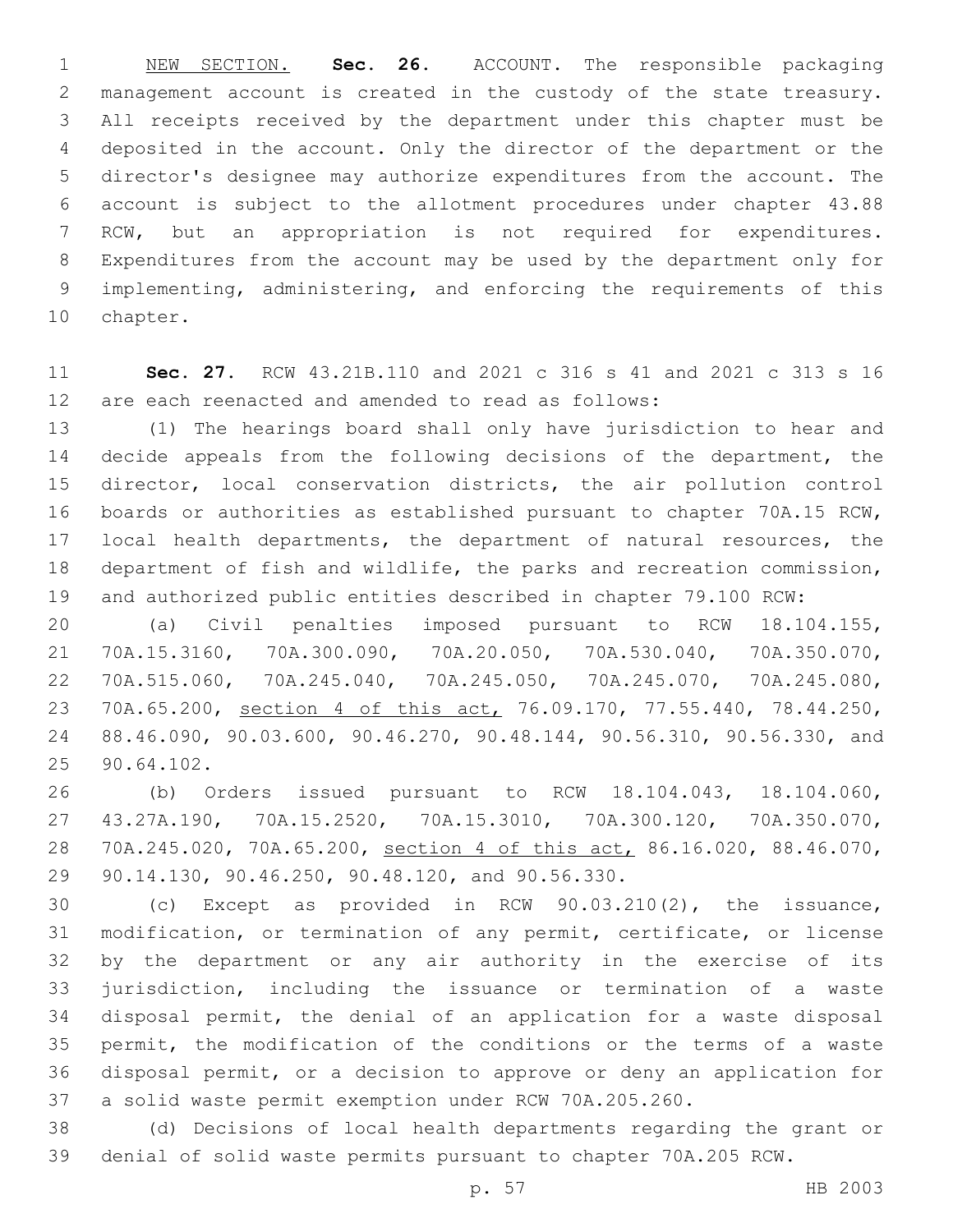(e) Decisions of local health departments regarding the issuance and enforcement of permits to use or dispose of biosolids under RCW 3 70A.226.090.

 (f) Decisions of the department regarding waste-derived fertilizer or micronutrient fertilizer under RCW 15.54.820, and decisions of the department regarding waste-derived soil amendments 7 under RCW 70A.205.145.

 (g) Decisions of local conservation districts related to the denial of approval or denial of certification of a dairy nutrient management plan; conditions contained in a plan; application of any 11 dairy nutrient management practices, standards, methods, and technologies to a particular dairy farm; and failure to adhere to the plan review and approval timelines in RCW 90.64.026.

 (h) Any other decision by the department or an air authority which pursuant to law must be decided as an adjudicative proceeding 16 under chapter 34.05 RCW.

 (i) Decisions of the department of natural resources, the department of fish and wildlife, and the department that are reviewable under chapter 76.09 RCW, and the department of natural resources' appeals of county, city, or town objections under RCW 76.09.050(7).21

 (j) Forest health hazard orders issued by the commissioner of 23 public lands under RCW 76.06.180.

 (k) Decisions of the department of fish and wildlife to issue, deny, condition, or modify a hydraulic project approval permit under chapter 77.55 RCW, to issue a stop work order, to issue a notice to comply, to issue a civil penalty, or to issue a notice of intent to 28 disapprove applications.

 (l) Decisions of the department of natural resources that are 30 reviewable under RCW 78.44.270.

 (m) Decisions of an authorized public entity under RCW 79.100.010 to take temporary possession or custody of a vessel or to contest the amount of reimbursement owed that are reviewable by the hearings 34 board under RCW 79.100.120.

 (n) Decisions of the department of ecology that are appealable under RCW 70A.245.020 to set recycled minimum postconsumer content for covered products or to temporarily exclude types of covered products in plastic containers from minimum postconsumer recycled 39 content requirements.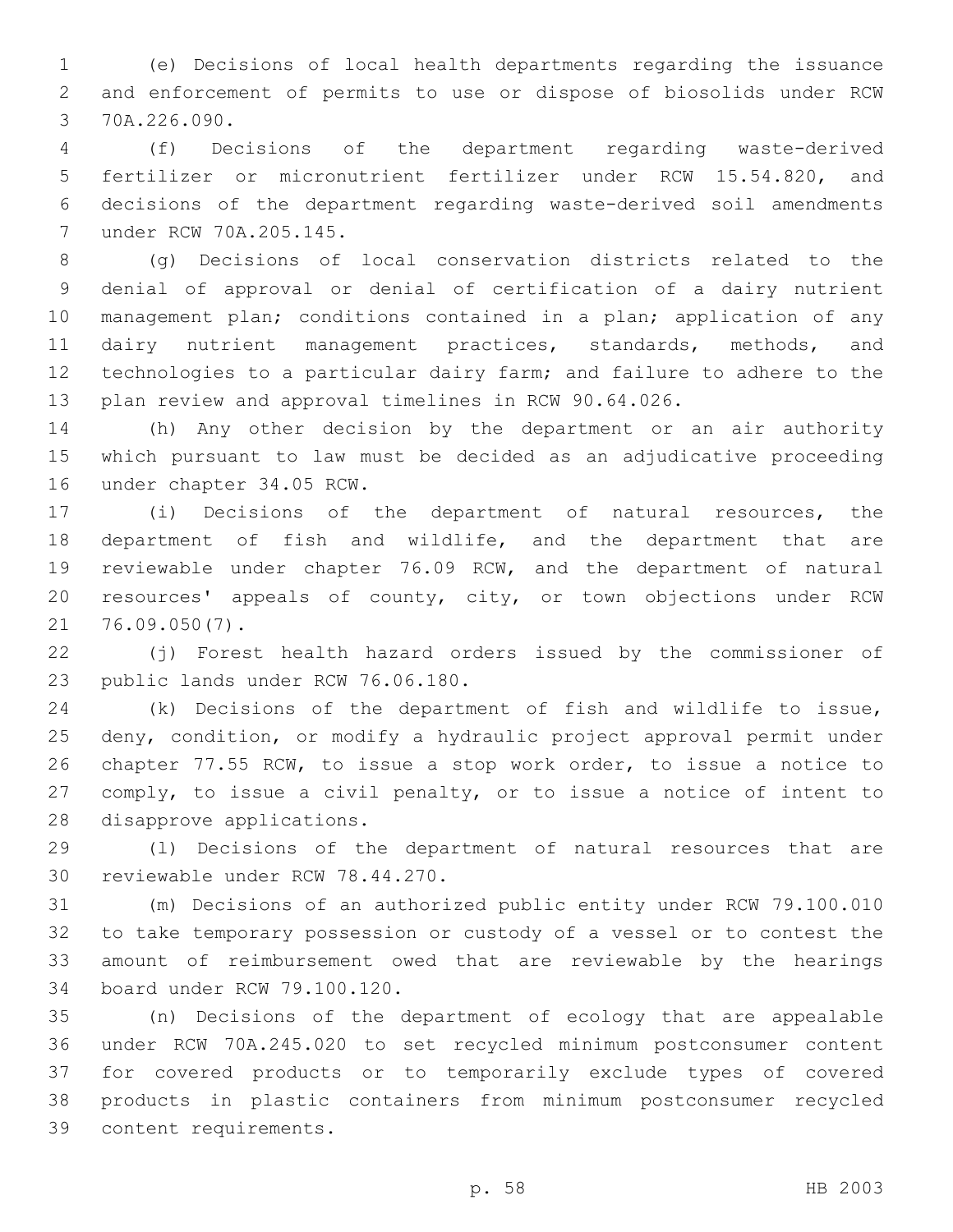(2) The following hearings shall not be conducted by the hearings board:2

 (a) Hearings required by law to be conducted by the shorelines 4 hearings board pursuant to chapter 90.58 RCW.

 (b) Hearings conducted by the department pursuant to RCW 70A.15.3010, 70A.15.3070, 70A.15.3080, 70A.15.3090, 70A.15.3100, 70A.15.3110, and 90.44.180.7

 (c) Appeals of decisions by the department under RCW 90.03.110 9 and 90.44.220.

 (d) Hearings conducted by the department to adopt, modify, or 11 repeal rules.

 (3) Review of rules and regulations adopted by the hearings board shall be subject to review in accordance with the provisions of the 14 administrative procedure act, chapter 34.05 RCW.

 **Sec. 28.** RCW 43.21B.300 and 2021 c 316 s 42 and 2021 c 313 s 17 are each reenacted and amended to read as follows:

 (1) Any civil penalty provided in RCW 18.104.155, 70A.15.3160, 70A.205.280, 70A.300.090, 70A.20.050, 70A.245.040, 70A.245.050, 70A.245.070, 70A.245.080, 70A.65.200, section 4 of this act, 88.46.090, 90.03.600, 90.46.270, 90.48.144, 90.56.310, 90.56.330, and 90.64.102 and chapter 70A.355 RCW shall be imposed by a notice in writing, either by certified mail with return receipt requested or by personal service, to the person incurring the penalty from the department or the local air authority, describing the violation with reasonable particularity. For penalties issued by local air authorities, within thirty days after the notice is received, the person incurring the penalty may apply in writing to the authority for the remission or mitigation of the penalty. Upon receipt of the application, the authority may remit or mitigate the penalty upon whatever terms the authority in its discretion deems proper. The authority may ascertain the facts regarding all such applications in such reasonable manner and under such rules as it may deem proper and shall remit or mitigate the penalty only upon a demonstration of extraordinary circumstances such as the presence of information or factors not considered in setting the original penalty.

 (2) Any penalty imposed under this section may be appealed to the pollution control hearings board in accordance with this chapter if the appeal is filed with the hearings board and served on the department or authority thirty days after the date of receipt by the

p. 59 HB 2003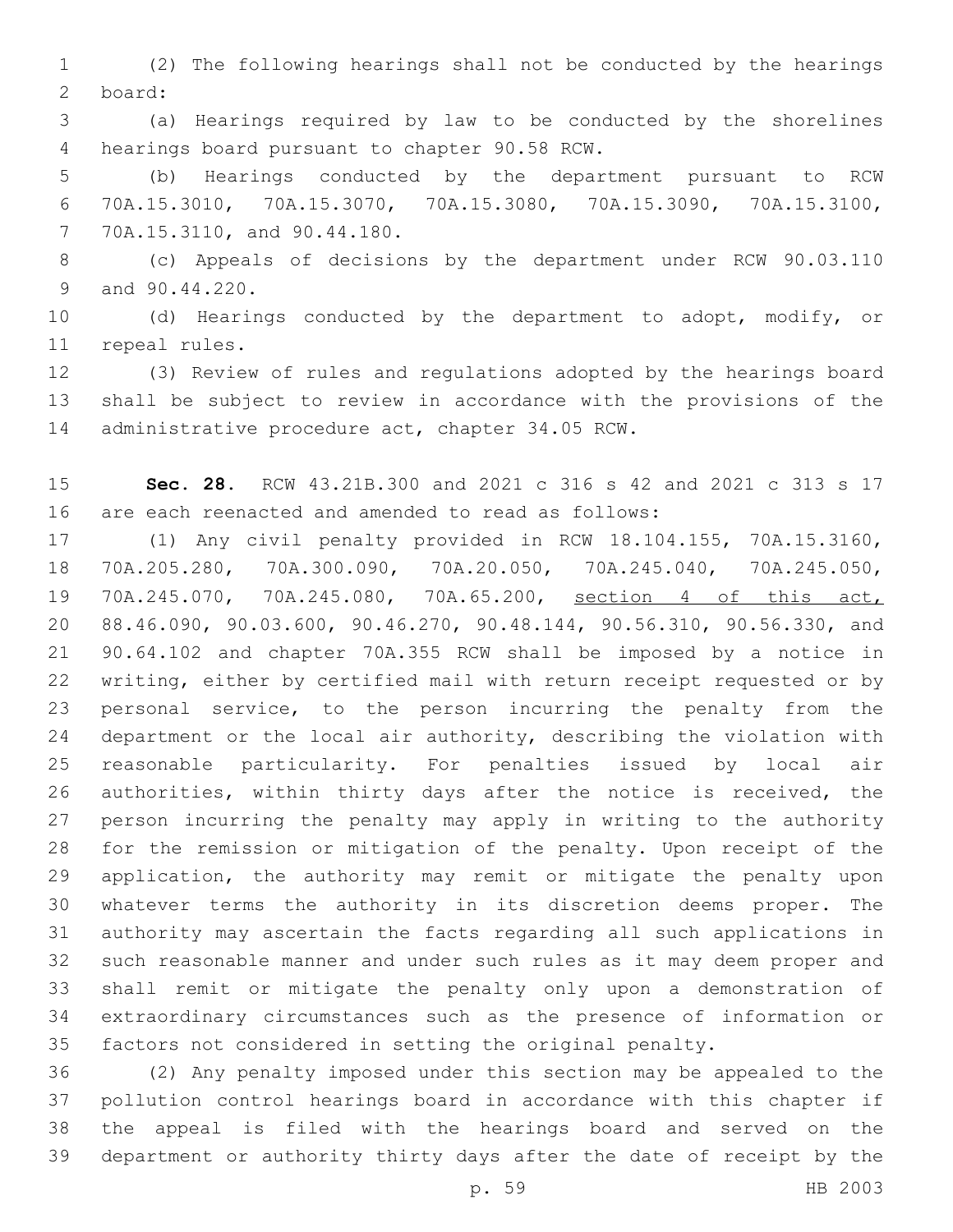person penalized of the notice imposing the penalty or thirty days after the date of receipt of the notice of disposition by a local air authority of the application for relief from penalty.

(3) A penalty shall become due and payable on the later of:

(a) Thirty days after receipt of the notice imposing the penalty;

 (b) Thirty days after receipt of the notice of disposition by a local air authority on application for relief from penalty, if such 8 an application is made; or

 (c) Thirty days after receipt of the notice of decision of the 10 hearings board if the penalty is appealed.

 (4) If the amount of any penalty is not paid to the department within thirty days after it becomes due and payable, the attorney general, upon request of the department, shall bring an action in the name of the state of Washington in the superior court of Thurston county, or of any county in which the violator does business, to recover the penalty. If the amount of the penalty is not paid to the authority within thirty days after it becomes due and payable, the authority may bring an action to recover the penalty in the superior court of the county of the authority's main office or of any county in which the violator does business. In these actions, the procedures and rules of evidence shall be the same as in an ordinary civil 22 action.

 (5) All penalties recovered shall be paid into the state treasury and credited to the general fund except those penalties imposed pursuant to RCW 18.104.155, which shall be credited to the reclamation account as provided in RCW 18.104.155(7), RCW 70A.15.3160, the disposition of which shall be governed by that provision, RCW 70A.245.040 and 70A.245.050, which shall be credited to the recycling enhancement account created in RCW 70A.245.100, RCW 70A.300.090, which shall be credited to the model toxics control operating account created in RCW 70A.305.180, RCW 70A.65.200, which shall be credited to the climate investment account created in RCW 70A.65.250, RCW 90.56.330, which shall be credited to the coastal protection fund created by RCW 90.48.390, ((and)) RCW 70A.355.070, which shall be credited to the underground storage tank account created by RCW 70A.355.090, and chapter 70A.--- RCW (the new chapter created in section 39 of this act), which shall be credited to the responsible packaging management account created by section 26 of 39 this act.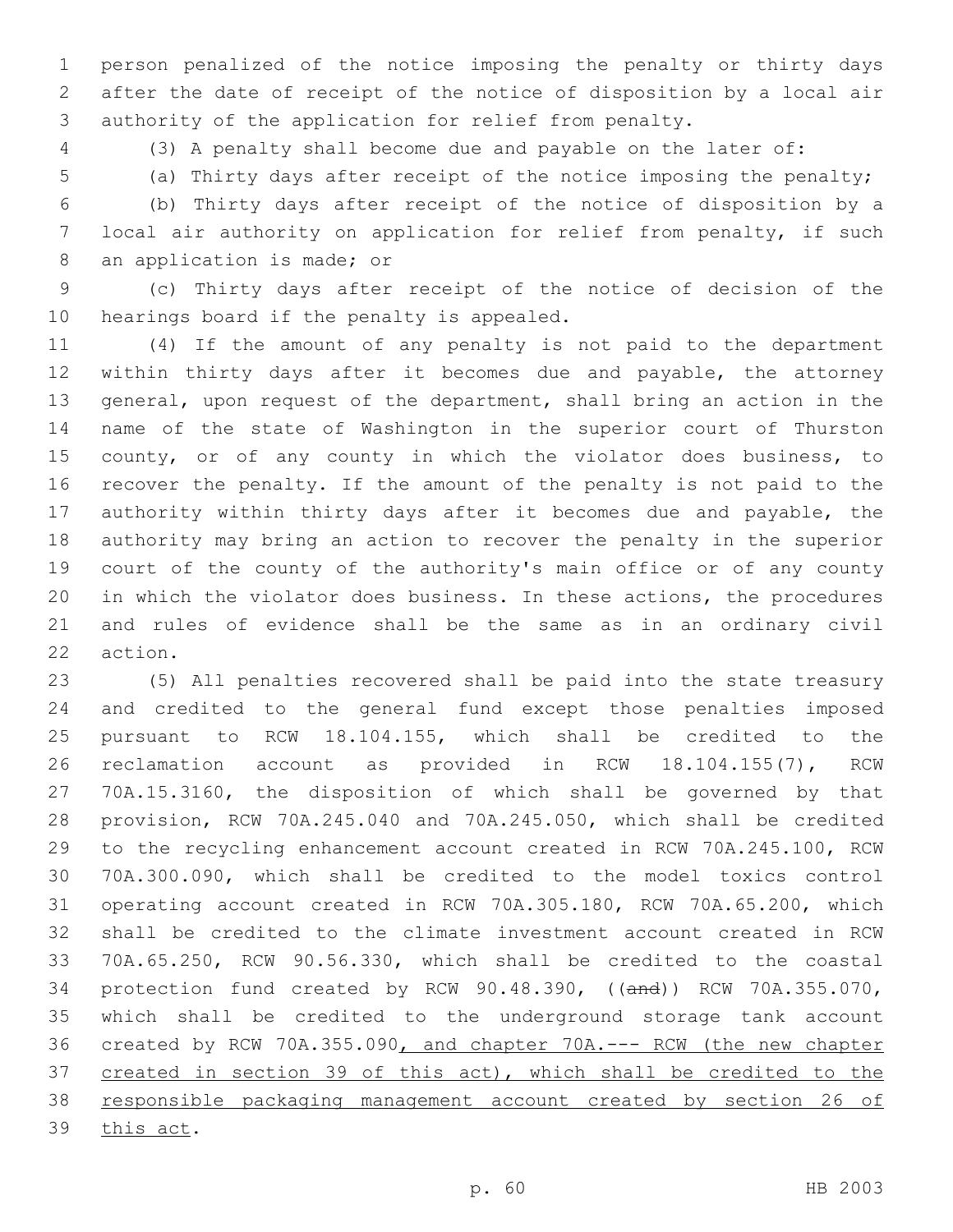**Sec. 29.** RCW 70A.205.005 and 2002 c 299 s 3 are each amended to 2 read as follows:

3 The legislature finds:

 (1) Continuing technological changes in methods of manufacture, packaging, and marketing of consumer products, together with the economic and population growth of this state, the rising affluence of its citizens, and its expanding industrial activity have created new and ever-mounting problems involving disposal of garbage, refuse, and solid waste materials resulting from domestic, agricultural, and 10 industrial activities.

 (2) Traditional methods of disposing of solid wastes in this state are no longer adequate to meet the ever-increasing problem. Improper methods and practices of handling and disposal of solid wastes pollute our land, air and water resources, blight our 15 countryside, adversely affect land values, and damage the overall 16 quality of our environment.

 (3) Considerations of natural resource limitations, energy shortages, economics and the environment make necessary the development and implementation of solid waste recovery and/or 20 recycling plans and programs.

 (4) Waste reduction must become a fundamental strategy of solid waste management. It is therefore necessary to change manufacturing and purchasing practices and waste generation behaviors to reduce the amount of waste that becomes a governmental responsibility.

 (5) Source separation of waste must become a fundamental strategy of solid waste management. Collection and handling strategies should have, as an ultimate goal, the source separation of all materials 28 with resource value or environmental hazard.

 (6)(a) It should be the goal of every person and business to minimize their production of wastes and to separate recyclable or 31 hazardous materials from mixed waste.

 (b) It is the responsibility of state, county, and city governments to provide for a waste management infrastructure to fully implement waste reduction and source separation strategies and to process and dispose of remaining wastes in a manner that is environmentally safe and economically sound. It is further the responsibility of state, county, and city governments to monitor the cost-effectiveness and environmental safety of combusting separated waste, processing mixed municipal solid waste, and recycling 40 programs.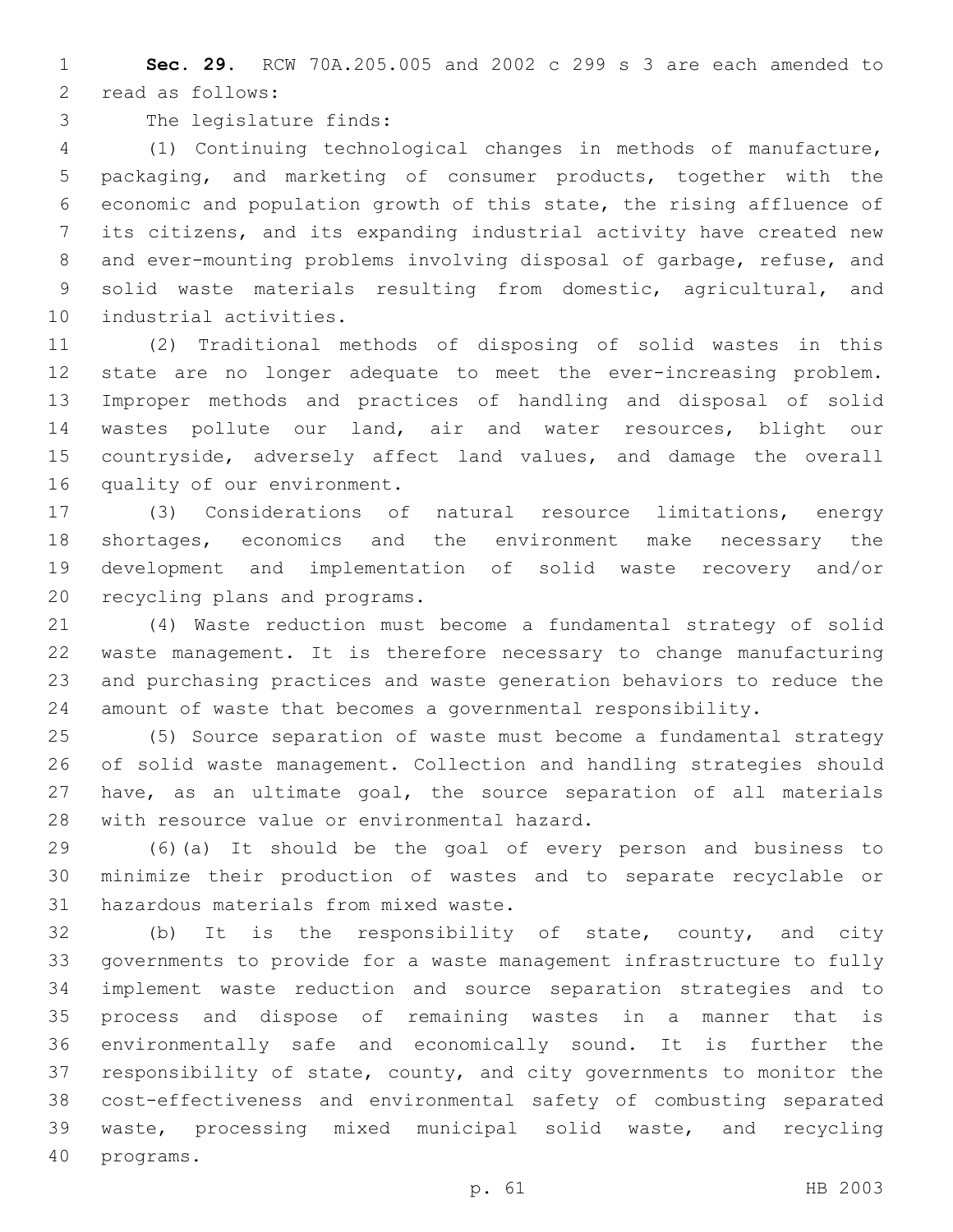(c) It is the responsibility of county and city governments to assume primary responsibility for solid waste management and to develop and implement aggressive and effective waste reduction and 4 source separation strategies.

 (d) It is the responsibility of state government to ensure that local governments are providing adequate source reduction and separation opportunities and incentives to all, including persons in both rural and urban areas, and nonresidential waste generators such as commercial, industrial, and institutional entities, recognizing the need to provide flexibility to accommodate differing population densities, distances to and availability of recycling markets, and collection and disposal costs in each community; and to provide county and city governments with adequate technical resources to 14 accomplish this responsibility.

 (e) It is the responsibility of producers to provide for the 16 responsible management of covered products, as those terms are 17 defined in section 2 of this act.

 (7) Environmental and economic considerations in solving the state's solid waste management problems requires strong consideration by local governments of regional solutions and intergovernmental 21 cooperation.

 (8) The following priorities for the collection, handling, and management of solid waste are necessary and should be followed in 24 descending order as applicable:

(a) Waste reduction;25

 (b) Recycling, with source separation of recyclable materials as 27 the preferred method;

 (c) Energy recovery, incineration, or landfill of separated 29 waste;

 (d) Energy recovery, incineration, or landfill of mixed municipal 31 solid wastes.

 (9) It is the state's goal to achieve a fifty percent recycling 33 rate by 2007.

 (10) It is the state's goal that programs be established to eliminate residential or commercial yard debris in landfills by 2012 in those areas where alternatives to disposal are readily available 37 and effective.

 (11) Steps should be taken to make recycling at least as affordable and convenient to the ratepayer as mixed waste disposal.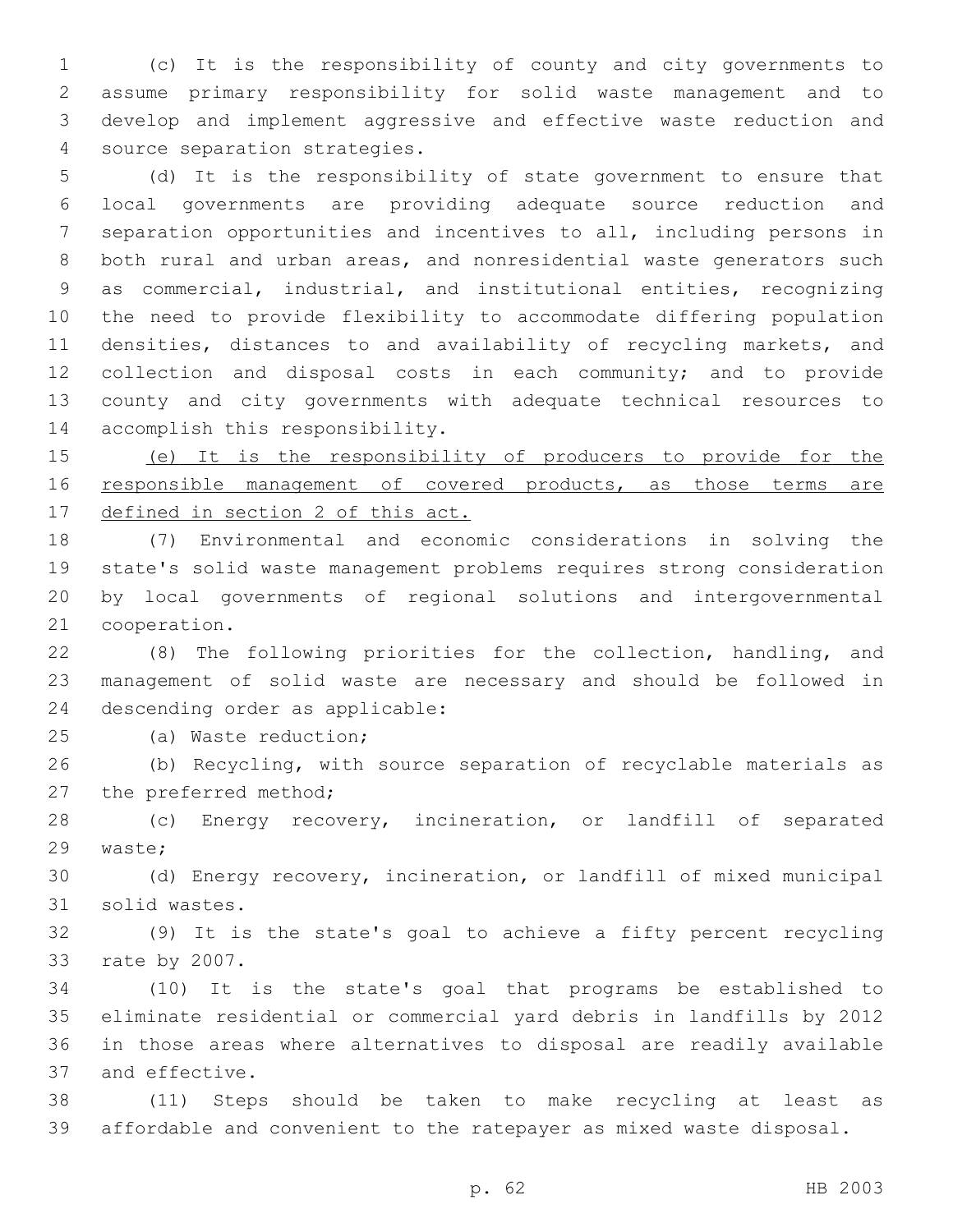(12) It is necessary to compile and maintain adequate data on the types and quantities of solid waste that are being generated and to monitor how the various types of solid waste are being managed.

 (13) Vehicle batteries should be recycled and the disposal of vehicle batteries into landfills or incinerators should be discontinued.6

 (14) Excessive and nonrecyclable packaging of products should be 8 avoided.

 (15) Comprehensive education should be conducted throughout the 10 state so that people are informed of the need to reduce, source 11 separate, and recycle solid waste.

 (16) All governmental entities in the state should set an example by implementing aggressive waste reduction and recycling programs at their workplaces and by purchasing products that are made from 15 recycled materials and are recyclable.

 (17) To ensure the safe and efficient operations of solid waste disposal facilities, it is necessary for operators and regulators of landfills and incinerators to receive training and certification.

 (18) It is necessary to provide adequate funding to all levels of government so that successful waste reduction and recycling programs 21 can be implemented.

 (19) The development of stable and expanding markets for recyclable materials is critical to the long-term success of the state's recycling goals. Market development must be encouraged on a state, regional, and national basis to maximize its effectiveness. The state shall assume primary responsibility for the development of a multifaceted market development program to carry out the purposes 28 of chapter 431, Laws of 1989.

 (20) There is an imperative need to anticipate, plan for, and 30 accomplish effective storage, control, recovery, and recycling of discarded tires and other problem wastes with the subsequent 32 conservation of resources and energy.

 **Sec. 30.** RCW 70A.205.010 and 2005 c 394 s 2 are each amended to 34 read as follows:

 The purpose of this chapter is to establish a comprehensive statewide program for solid waste handling, and solid waste recovery and/or recycling which will prevent land, air, and water pollution 38 and conserve the natural, economic, and energy resources of this state. To this end it is the purpose of this chapter: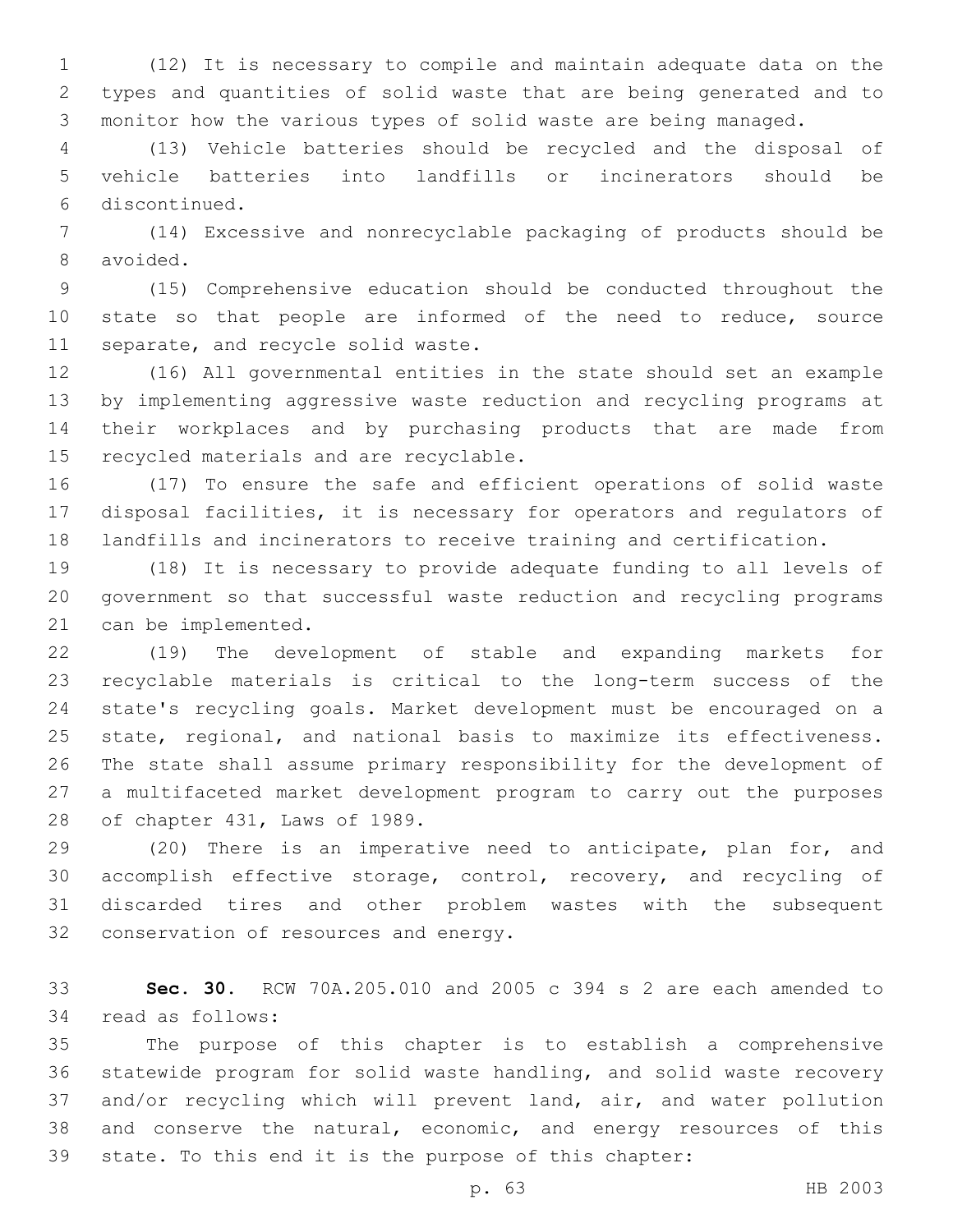(1) To assign primary responsibility for adequate solid waste handling to local government, reserving to the state, however, those functions necessary to assure effective programs throughout the 4 state, and reserving to producers responsibility for the management of covered products under chapter 70A.--- RCW (the new chapter 6 created in section 39 of this  $act$ ;

 (2) To provide for adequate planning for solid waste handling by 8 local government;

 (3) To provide for the adoption and enforcement of basic minimum performance standards for solid waste handling, including that all sites where recyclable materials are generated and transported from shall provide a separate container for solid waste;

 (4) To encourage the development and operation of waste recycling facilities needed to accomplish the management priority of waste 15 recycling, to promote consistency in the requirements for such 16 facilities throughout the state, and to ensure that recyclable materials diverted from the waste stream for recycling are routed to 18 facilities in which recycling occurs;

 (5) To provide technical and financial assistance to local governments in the planning, development, and conduct of solid waste 21 handling programs;

 (6) To encourage storage, proper disposal, and recycling of discarded vehicle tires and to stimulate private recycling programs 24 throughout the state; and

 (7) To encourage the development and operation of waste recycling facilities and activities needed to accomplish the management priority of waste recycling and to promote consistency in the permitting requirements for such facilities and activities throughout 29 the state.

 It is the intent of the legislature that local governments be encouraged to use the expertise of private industry and to contract with private industry to the fullest extent possible to carry out 33 solid waste recovery and/or recycling programs.

 **Sec. 31.** RCW 70A.205.115 and 2020 c 20 s 1171 are each amended 35 to read as follows:

 (1) Each local solid waste advisory committee shall conduct one or more meetings for the purpose of determining how local private recycling and solid waste collection businesses may participate in the development and implementation of programs to collect source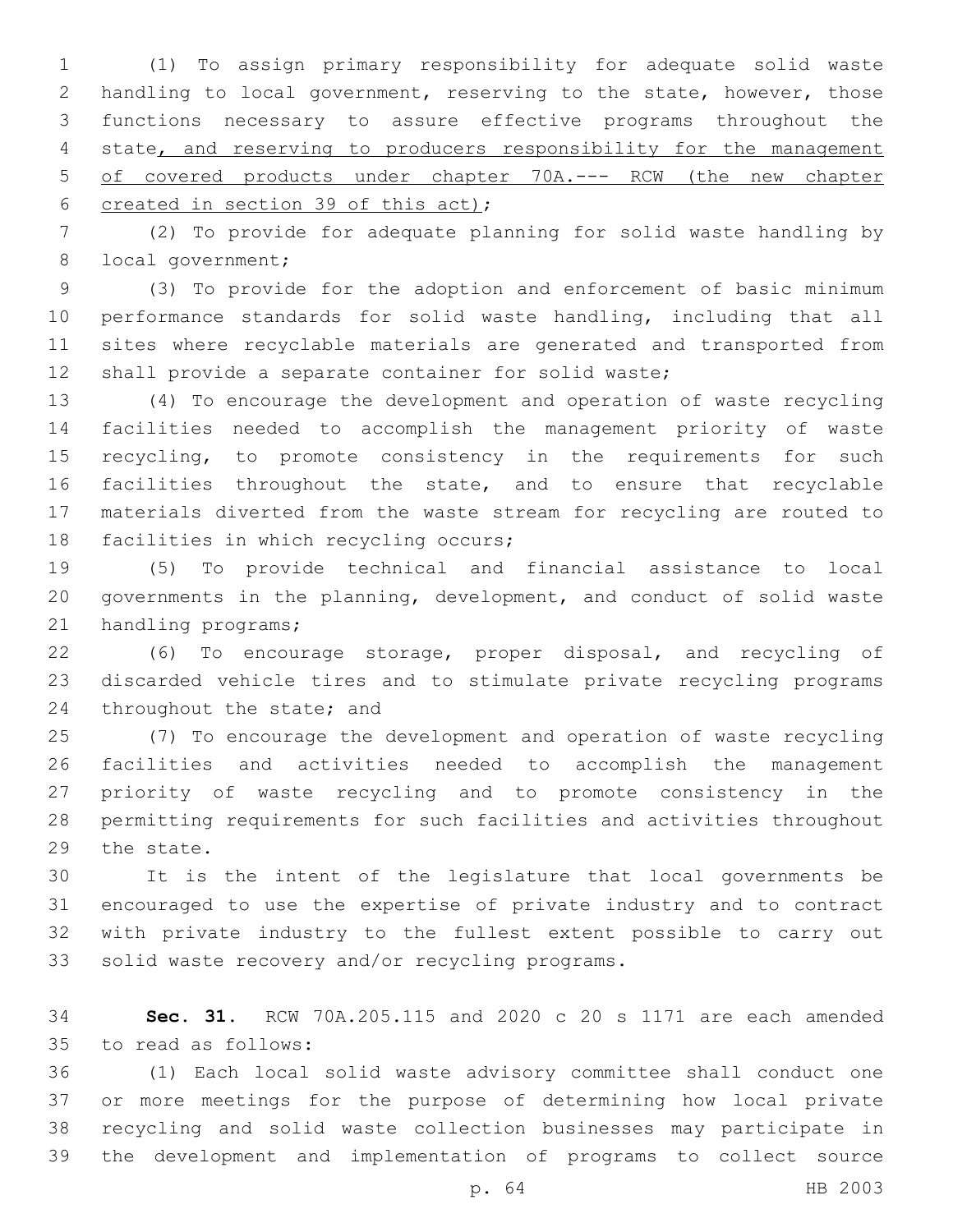separated materials from residences, and to process and market materials collected for recycling. The meetings shall include local private recycling businesses, private solid waste collection companies operating within the jurisdiction, and the local solid waste planning agencies. The meetings shall be held during the development of the waste reduction and recycling element or no later than one year prior to the date that a jurisdiction is required to 8 submit the element under RCW 70A.205.075(2).

 (2) The meeting requirement under subsection (1) of this section shall apply whenever a city or county develops or amends the waste reduction and recycling element required under this chapter. Jurisdictions having approved waste reduction and recycling elements or having initiated a process for the selection of a service provider as of May 21, 1991, do not have to comply with the requirements of subsection (1) of this section until the next revisions to the waste reduction and recycling element are made or required.

 (3) After the waste reduction and recycling element is approved by the local legislative authority but before it is submitted to the department for approval, the local solid waste advisory committee shall hold at least one additional meeting to review the element.

 (4) For the purpose of this section, "private recycling business" means any private for-profit or private not-for-profit business that engages in the processing and marketing of recyclable materials.

 (5) Beginning January 1, 2026, a jurisdiction shall, at a 25 minimum, incorporate by reference the plans of producer responsibility organizations established in the jurisdiction under chapter 70A.--- RCW (the new chapter created in section 39 of this 28 act) to fulfill this requirement.

 **Sec. 32.** RCW 70A.205.045 and 2020 c 20 s 1163 are each amended 30 to read as follows:

 Each county and city comprehensive solid waste management plan 32 shall include the following:

 (1) A detailed inventory and description of all existing solid waste handling facilities including an inventory of any deficiencies 35 in meeting current solid waste handling needs.

 (2) The estimated long-range needs for solid waste handling facilities projected twenty years into the future.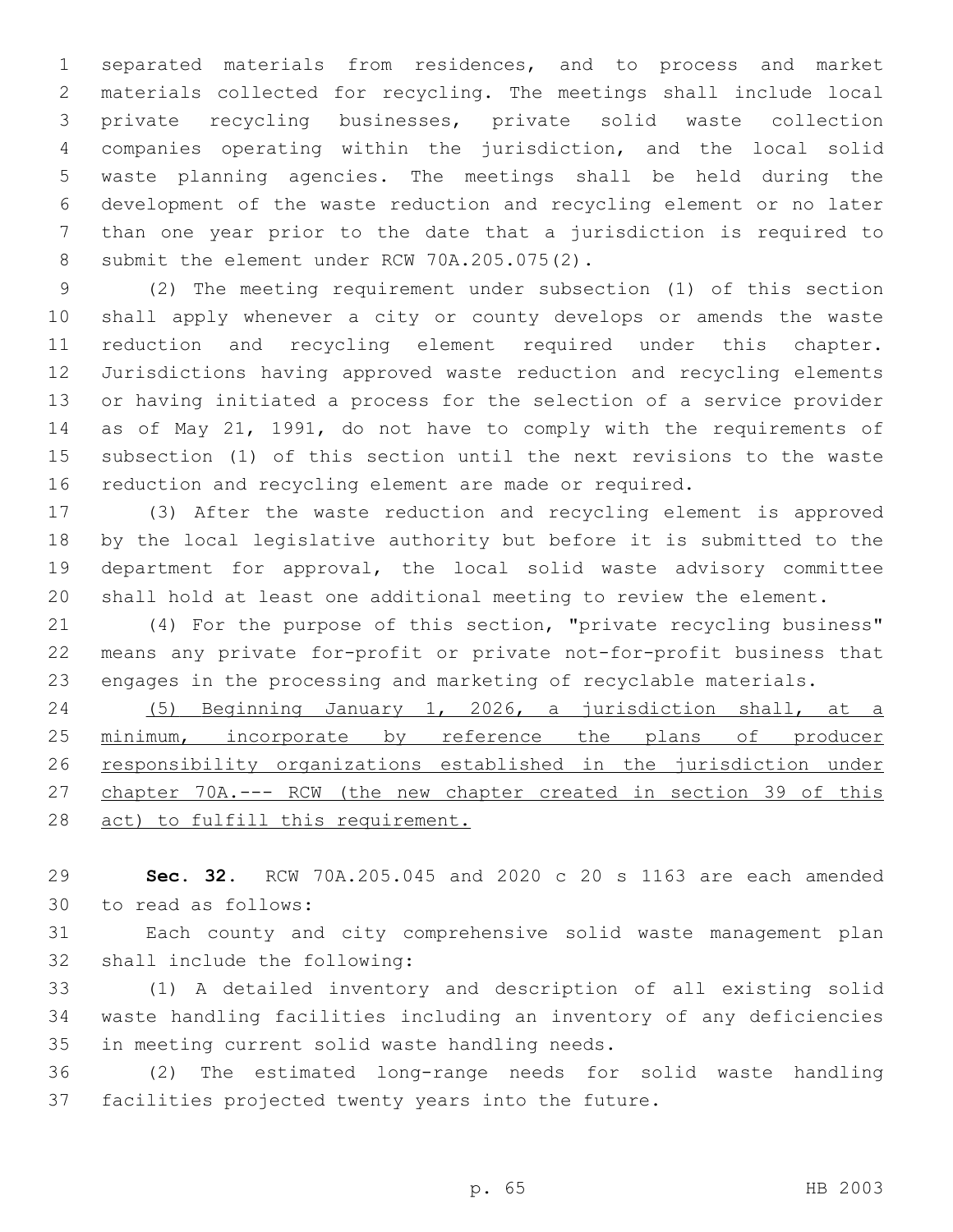(3) A program for the orderly development of solid waste handling facilities in a manner consistent with the plans for the entire 3 county which shall:

 (a) Meet the minimum functional standards for solid waste handling adopted by the department and all laws and regulations relating to air and water pollution, fire prevention, flood control, 7 and protection of public health;

 (b) Take into account the comprehensive land use plan of each 9 jurisdiction;

 (c) Contain a six year construction and capital acquisition 11 program for solid waste handling facilities; and

 (d) Contain a plan for financing both capital costs and operational expenditures of the proposed solid waste management 14 system.

15 (4) A program for surveillance and control.

 (5) A current inventory and description of solid waste collection needs and operations within each respective jurisdiction which shall 18 include:

 (a) Any franchise for solid waste collection granted by the utilities and transportation commission in the respective jurisdictions including the name of the holder of the franchise and the address of his or her place of business and the area covered by 23 the franchise;

 (b) Any city solid waste operation within the county and the 25 boundaries of such operation;

 (c) The population density of each area serviced by a city operation or by a franchised operation within the respective 28 jurisdictions;

 (d) The projected solid waste collection needs for the respective 30 jurisdictions for the next six years.

 (6) A comprehensive waste reduction and recycling element that, in accordance with the priorities established in RCW 70A.205.005, provides programs that (a) reduce the amount of waste generated, (b) provide incentives and mechanisms for source separation, and (c) establish recycling opportunities for the source separated waste.

 (7) The waste reduction and recycling element shall include the 37 following:

 (a) Waste reduction strategies, which may include strategies to reduce wasted food and food waste that are designed to achieve the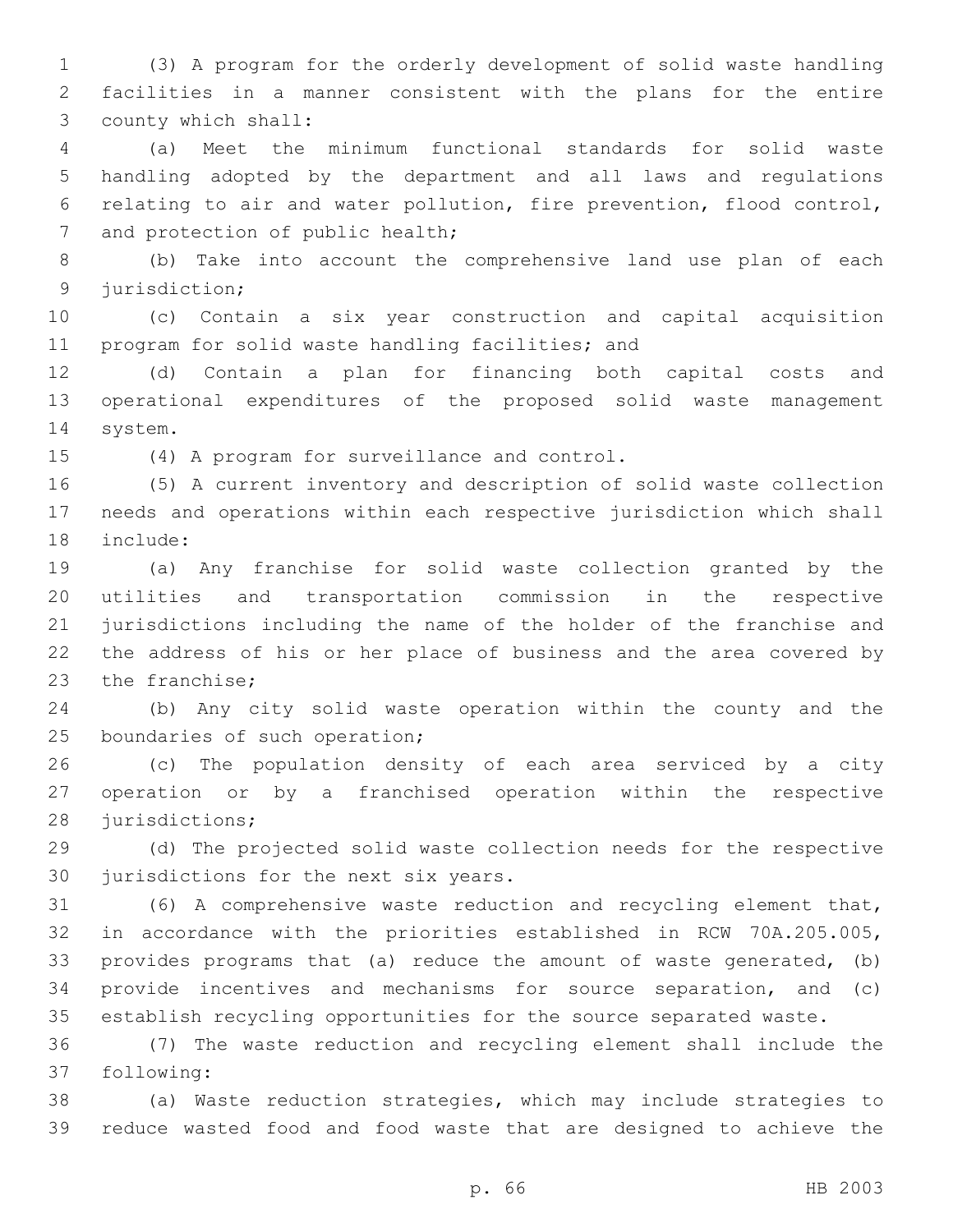goals established in RCW 70A.205.715(1) and that are consistent with 2 the plan developed in RCW 70A.205.715(3);

(b) Source separation strategies, including:3

 (i) Programs for the collection of source separated materials 5 from residences in urban and rural areas, including programs that are the responsibility of producer responsibility organizations in chapter 70A.--- RCW (the new chapter created in section 39 of this 8 act). ((In urban areas, these)) These programs shall include collection of source separated recyclable materials from single and multiple-family residences, unless the department approves an alternative program, according to the criteria in the planning guidelines. Such criteria shall include: Anticipated recovery rates and levels of public participation, availability of environmentally sound disposal capacity, access to markets for recyclable materials, unreasonable cost impacts on the ratepayer over the six-year planning period, utilization of environmentally sound waste reduction and 17 recycling technologies, and other factors as appropriate. ((In rural 18 areas, these)) These programs shall also include but not be limited to drop-off boxes, buy-back centers, or a combination of both, at each solid waste transfer, processing, or disposal site, or at locations convenient to the residents of the county. The drop-off boxes and buy-back centers may be owned or operated by public, 23 nonprofit, or private persons. Beginning January 1, 2026, a jurisdiction may incorporate by reference the plans of producer responsibility organizations established in the jurisdiction under chapter 70A.--- RCW (the new chapter created in section 39 of this 27 act) to fulfill this requirement;

 (ii) Programs to monitor the collection of source separated waste at nonresidential sites where there is sufficient density to sustain 30 a program;

 (iii) Programs to collect yard waste and food waste, if the county or city submitting the plan finds that there are adequate markets or capacity for composted yard waste and food waste within or near the service area to consume the majority of the material 35 collected; and

 (iv) Programs to educate and promote the concepts of waste 37 reduction and recycling;

 (c) Recycling strategies, including a description of markets for recyclables, a review of waste generation trends, a description of waste composition, a discussion and description of existing programs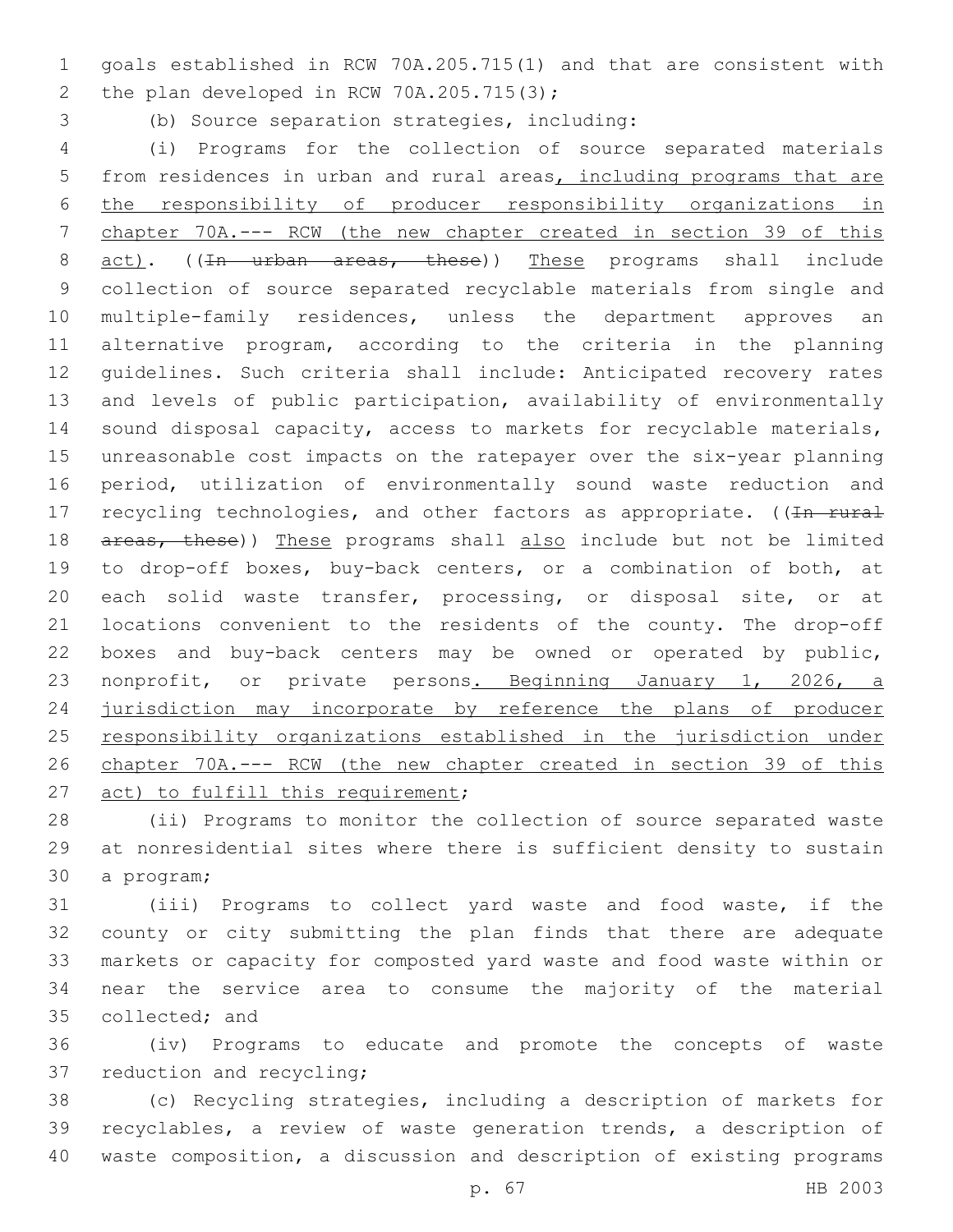and any additional programs needed to assist public and private sector recycling, and an implementation schedule for the designation of specific materials to be collected for recycling, and for the 4 provision of recycling collection services;

 (d) Other information the county or city submitting the plan 6 determines is necessary.

 (8) An assessment of the plan's impact on the costs of solid waste collection. The assessment shall be prepared in conformance with guidelines established by the utilities and transportation commission. The commission shall cooperate with the Washington state association of counties and the association of Washington cities in 12 establishing such quidelines.

 (9) A review of potential areas that meet the criteria as 14 outlined in RCW 70A.205.110.

 (10) A contamination reduction and outreach plan. The contamination reduction and outreach plan must address reducing contamination in recycling. Except for counties with a population of twenty-five thousand or fewer, by July 1, 2021, a contamination reduction and outreach plan must be included in each solid waste management plan by a plan amendment or included when revising or updating a solid waste management plan developed under this chapter. Jurisdictions may adopt the state's contamination reduction and outreach plan as developed under RCW 70A.205.070 in lieu of creating their own plan. Beginning January 1, 2026, a jurisdiction must 25 incorporate by reference the plans of producer responsibility organizations established in the jurisdiction under chapter 70A.--- RCW (the new chapter created in section 39 of this act) in lieu of 28 creating their own plan. A recycling contamination reduction and 29 outreach plan must include the following:

 (a) A list of actions for reducing contamination in recycling programs for single-family and multiple-family residences, commercial locations, and drop boxes depending on the jurisdictions system 33 components;

 (b) A list of key contaminants identified by the jurisdiction or 35 identified by the department;

 (c) A discussion of problem contaminants and the contaminants' 37 impact on the collection system;

 (d) An analysis of the costs and other impacts associated with 39 contaminants to the recycling system; and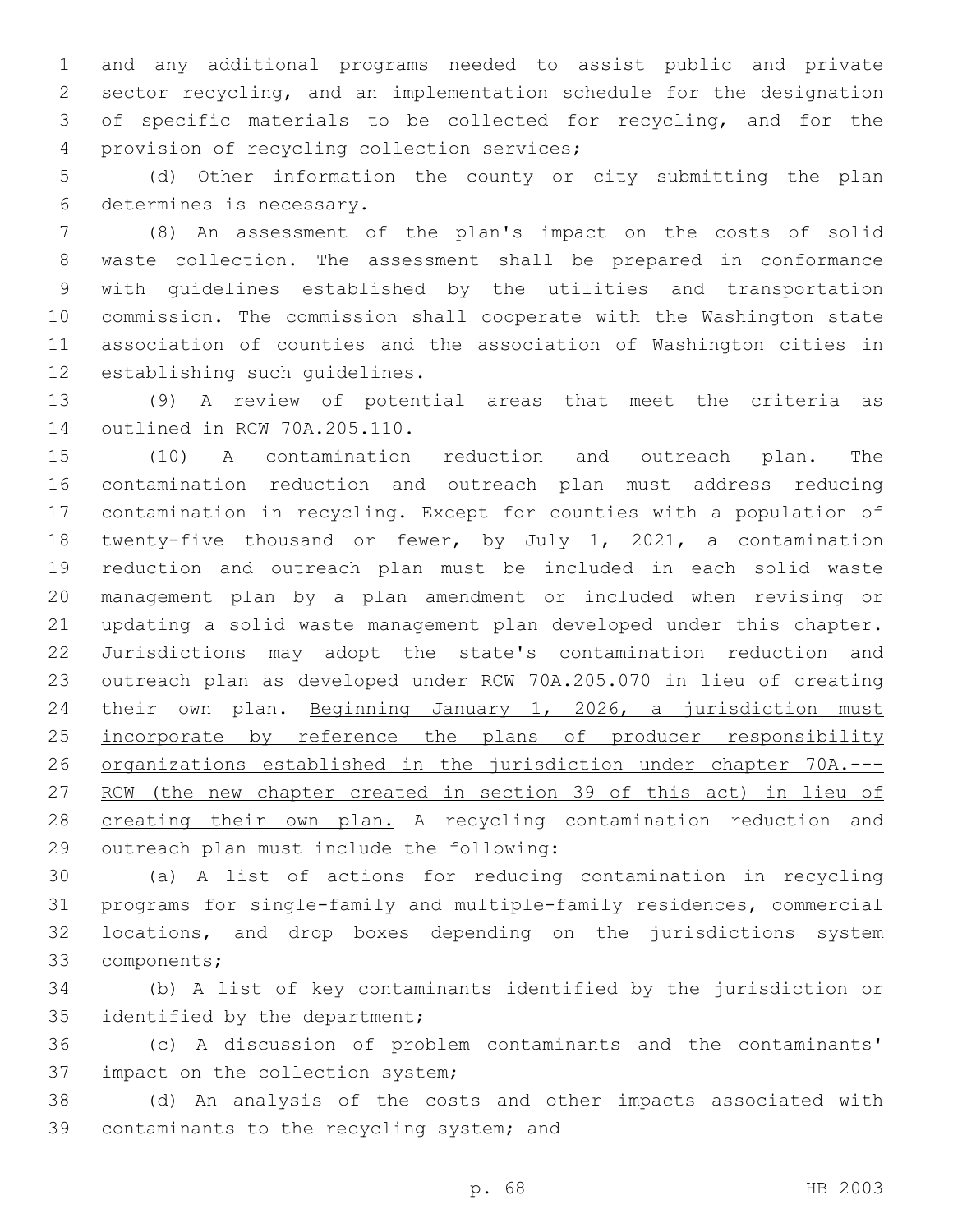(e) An implementation schedule and details of how outreach is to be conducted. Contamination reduction education methods may include sharing community-wide messaging through newsletters, articles, mailers, social media, websites, or community events, informing recycling drop box customers about contamination, and improving signage.6

 **Sec. 33.** RCW 70A.205.070 and 2020 c 20 s 1166 are each amended 8 to read as follows:

 (1) The department or the commission, as appropriate, shall provide to counties and cities technical assistance including, but not limited to, planning guidelines, in the preparation, review, and revision of solid waste management plans required by this chapter. Guidelines prepared under this section shall be consistent with the provisions of this chapter. Guidelines for the preparation of the waste reduction and recycling element of the comprehensive solid waste management plan shall be completed by the department by March 15, 1990. These guidelines shall provide recommendations to local government on materials to be considered for designation as recyclable materials. The state solid waste management plan prepared pursuant to RCW 70A.205.210 shall be consistent with these 21 quidelines.

 (2) The department shall be responsible for development and implementation of a comprehensive statewide public information program designed to encourage waste reduction, source separation, and recycling by the public. The department shall operate a toll-free hotline to provide the public information on waste reduction and 27 recycling.

 (3) The department shall provide technical assistance to local governments in the development and dissemination of informational materials and related activities to assure recognition of unique 31 local waste reduction and recycling programs.

 (4)(a) The department must create and implement a statewide recycling contamination reduction and outreach plan based on best management practices for recycling, developed with stakeholder input by July 1, 2020. Jurisdictions may use the statewide plan in lieu of developing their own plan. Beginning January 1, 2026, a jurisdiction 37 must incorporate by reference the plans of producer responsibility organizations established in the jurisdiction under chapter 70A.---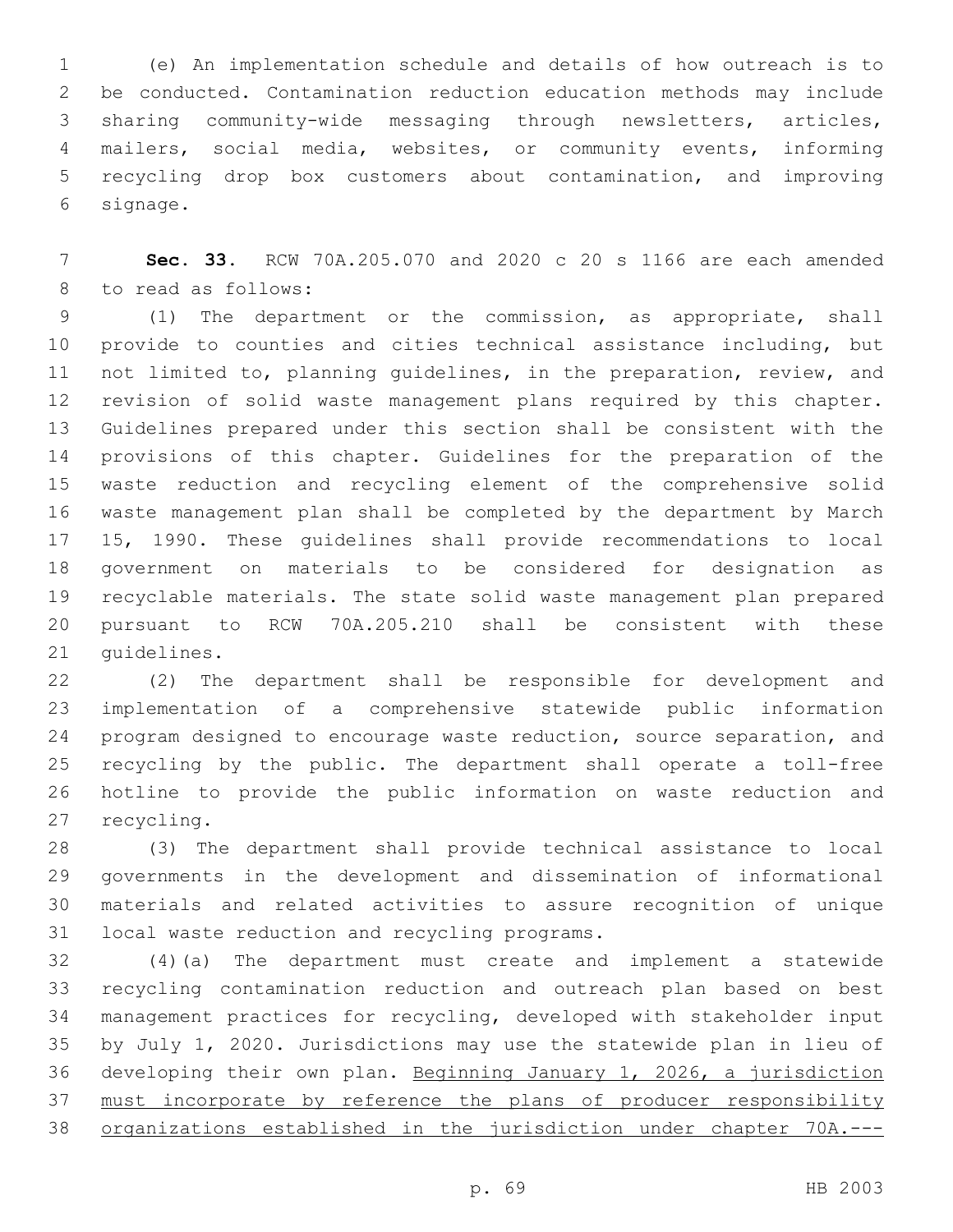RCW (the new chapter created in section 39 of this act) in lieu of 2 creating their own plan.

 (b) The department must provide technical assistance and create guidance to help local jurisdictions determine the extent of contamination in their regional recycling and to develop contamination reduction and outreach plans. Contamination means any material not included on the local jurisdiction's acceptance list.

 (c) Contamination reduction education methods may include sharing community-wide messaging through newsletters, articles, mailers, social media, websites, or community events, informing recycling drop box customers about contamination, and improving signage.

 (d) The department must cite the sources of information that it relied upon, including any peer-reviewed science, in the development of the best management practices for recycling under (a) of this subsection and the guidance developed under (b) of this subsection.

 (5) Local governments shall make all materials and information developed with the assistance grants provided under RCW 70A.205.080 available to the department for potential use in other areas of the 19 state.

 **Sec. 34.** RCW 81.77.030 and 2020 c 20 s 1467 are each amended to 21 read as follows:

22 (1) The commission shall supervise and regulate every solid waste 23 collection company in this state( $(\tau)$ 

24  $(\pm)$ ):

 (a) By fixing and altering its rates, charges, classifications, 26 rules and regulations;

 ( $(\frac{2}{2})$ ) (b) By regulating the accounts, service, and safety of 28 operations;

29  $((+3+))$  (c) By requiring the filing of annual and other reports 30 and data;

 ( $(\frac{44}{9})$ ) (d) By supervising and regulating such persons or companies in all other matters affecting the relationship between 33 them and the public which they serve;

34 (((45)) (e) By requiring compliance with local solid waste management plans and related implementation ordinances;

36 (((6)) (f) By reviewing producer responsibility organization reimbursement of regulated service providers and reviewing the financial information of private recycling businesses, consistent with section 13 of this act;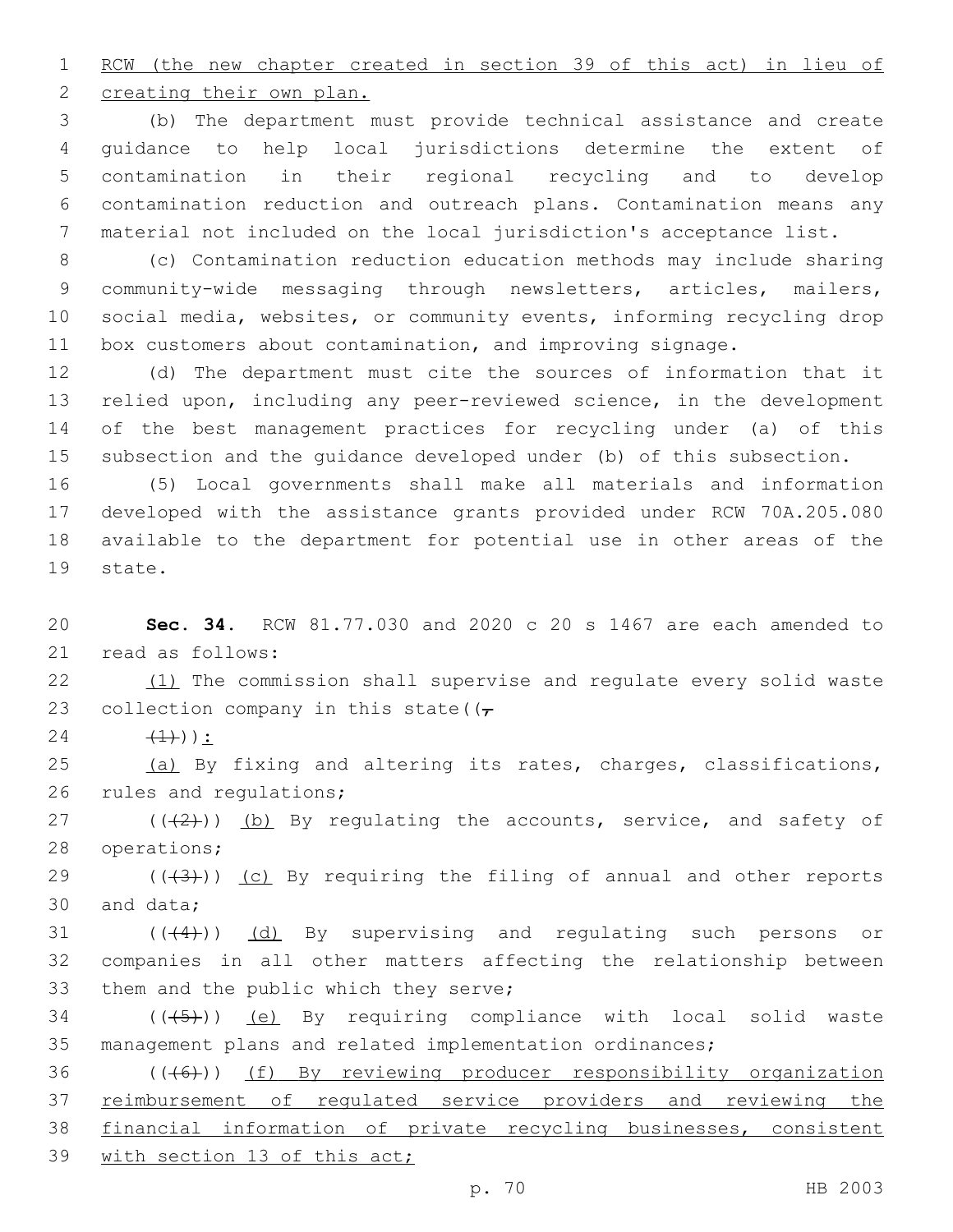1 (g) By requiring certificate holders under this chapter ((81.77 RCW)) to use rate structures and billing systems consistent with the solid waste management priorities set forth under RCW 70A.205.005 and the minimum levels of solid waste collection and recycling services pursuant to local comprehensive solid waste management plans and with implementation of services designated by a producer responsibility organization in an approved plan to meet the requirements of chapter 70A.--- RCW (the new chapter created in section 39 of this act). The commission may order consolidated billing and provide for reasonable and necessary expenses to be paid to the administering company if more than one certificate is granted in an area.

12 (2) The commission, on complaint made on its own motion or by an aggrieved party, at any time, after providing the holder of any certificate with notice and an opportunity for a hearing at which it shall be proven that the holder has willfully violated or refused to observe any of the commission's orders, rules, or regulations, or has failed to operate as a solid waste collection company for a period of 18 at least one year preceding the filing of the complaint, may suspend, revoke, alter, or amend any certificate issued under the provisions 20 of this chapter.

 **Sec. 35.** RCW 81.77.040 and 2020 c 20 s 1468 are each amended to 22 read as follows:

 A solid waste collection company shall not operate for the hauling of solid waste for compensation without first having obtained from the commission a certificate declaring that public convenience and necessity require such operation. Operating for the hauling of solid waste for compensation includes advertising, soliciting, offering, or entering into an agreement to provide that service. To operate a solid waste collection company in the unincorporated areas of a county, the company must comply with the solid waste management plan prepared under chapter 70A.205 RCW in the company's franchise area and, if applicable, the service standards established in an approved producer responsibility organization plan to meet the requirements of chapter 70A.--- RCW (the new chapter created in 35 section 39 of this act).

 Issuance of the certificate of necessity must be determined on, but not limited to, the following factors: The present service and the cost thereof for the contemplated area to be served; an estimate of the cost of the facilities to be utilized in the plant for solid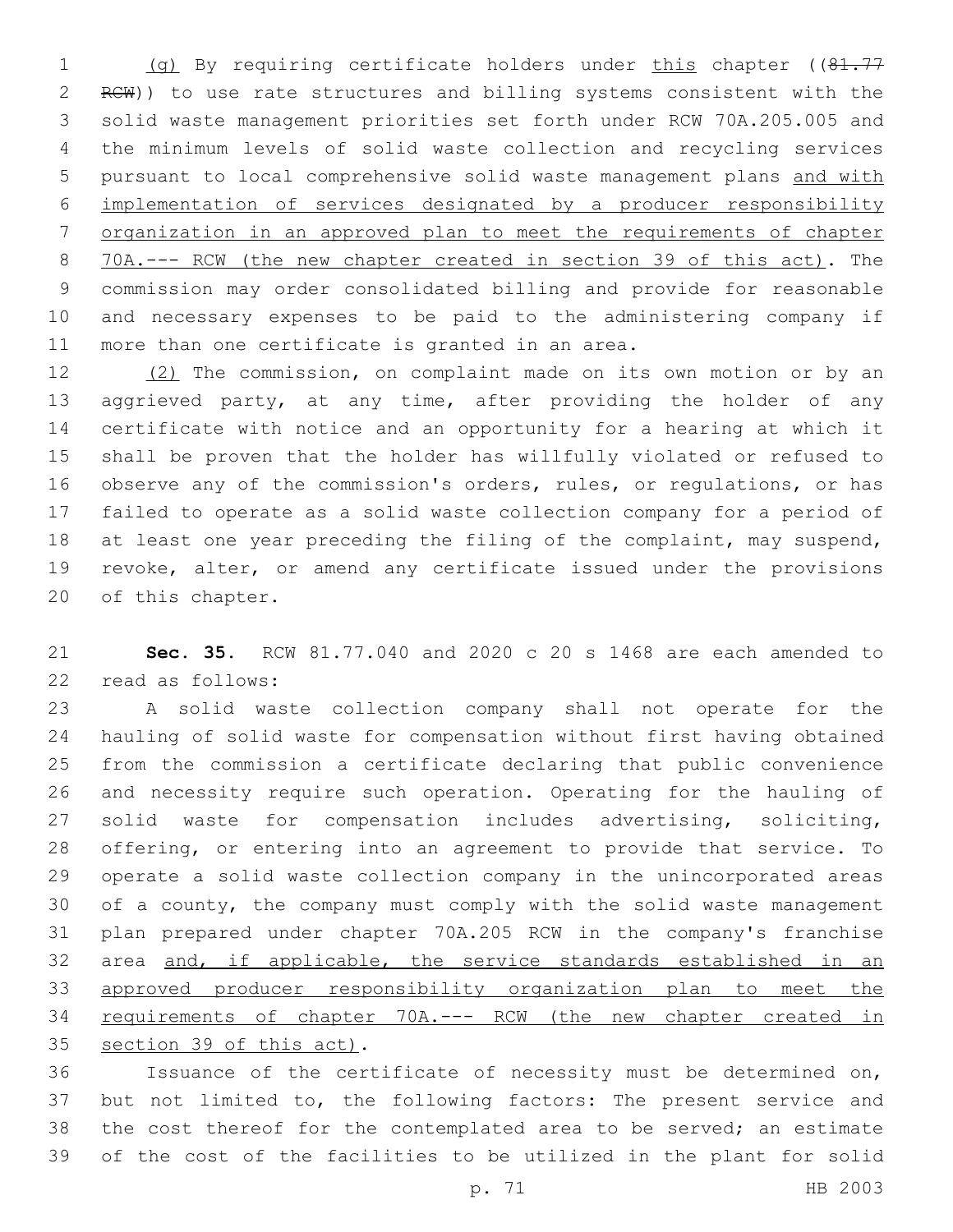waste collection and disposal, set out in an affidavit or 2 declaration; a statement of the assets on hand of the person, firm, association, or corporation that will be expended on the purported plant for solid waste collection and disposal, set out in an affidavit or declaration; a statement of prior experience, if any, in such field by the petitioner, set out in an affidavit or declaration; and sentiment in the community contemplated to be served as to the 8 necessity for such a service.

 When an applicant requests a certificate to operate in a 10 territory already served by a certificate holder under this chapter, the commission may, after notice and an opportunity for a hearing, issue the certificate only if the existing solid waste collection company or companies serving the territory will not provide service to the satisfaction of the commission or if the existing solid waste 15 collection company does not object.

 In all other cases, the commission may, with or without hearing, issue certificates, or for good cause shown refuse to issue them, or issue them for the partial exercise only of the privilege sought, and may attach to the exercise of the rights granted such terms and conditions as, in its judgment, the public convenience and necessity 21 may require.

 Any right, privilege, certificate held, owned, or obtained by a solid waste collection company may be sold, assigned, leased, transferred, or inherited as other property, only if authorized by 25 the commission.

 For purposes of issuing certificates under this chapter, the commission may adopt categories of solid wastes as follows: Garbage, refuse, recyclable materials, and demolition debris. A certificate may be issued for one or more categories of solid waste. Certificates issued on or before July 23, 1989, shall not be expanded or 31 restricted by operation of this chapter.

 **Sec. 36.** RCW 81.77.160 and 1997 c 434 s 1 are each amended to 33 read as follows:

 (1) The commission, in fixing and altering collection rates charged by every solid waste collection company under this section, shall include in the base for the collection rates:

 (a) All charges for the disposal of solid waste at the facility or facilities designated by a local jurisdiction under a local comprehensive solid waste management plan or ordinance; and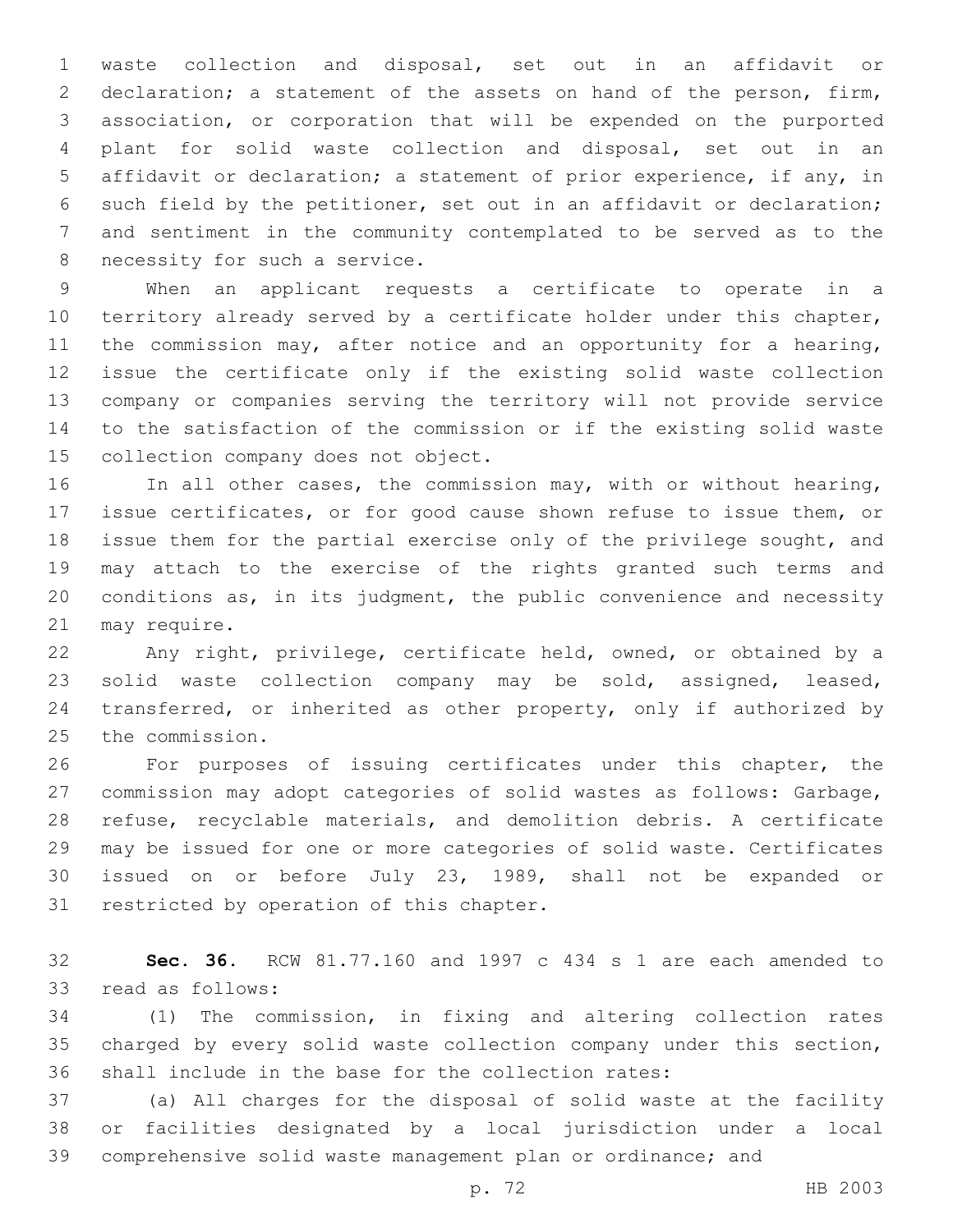(b) All known and measurable costs related to implementation of the approved county or city comprehensive solid waste management plan or to implementation of services designated by a producer responsibility organization in an approved plan to meet the requirements of chapter 70A.--- RCW (the new chapter created in 6 section 39 of this act).

 (2) If a solid waste collection company files a tariff to recover the costs specified under this section, and the commission suspends the tariff, the portion of the tariff covering costs specified in this section shall be placed in effect by the commission at the request of the company on an interim basis as of the originally filed effective date, subject to refund, pending the commission's final order. The commission may adopt rules to implement this section.

 (3) This section applies to a solid waste collection company that has an affiliated interest under chapter 81.16 RCW with a facility, if the total cost of disposal, including waste transfer, transport, and disposal charges, at the facility is equal to or lower than any 18 other reasonable and currently available option.

 **Sec. 37.** RCW 81.77.185 and 2010 c 154 s 3 are each amended to 20 read as follows:

 (1) The commission shall allow solid waste collection companies collecting recyclable materials other than covered products collected under an approved plan in chapter 70A.--- RCW (the new chapter created in section 39 of this act) to retain up to fifty percent of the revenue paid to the companies for the material if the companies submit a plan to the commission that is certified by the appropriate local government authority as being consistent with the local government solid waste plan and that demonstrates how the revenues will be used to increase recycling. The remaining revenue shall be 30 passed to residential customers.

 (2) By December 2, 2005, the commission shall provide a report to 32 the legislature that evaluates:

 (a) The effectiveness of revenue sharing as an incentive to 34 increase recycling in the state; and

(b) The effect of revenue sharing on costs to customers.

 NEW SECTION. **Sec. 38.** SEVERABILITY CLAUSE. If any provision of this act or its application to any person or circumstance is held